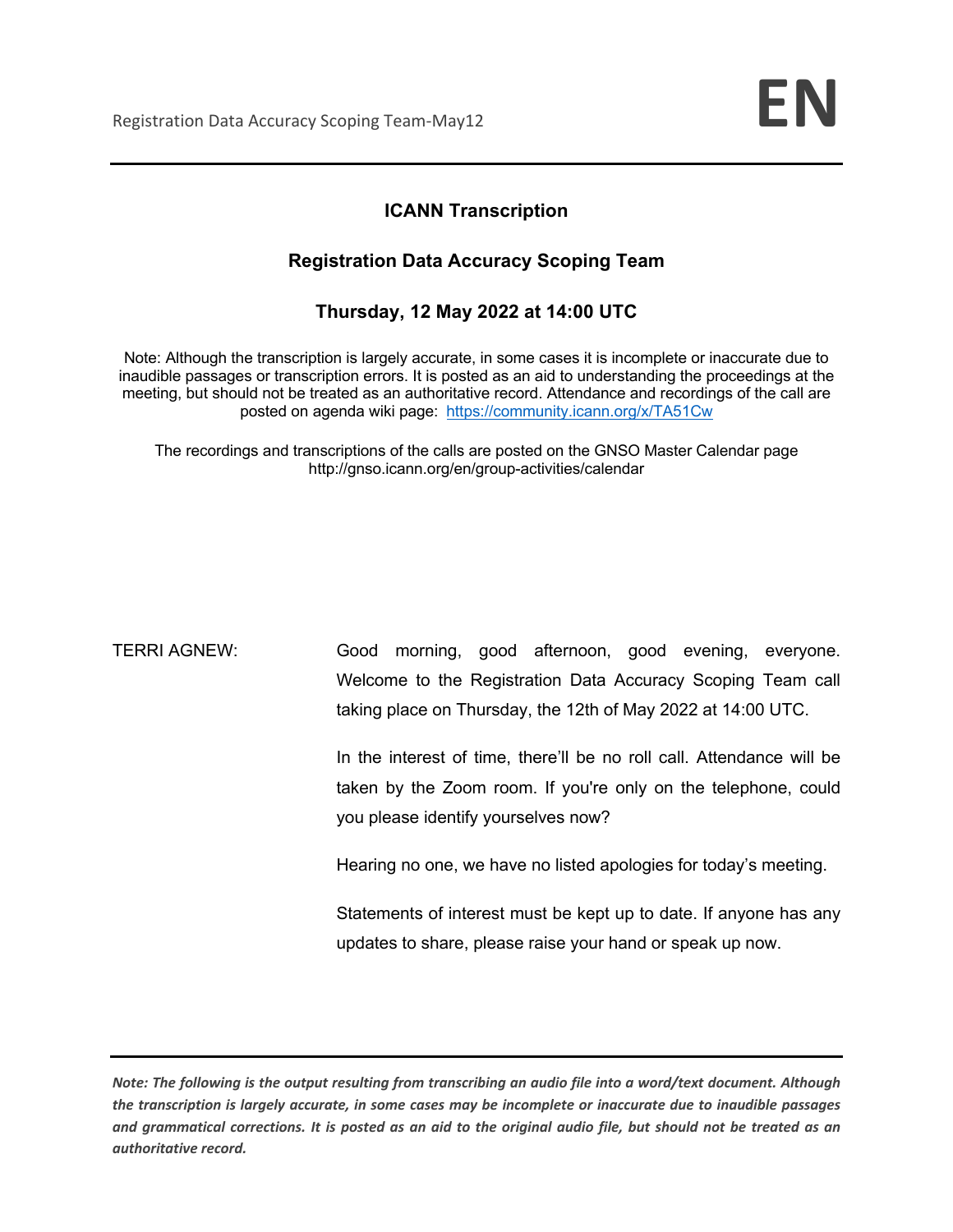Seeing or hearing no one, if you need assistance updating your statements of interest, please e-mail the GNSO Secretariat.

All members will be promoted to panelists for today's call. As a reminder, when using the chat feature, please select everyone in order for all to see your chat. Alternates not replacing a member, please rename yourself by adding three Z's to the beginning of your name, and at the end in parentheses, use the word "alternate" which means you're automatically pushed to the end of the queue. Alternates should not engage in the chat apart from private chat or use any of the other Zoom room functionalities, such as raising hands or agreeing and disagreeing.

All documentation and information can be found on the wiki space. Recordings will be posted to the public wiki space shortly after the end of the call.

Please remember to state your name before speaking.

As a reminder, those who take part in the ICANN multistakeholder process are to comply with the expected standards of behavior.

With this, I'll turn it back over to our Chair, Michael Palage. Please begin.

MICHAEL PALAGE: Thank you, Terri. I will keep this quick as far as the administrative update section goes. As noted, we have submitted a change request to the GNSO Council. I believe Berry had discussed that. There is a link to that document that appears in the agenda. The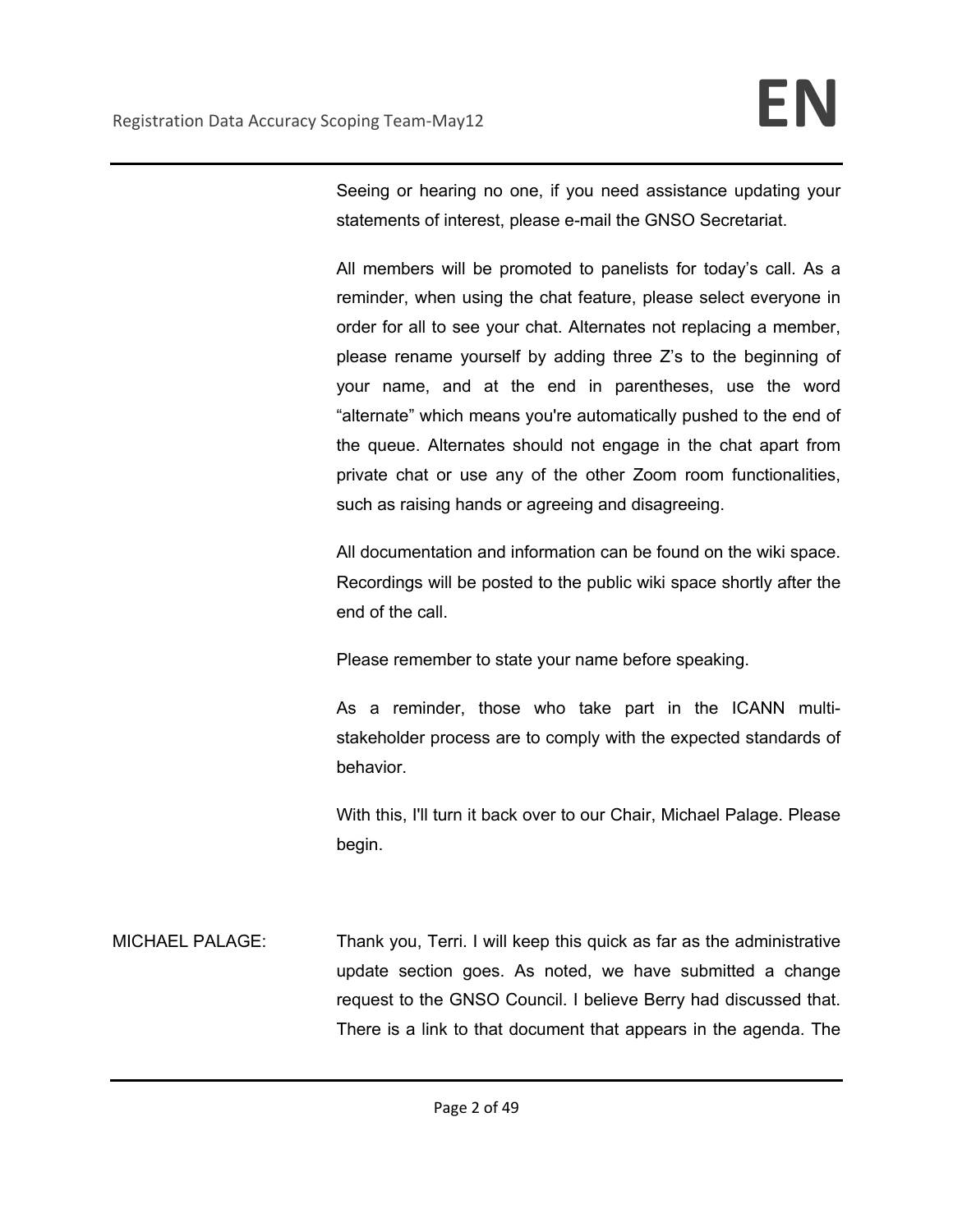other, I think, important thing is that we have been designated a time for our ICANN in person session as well as virtual for The Hague. If I can just confirm with our ICANN Org colleagues about the logistics. I believe we were told you have to pre-register for the events from a scheduling perspective. Is that correct? Can you confirm that? Marika.

- MARIKA KONINGS: Yes, that is my understanding. And I understand that details are going to be published about that soon.
- MICHAEL PALAGE: Okay. And I guess what I would just ask from our ICANN Org colleagues is if we can identify and just make sure that people that are going to be there, we work to get those limited slots for the members to get first dibs on them before opening up to others. So if that's something we could just coordinate and push out to the group, that would be great.

So that is it as far as an administrative update. Any other issues, any other business that the group would like to raise now? If not, let's turn it over to the gap analysis document. Marika, do you want to just pull that up and help drive our discussions on the various proposals where we're at? And go ahead, Marika.

MARIKA KONINGS: Yes, thanks, Michael. So what you see up here is the gap analysis proposal review documents that hopefully by now should look familiar to everyone in the group. And as you may recall, we've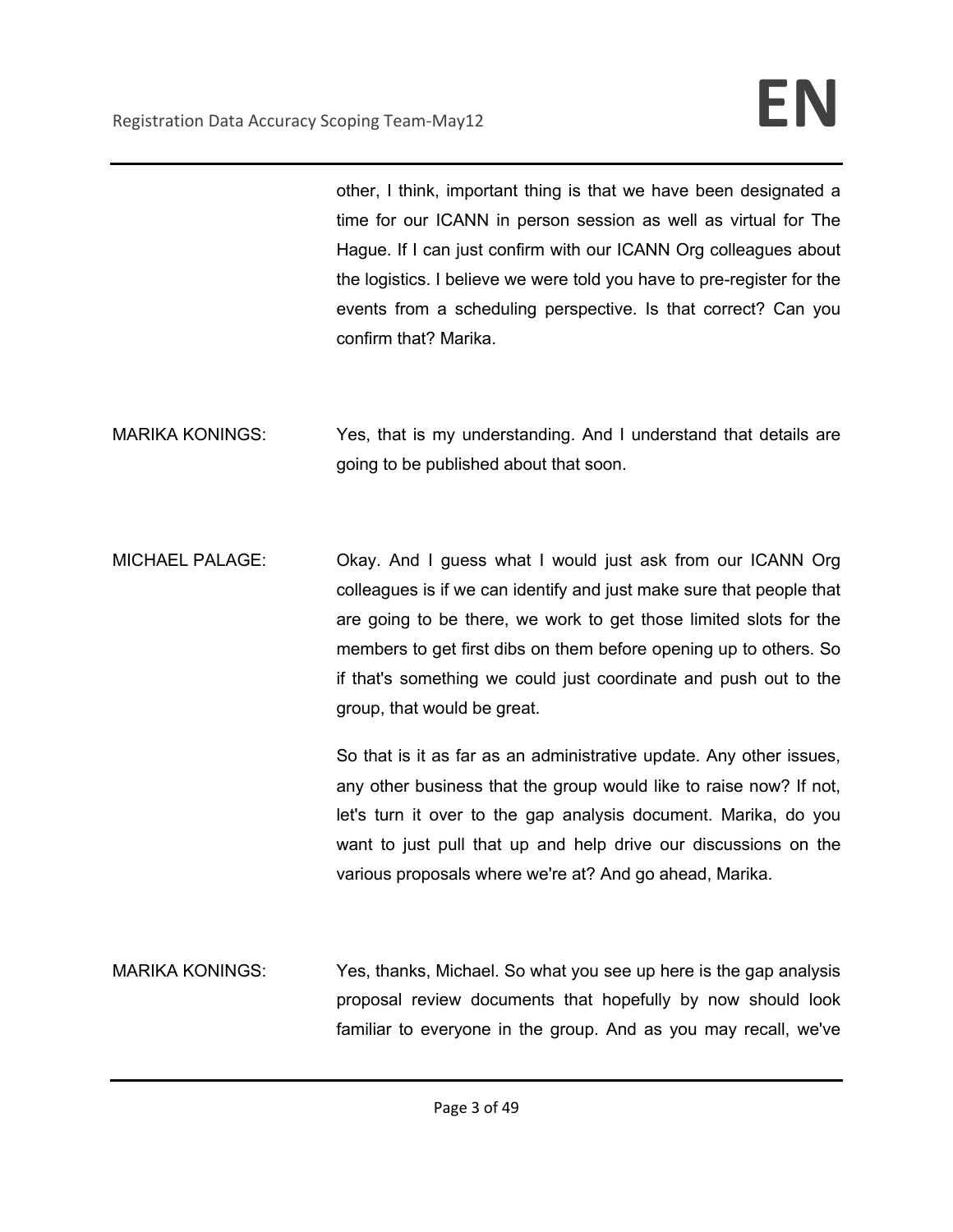focused the work for now on those proposals that do not require access to a registration data. That is part of a separate track that we'll also be talking about later today.

And we have foreseen to speak today about all of those proposals that do not involve access to registration data. And first up is that ICANN Org registrar audit, and I'm welcoming two of my colleagues here, Amanda and Yan from our compliance team, and to provide a little bit of context.

One of the suggestions that has been discussed is whether it will be possible to obtain further data about the state of accuracy through an ICANN Org registrar audit. And so that would be an opportunity for you as part of the audits that ICANN Org runs, to basically review how compliance is met by selecting a number of registrars and having them provided a specific set of information.

So the group kind of explored that idea a little bit further as part of its deliberations and already asked an initial question to ICANN Org about how this could work, what kind of timeframe we would be looking at and how this could then inform the group's deliberations. And I'm hoping that Amanda or Yan will provide a bit of more detail to the information of a response that was already provided here that a small team of members of the scoping team already looked at.

But based on the follow up conversation that the small team then had, it was deemed that it was probably helpful to have a kind of a conversation about this with ICANN Org to better understand, would it be possible to do this as a kind of collaborative effort with the scoping team, to make sure that whatever information would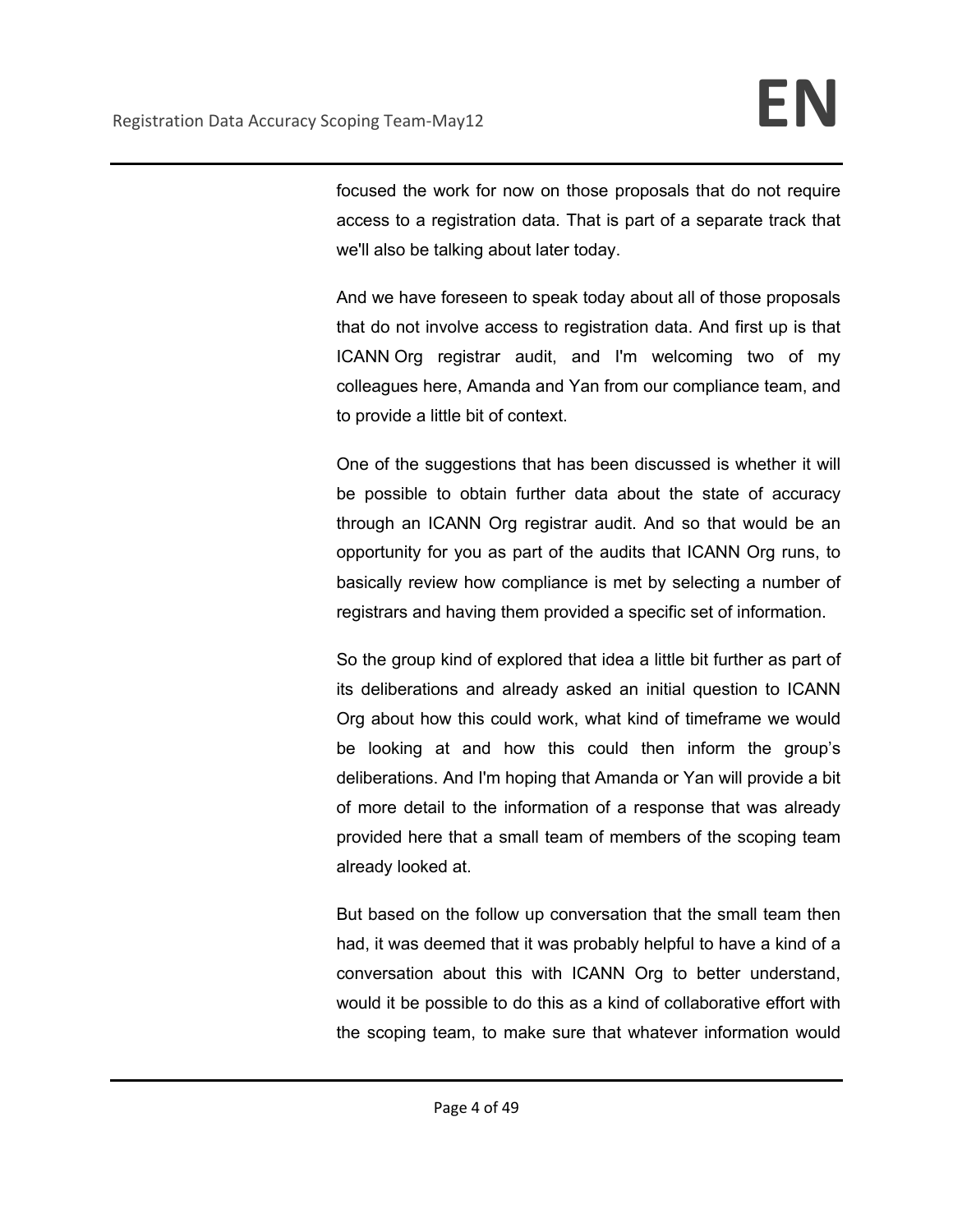be obtained through such an audit would help inform the deliberations of the group, of course, understanding that there are limitations to what ICANN Org can audit, and that's very firmly embedded in the agreements. And as well, maybe have a bit further information or insight into the type of questions that could be asked as part of the audit.

And, again, I'm assuming that Amanda or Yan may touch upon that as well. And the ICANN Org response already indicated that as well that also in the context of an audit, there may be differences or different approach when it comes to either asking questions that do not involve access to registration data and questions that would involve access to registration data, which may make it more complicated for which further confirmation would need to be obtained that that's possible.

And so this is the proposal would like first to discuss, I think, with the group, taking advantage of having our ICANN Org colleagues here. And I think once we've had this conversation, we can probably go back to two other proposals that are also in the same category to obtain the group's feedback. And again, kind of an overall point to take into account, at the end of the day, at the end of the review of these proposals, we really would like to get a sense from the group whether you think it's worth for the scoping team to recommend moving forward with these, pausing consideration of these or concluding that it's not worth pursuing the proposal further, because either it's not worth the effort for the benefit it's deemed to deliver. Or maybe it's duplicative with other proposals that are already being considered.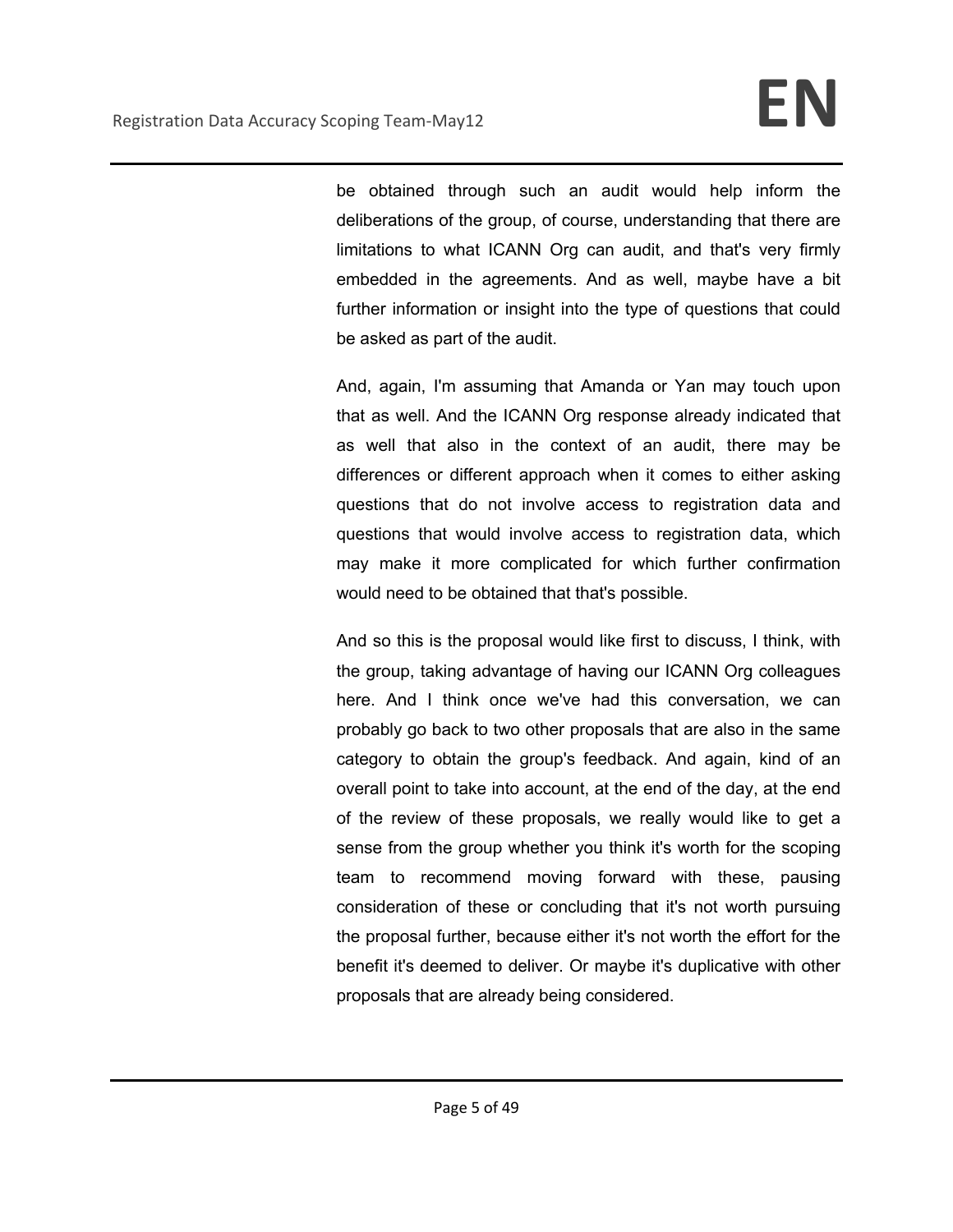So I hope that's helpful as part of the context. Michael, I don't know if you want me to hand it over to our ICANN Org colleagues to maybe talk a little bit about their response. And then I guess open the floor to see if there any questions or comments from the group.

- MICHAEL PALAGE: I think since we invited them here today, it would be only appropriate to let them talk and explain. And there you go, that would be the most efficient.
- AMANDA ROSE: Thank you guys. Thanks for having us. So I did put together the written response, essentially, what we envision with an audit round with respect to the accuracy requirements. Several options, I guess, one being obviously not having the access to much of the registration data in public RDDS changes the scope of what we can audit without additional information obtained through the actual contracted parties themselves. So that initial audit would really be limited to requesting information and queries about the actual process itself on verification and validation requirements. So going through the registrars, what they actually do to do that, because the program specification allows for some flexibility in how registrars implement verification processes. So some might have validation processes for that matter. So we have had past mediations where those processes did not meet the criteria as a broader general sense. So that would be the initial type of audit that we could do now without access to registration data.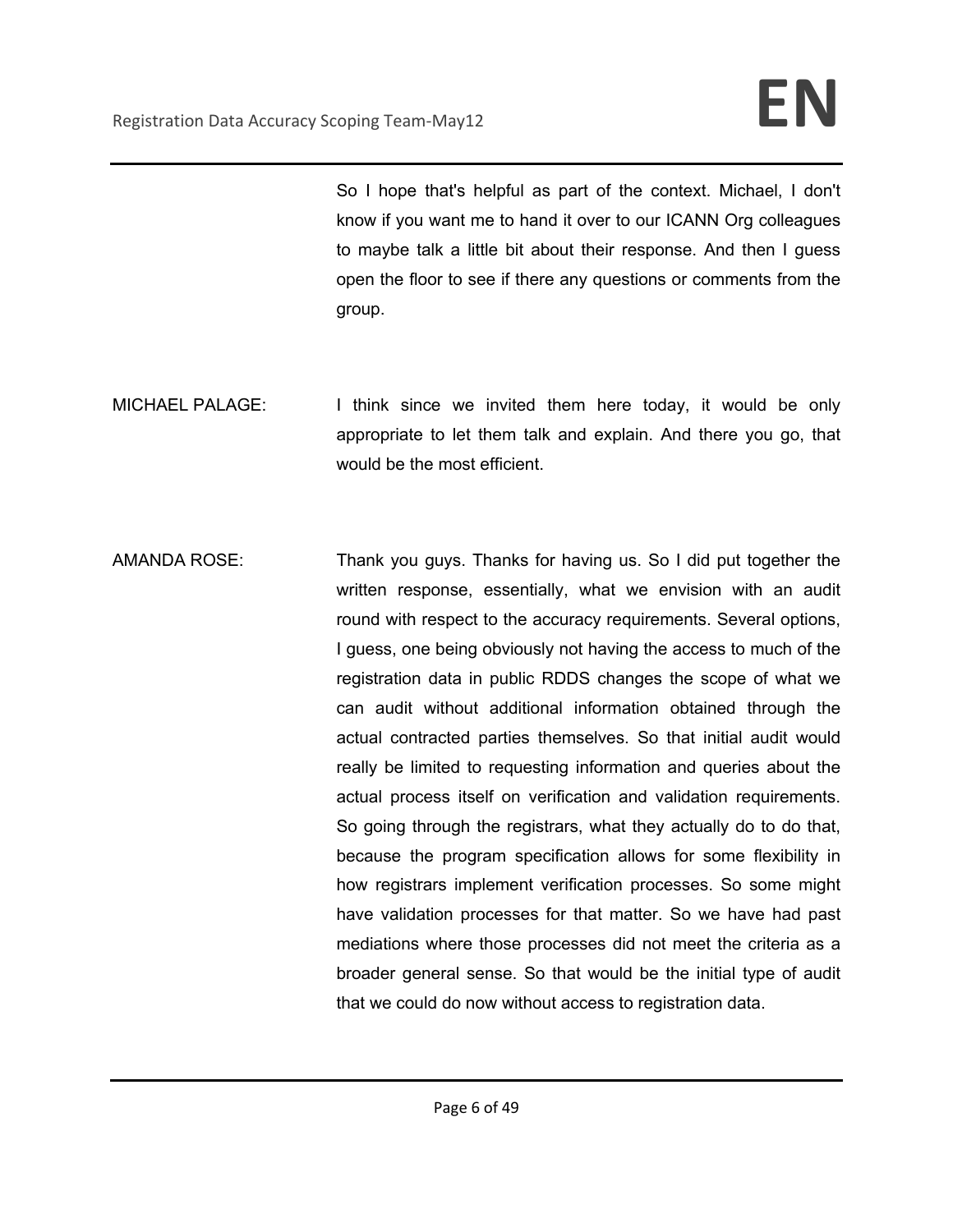I think, for purposes of what's available in the public RDDS, that's kind of all over the place with respect to what registrars currently offer, and many don't have that. So we wouldn't envision that being part of a current audit. And then following that, really to start doing anything deeper with respect to underlying registration data.

As I noted in the written response, we would want to get some feedback from the EDPB as far as what is permitted, what's within our legal—forgive me, what we would actually be permitted to do and not violate GDPR and all that. So I know that's in the works with ICANN Org, so I won't speak on that just because I don't have the information from the compliance perspective. But beyond that, that's kind of what we're envisioning with how we would do an audit absent further information outside of what we have. I can answer questions. I'm not sure what exactly [inaudible] that.

MICHAEL PALAGE: Alan, they see your hand up, you have the floor.

ALAN GREENBERG: Thank you very much. Amanda, you just said that based on input you got from the Data Protection Board or similar authorities, you would then know what you're allowed to do. But I presume for you to do it in an audit, to access information, you not only need to ensure that it's legal, but then there needs to be provisions in the contract which allow you to do it. Right now, there is a provision that you can get the redacted data in response to a complaint. But that implies you couldn't get it in response to an audit. At least that's the way I read it anyway. So clearly, there would have to be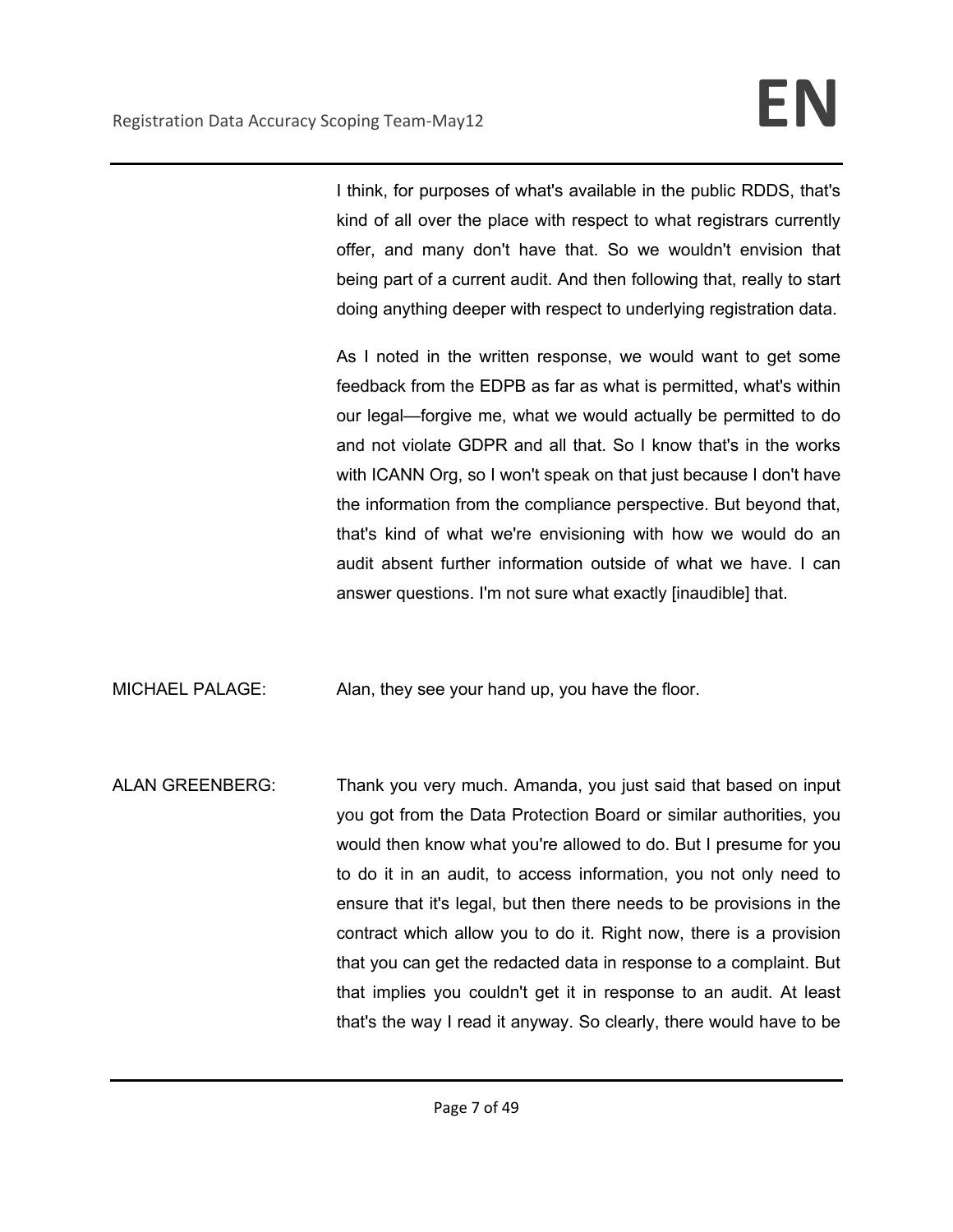policy changes made, in addition to verifying legality. Is that your understanding as well?

- AMANDA ROSE: Right. Under the RAA, [3.4,] related to a compliance inquiry. So to the extent that it's related to that, that would be the connection that we need to obtain that data in the sense of a registrar audit. So I know that that idea has been circulating this group, and we haven't really delved into that further from our perspective as far as what we would be asking for, and what would be within scope. So feedback from this group, obviously, in that respect is appreciated.
- MICHAEL PALAGE: Stephanie, I see you made a comment in the chat. Do you want to specifically raise that? Okay, [inaudible]. Are there any other questions for—Yan, please go.
- YAN AGRANONIK: Just a quick comment, the word audit is thrown here and there frequently, but I just want to make a comment that if we send an inquiry or questionnaire where we're asking for, let's say, description of the process or things of that nature, I want to say this is not like a true audit. The true audit is when you get a data that you are verifying against some other substantive information. So I just want to basically caution everyone, when you use the word audit, in this context, it would be more of a review or inquiry. And I'm trying to basically make this comment so you guys understand what this is all about.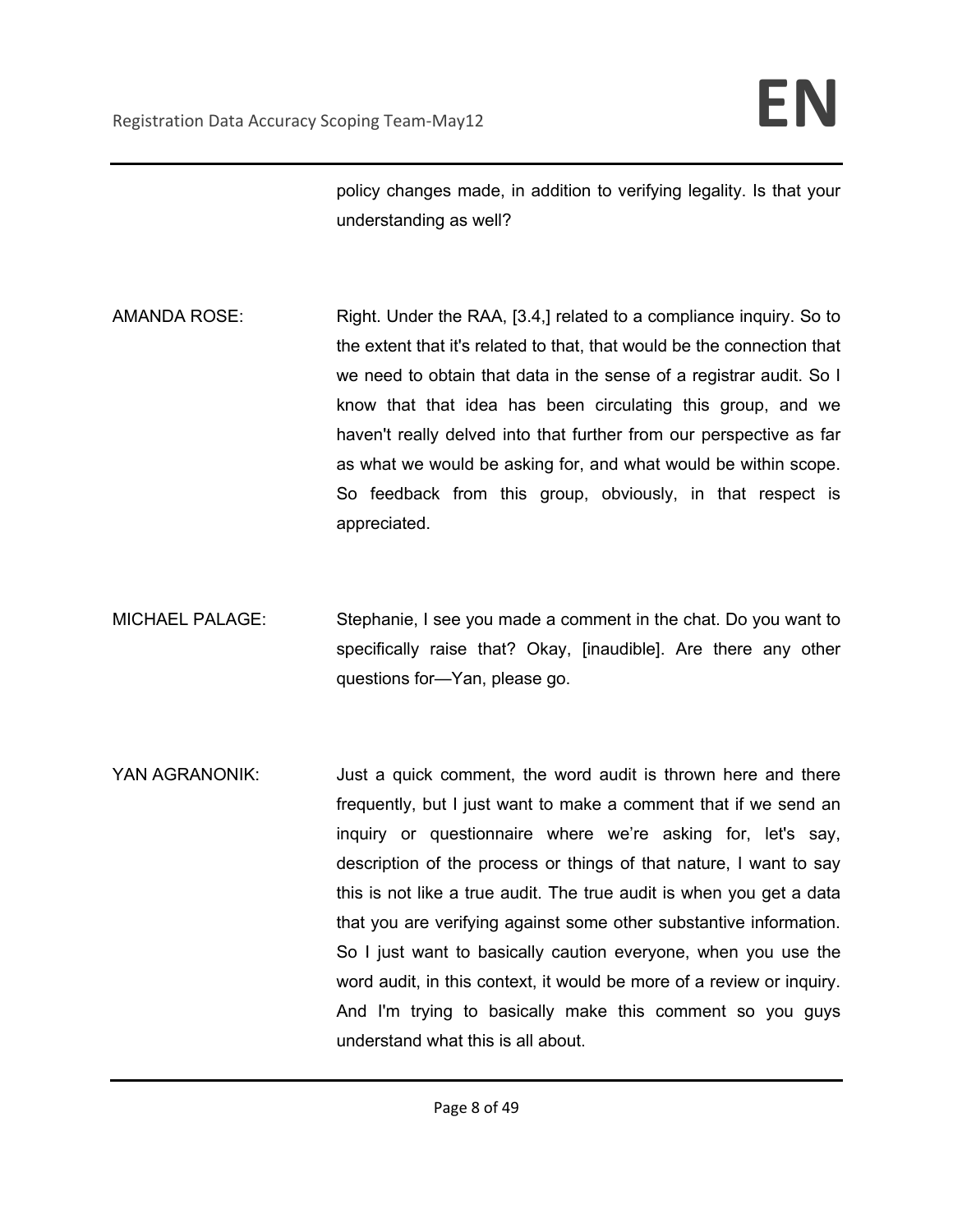MICHAEL PALAGE: Thank you, Yan Okay, I'm just acknowledging Stephanie [did hear] and she was just trying to augment in the chat, and if she does have anything of major concern, she will raise her hand and put that on the record. And again, Stephanie, I'm just documenting that for a lot of people that will listen to these recordings and not necessarily simultaneously be looking in the chat. So Marika, you have your hand raised.

MARIKA KONINGS: Yeah. Thanks, Michael. Just trying to probe the group a little bit more. So I think Amanda has basically shared that the information that would likely be obtained from an audit would be information about the processes that registrars use to validate and verify information, registration data. So I think question for the group really is, is that helpful information for you to kind of consider your assignment three and four? Does that help identify the state of accuracy? Does it help in identifying potential gaps? Is it worth pursuing? Because again, if this is something that the group wants to pursue and needs to come in the form of a recommendation, then needs to be going to the Council as well, of course, or from the ICANN Org site, we'd need to identify if the resources available to undertake something like this. So it would be really good to get a sense from the group whether or not this is an approach that you think is helpful pursuing, or whether at this stage it may not get the group the information that you think you need to kind of help inform the conversation for assignments three and four.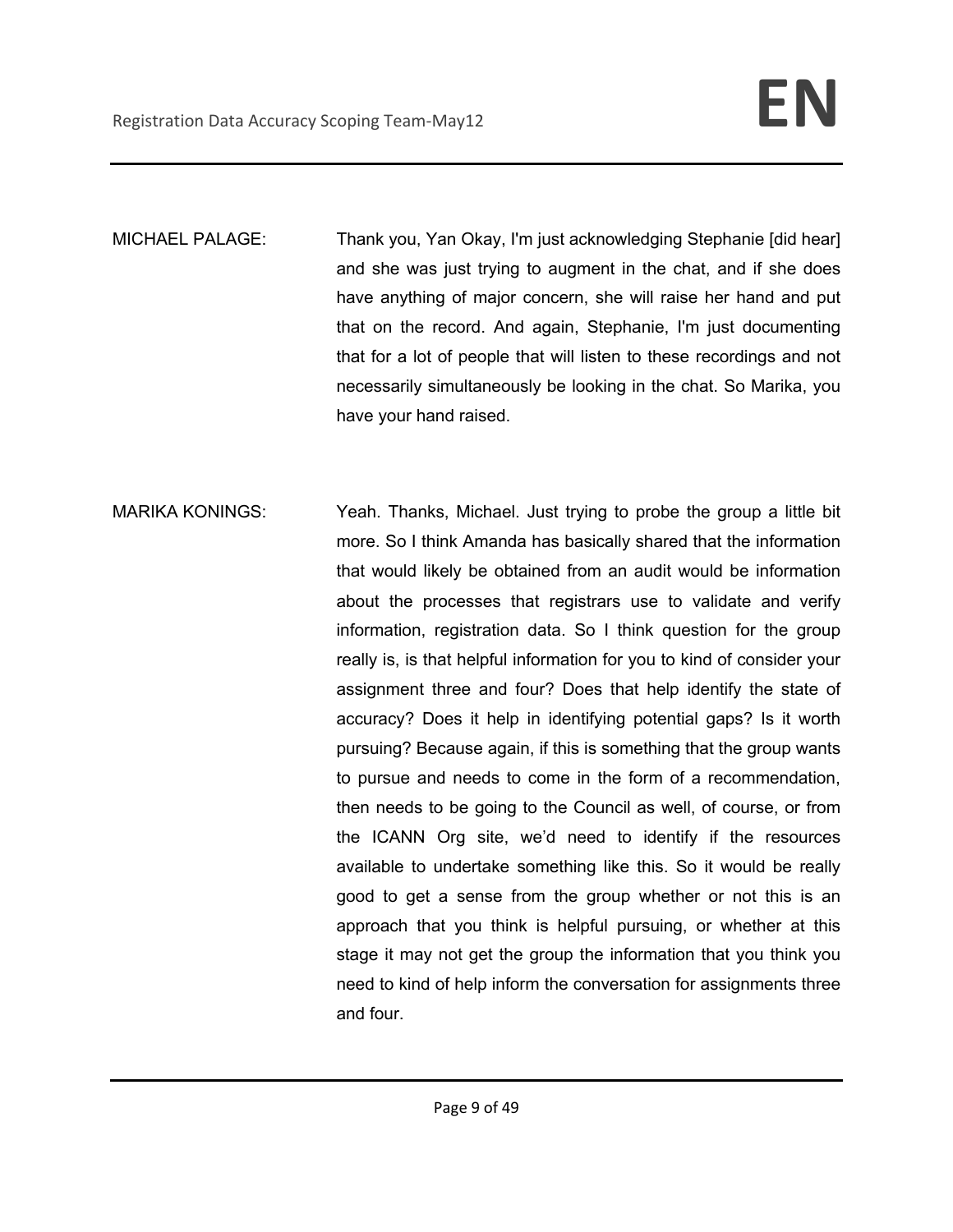- MICHAEL PALAGE: So Amanda, a quick question I would have for you and Yan is in doing these audits, right now, the does ICANN make any distinction into the respective business model that the registrar may be operating a retail wholesale reseller model? Yeah, let me rephrase this. Does ICANN send out audit questions tailored to the respective registrar's business model, or is there just one generic template that is sent out to all registrars? And if there is just one, how do you account for some of the more diverse business models that we all know exist within the ecosystem?
- YAN AGRANONIK: I can respond to that. When we send audit questions to registries or registrars, we do not tailor them to specific business models that they are using. We stick with the approach that is relevant to what exactly the obligation in RA or RAA is.
- MICHAEL PALAGE: So if a registrar was to come back and say I delegate that to my reseller network and I contractually bound them, for purposes of the audit, you would consider that the end of the road, or is there any time that you would then ask to perhaps go down to that next level of reseller? I'm just trying to get the picture.
- YAN AGRANONIK: Yes, this is not the end of the road, we're saying our response would be this is your obligation. And if you delegated this obligation to a reseller, we would like to have more information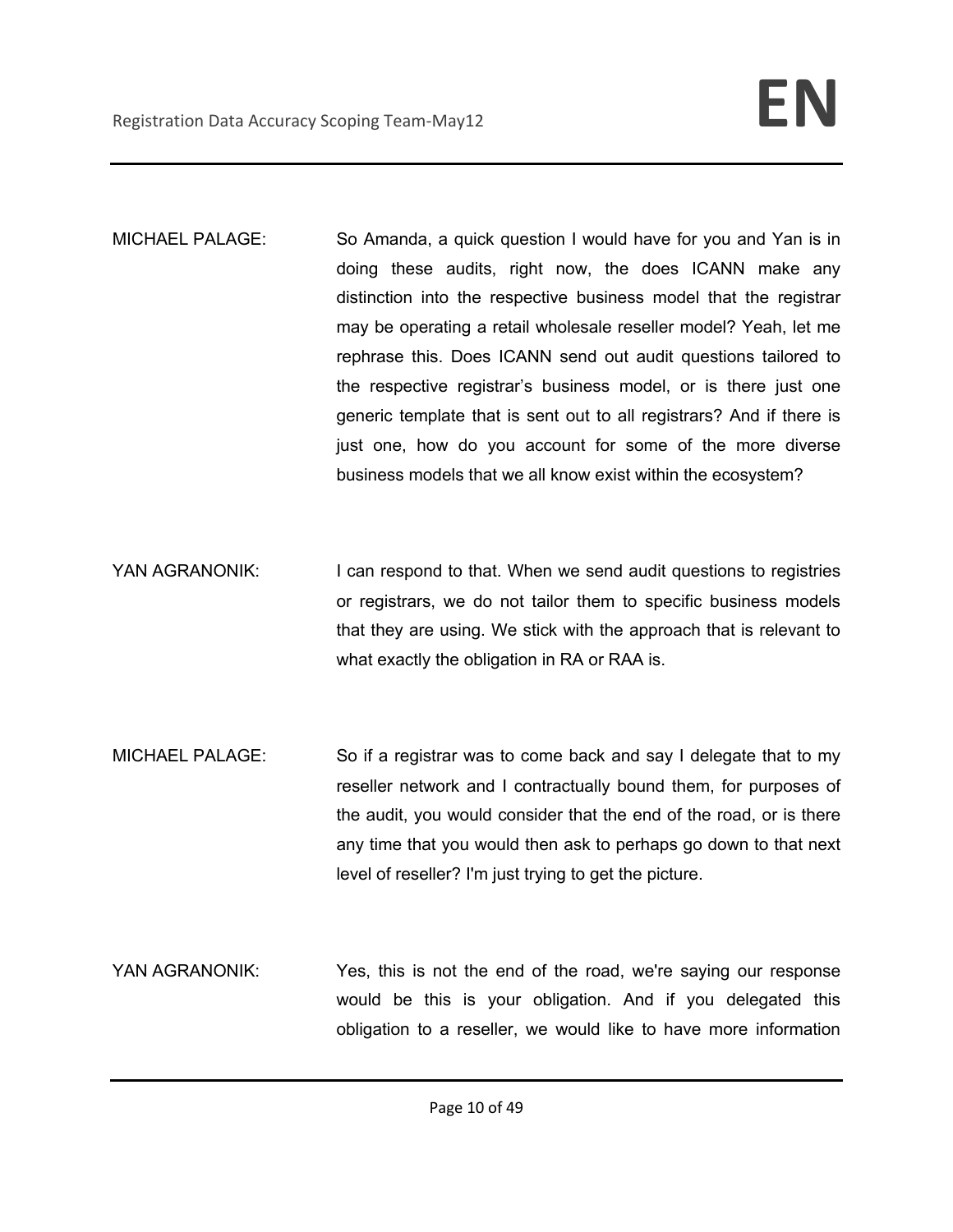about exactly how do you delegate, what are the obligations that you put your reseller into? And we review their answers further.

- MICHAEL PALAGE: Excellent. So I found that supplemental clarification enlightening, hopefully others did as well. We have a quiet bunch today. So I'm pulling teeth here. Alan, you have the floor.
- ALAN GREENBERG: A follow on to that one. When you ask a registrar, how do you do something and they tell you, do you attempt any verification that they are indeed telling you the truth and sort of go through the process? And if you do that, do you do a similar thing if it's done by a reseller? Or is simply the fact that the reseller is legally obligated and you've seen the contract sufficient? Will you actually audit the actual events and verify that it is being carried out or simply that there's a contractual requirement? Because you know the contractual requirements for the registrar, there'll be no purpose for an audit, if you simply are verifying that it's in the contract.
- YAN AGRANONIK: Yes, Alan, when you say events, that's the perfect word. We refer to as records in the audit profession. So we ask for examples of events. These are recorded as records. So for example, if there is an obligation to, I don't know, send a reminder to a registrant about the expiration of a domain, and the registrar says, we actually don't do that, the reseller does that, okay, show me records or examples of such reminders being sent by your reseller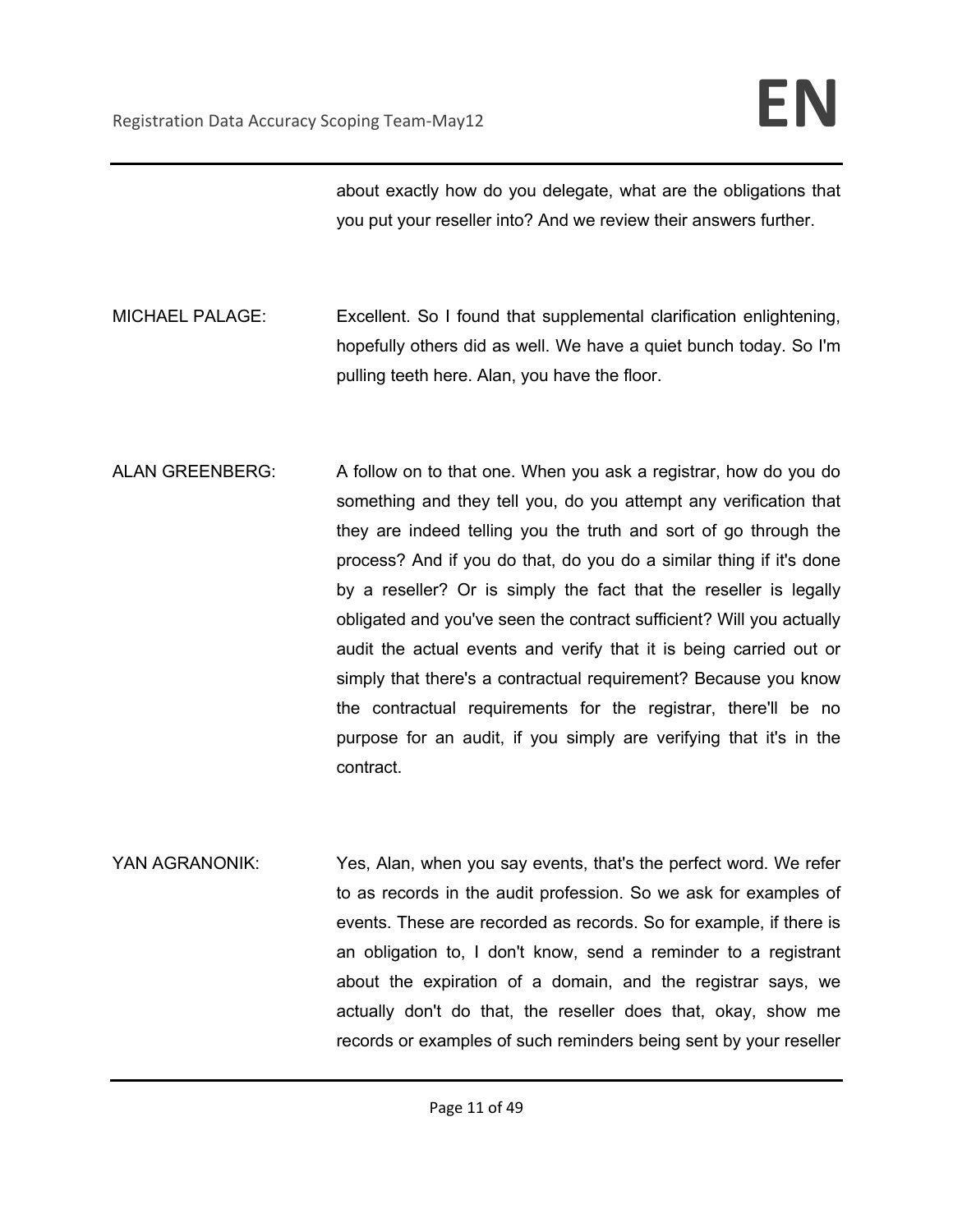|                        | to registrant. So we go as far as we can. And we do ask for actual<br>records, not just statements of we do that kind of thing.                                                                                                                                                       |
|------------------------|---------------------------------------------------------------------------------------------------------------------------------------------------------------------------------------------------------------------------------------------------------------------------------------|
| <b>ALAN GREENBERG:</b> | So you do ask through the registrar for reseller records.                                                                                                                                                                                                                             |
| YAN AGRANONIK:         | That's correct. We do.                                                                                                                                                                                                                                                                |
| <b>ALAN GREENBERG:</b> | Okay. Thank you. Now, you don't actually contact the reseller<br>yourself?                                                                                                                                                                                                            |
| YAN AGRANONIK:         | No, we don't, because we have no contractual relationship with<br>them. So everything goes through registrar.                                                                                                                                                                         |
| <b>MICHAEL PALAGE:</b> | Are there any other questions from the floor? Marc Anderson?<br>There we go. Thank you, you rescued me, Marc, Marc Anderson,<br>you have the floor.                                                                                                                                   |
| <b>MARC ANDERSON:</b>  | First, a quick thank you to Yan and Amanda for joining us today. I<br>found it useful and interesting, what you had to say. And I think<br>Michael, you've noticed that we're kind of a quiet bunch. And I've<br>been sort of reflecting on what they said, and trying to think about |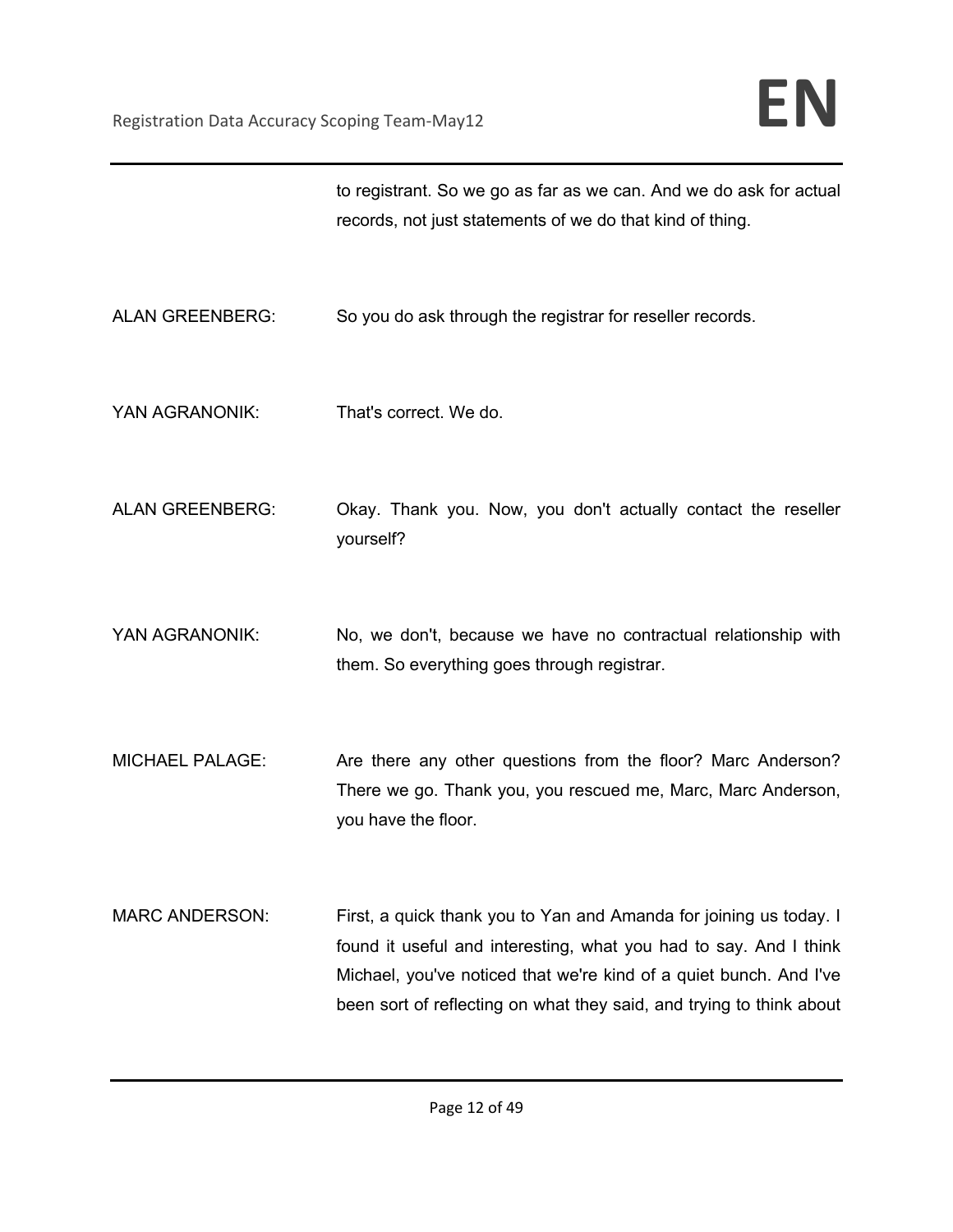or reflect on if what they said can be translated into something useful for us.

And I think what I heard from Yan and Amanda is that at least under our current scenario, compliance is not in a position to measure the accuracy of the data itself, which they would need to access the data for. What they could do is they could audit registrars themselves to look at or confirm if they're following their obligations under the 2013 RAA. Specifically, the accuracy specification, which obviously, we've been talking about looking at a lot as a group.

And that's interesting. You know, as is usually the case, I go back to the charter when I'm sort of stopped or trying to decide if something makes sense. And I'm looking at item number two, which is measurement of accuracy, and we've been tasked to provide recommendations and how accuracy levels can be determined and measured, including but not limited to whether WHOIS ARS needs a revamp to make it fit for purpose and so forth.

And looking at that, while an audit of registrars to see if they're following the process might be interesting, I'm not entirely sure that helps us with the tests that have been laid out for us. And I think that the biggest one we've been tasked to figure out is how to measure accuracy.

And like I said, while interesting, my sort of initial reaction is that maybe this is not really what we've been tasked to do. So, at least these are my sort of initial reflections on this. I think it was interesting. It's a lot to think about, and maybe the lack of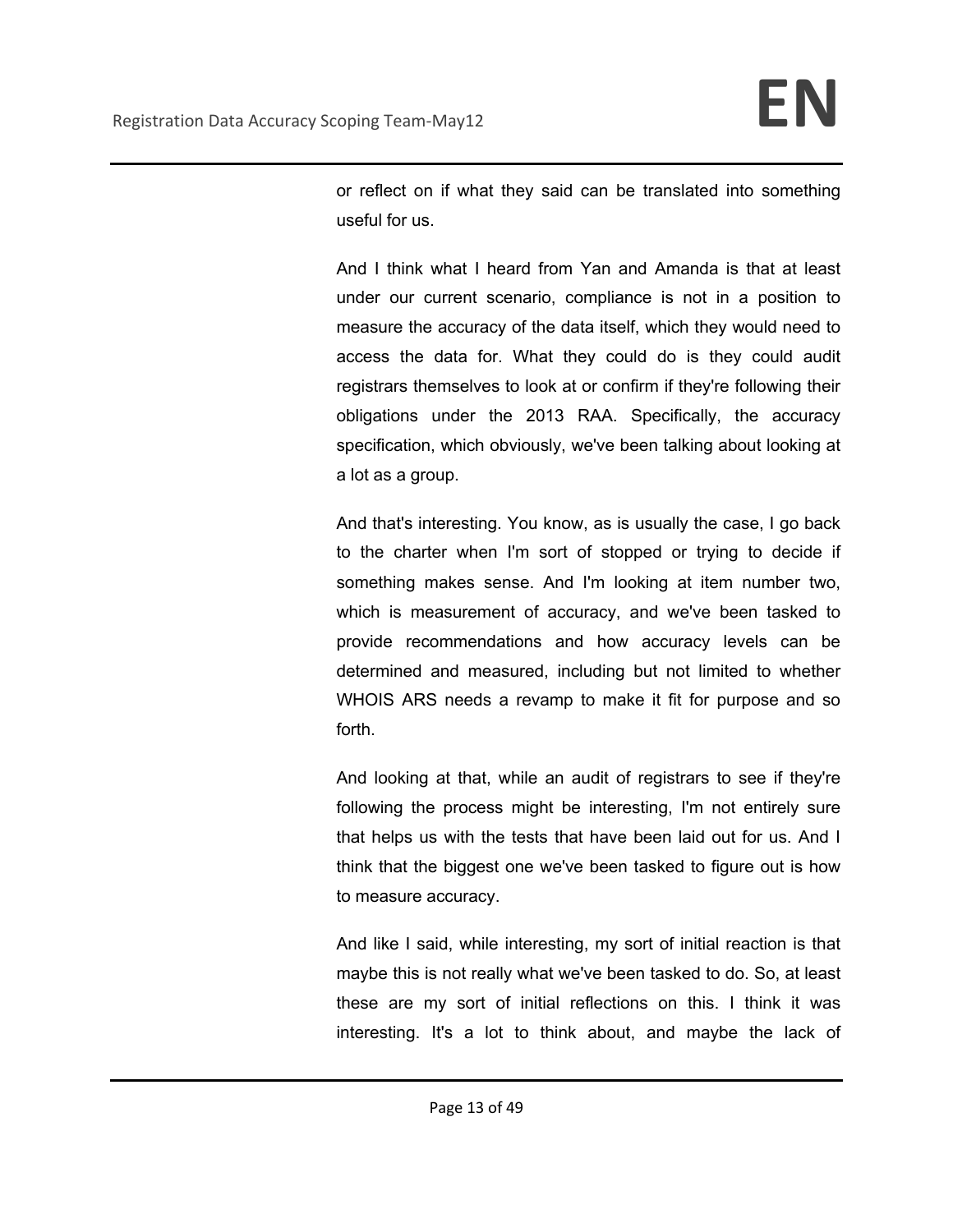conversation is that we need a little more time to think about it. But this does seem a little bit tangential to what we've been tasked to do. Curious what other people think. But I guess I'm just getting my thoughts out in front of the group, based on what we've heard.

- MICHAEL PALAGE: Oh, good. We have some more hands. Thank you, Marc, for stirring the pot. I appreciate that. Stephanie Perrin, you have the floor.
- STEPHANIE PERRIN: Thank you. I am attempting to respond to Marc's question here. I think that we have a fundamental issue in that if you are going to ask the DPAs whether you have the authority to measure accuracy, then you have to follow the purpose that you have stated. And you will recall that in the EPDP, we debated the purpose of this data collection at some length.

And the data commissioners have been clear in many previous documents that ICANN does not hold a mandate to do criminal investigation, we have responsibilities for managing the security and stability of the Internet but we do not have a mandate to do criminal investigation. And they've been clear about that.

It seems to me—and I could be misstating the problem, but it seems to me that we are attempting to get greater accuracy in the data of let's call them miscreants who have provided inaccurate data in order to avoid detection. And we are going to have a difficult time finding that as a purpose that validates any normal audit, because any normal audit of the data collection of this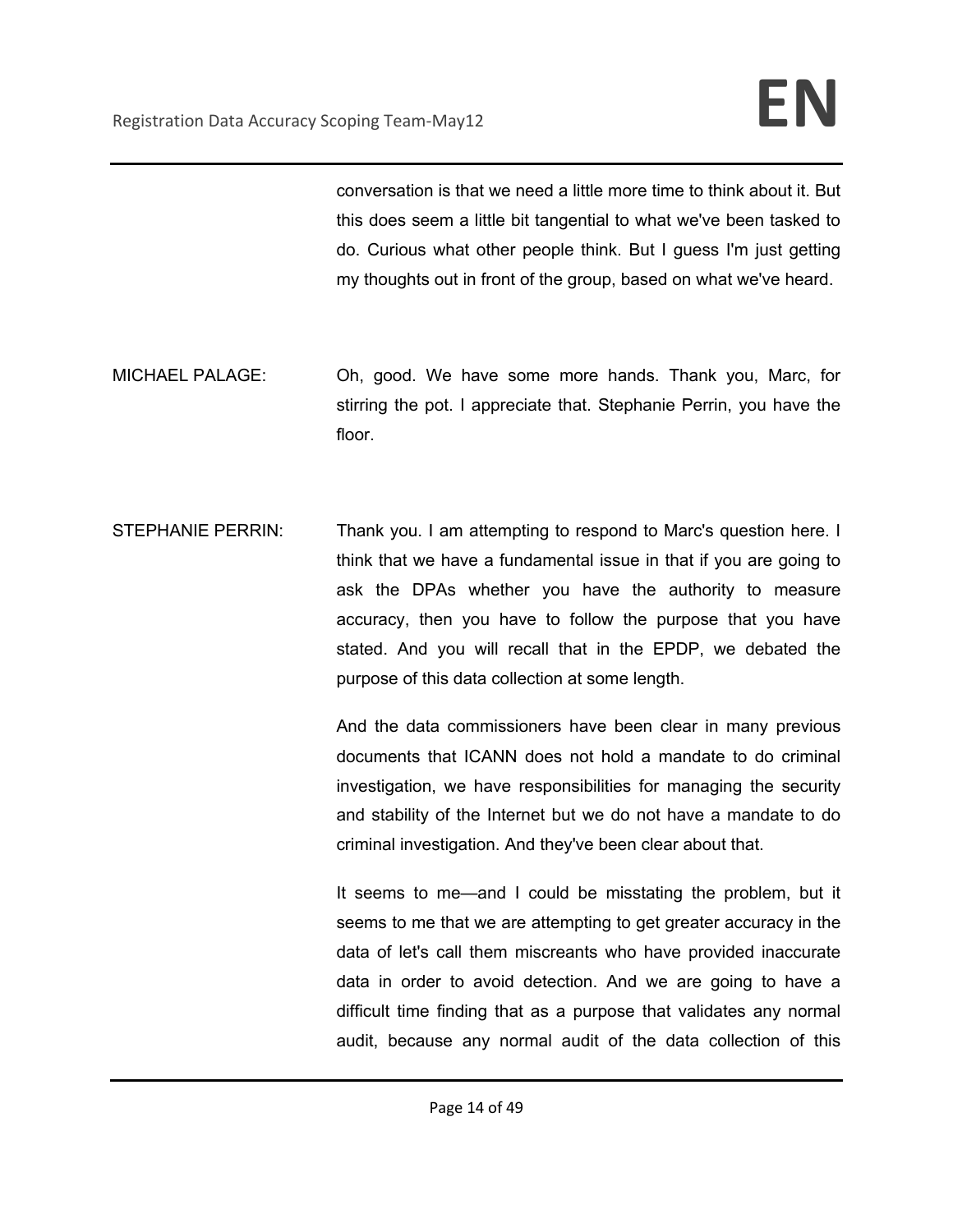particular data controller, which that is as I recall, the contracted parties, they're gathering that data for the purposes of providing them domain names, and putting it into play and doing all those things. And they gather the data to get paid. They have a host of uses that are not necessarily part of the RDS.

Now, had ICANN opted for taking entire control and managing the RDS itself and had it agreed to a purpose that got closer to law enforcement purposes without necessarily engaging in criminal investigation, maybe you might have an argument, but I don't think we do. So I think if you go in and check accuracy, you have to check it under that umbrella of, what does a contracting party need the data for? And it doesn't get you very far. Thanks.

MICHAEL PALAGE: Stephanie, can I ask you a question? A follow up question. And I think this is a discussion that we've had before in the group. And I again, maybe you can elaborate. So I tend to find your argument compelling that having ICANN sit there and say we're going to audit 170 million domain name records would be rather hard to justify under Article 6 of the GDPR based upon the current construct and writing of the current legal agreement.

> But one of the questions I think that was asked by myself, and I think some others, were if you were to narrow it to that set of domain names that were specifically subject to OCTO reporting associated with illegal activity, in your opinion, there, if you narrow ICANN's remit to look at data in connection with those domain names, is that something that you think would be more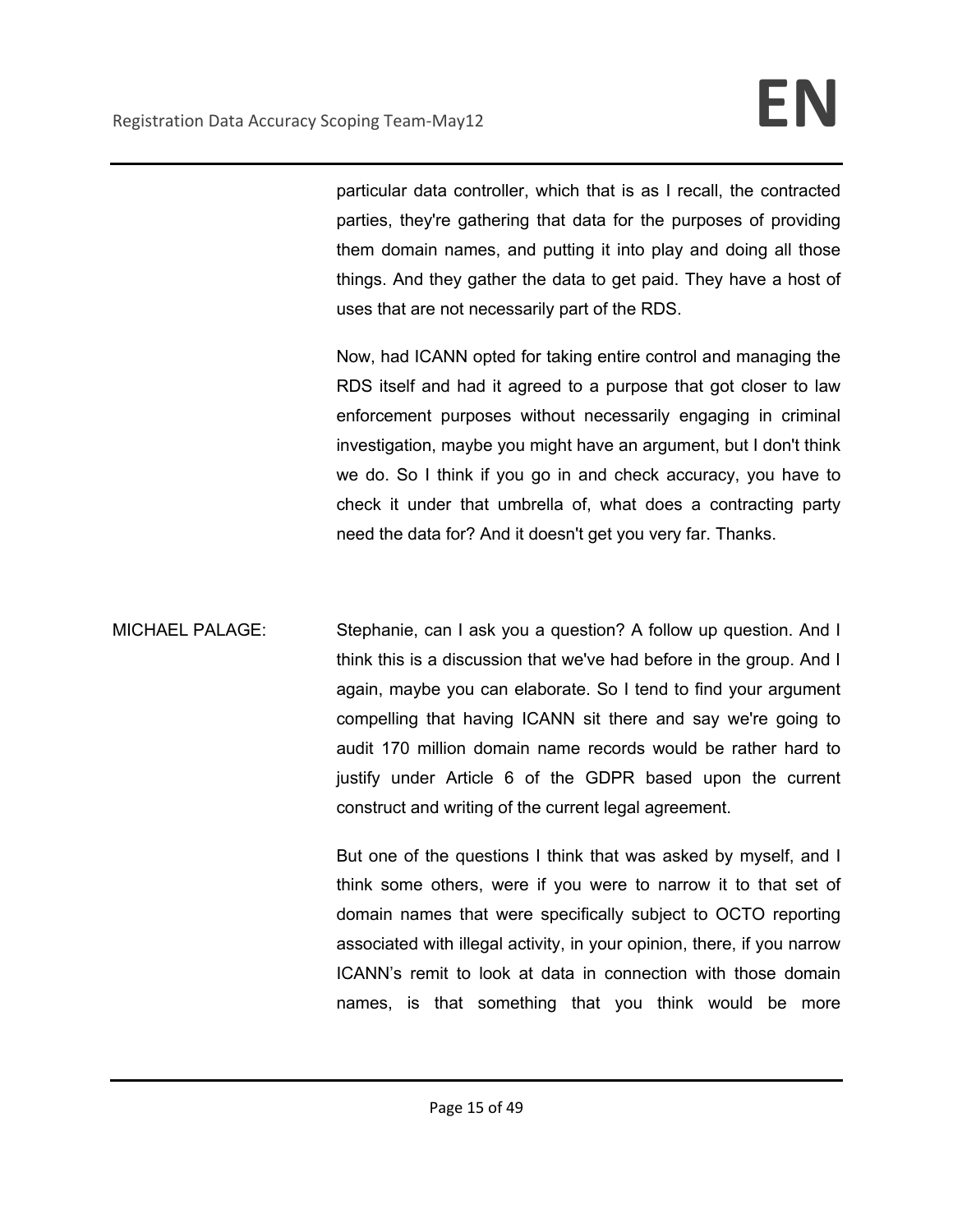appropriate as opposed to the wider net of all domain names registered under ICANN contracts?

STEPHANIE PERRIN: It does seem to me—and remember, I'm not the lawyer. So I invite the lawyers to contradict me here, particularly those more familiar with GDPR. But certainly under our regime of data protection and charter and all the rest, which is not all that different than the European one, you could justify doing that because of course, you are taking administrative action when you detect, for instance, malware, when you go through the private sector process of dispute resolution over copyright infringement, so that you're taking an administrative action and ICANN's enforcement folks, the GDD or whatever their new name is, they're taking an administrative action subject to the contract pursuant to the requirements in the RAA and the agreement that we make domain registrants sign.

> So yeah, I would think that that could be in scope. And it would be interesting to find out how many of those are in scope. But the argument does remain that you're looking for more intrusive information, if indeed that's part of the follow up to verify for purposes that are purely administrative.

> Part of the problem here is, how many of these actual—for instance, we talk a lot about malware. How many enforcement actions do we actually take? You don't need accurate data, if all you're going to do is take the site down. You've got the proof that you've got malware coming out of that site, you take it down. Why do you need the accurate cell phone number? Thanks.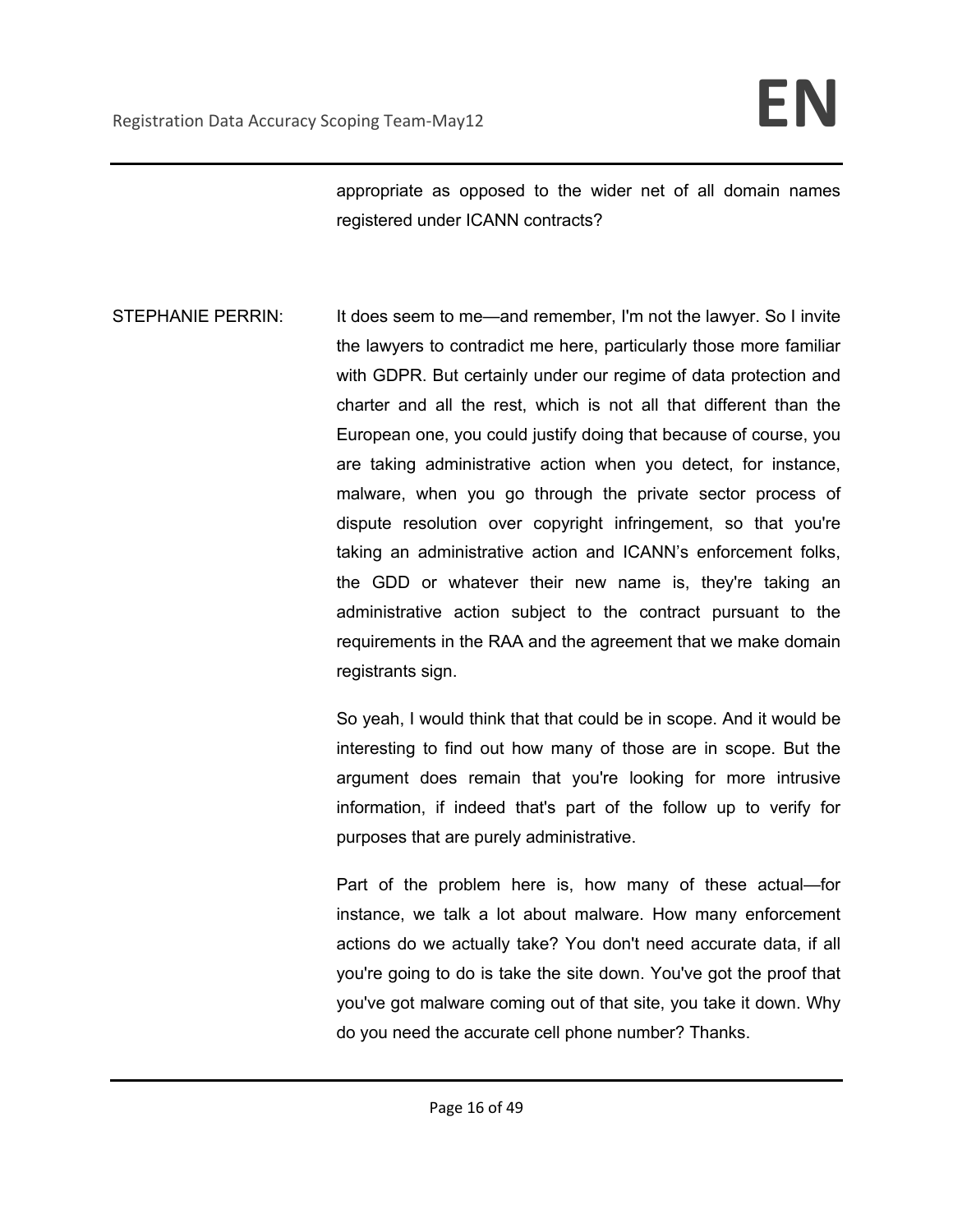- MICHAEL PALAGE: So Stephanie, Perhaps I could answer that. I actually worked with a client recently where one of the registries actually took down the domain name. But the client was then trying to identify the actor, the registrant through the registrar to potentially take legal action. So just because harm has stopped by a domain name being suspended or taken out of the zone, there still could be situations where someone who has been harmed may still want to seek redress. And that is why in that situation, that particular client then reached out to the registrar unsuccessfully to get the underlying domain name. So I'm just trying to give you my personal—
- STEPHANIE PERRIN: I understand that, and I'm not saying that the police never take an enforcement action, it's just that you can't justify it on a routine basis, because normally, we just take these things down, and don't bother trying to pursue it. For probably logical cost recovery kind of reasons. Thanks.
- MICHAEL PALAGE: I would agree, Stephanie. Alan Greenberg, you have your hand up.
- ALAN GREENBERG: Thank you. I put my hand up in response to marc and I'm not sure I remember what he said anymore. In terms of Stephanie's initial comment, I'm not sure why she raised the issue of criminal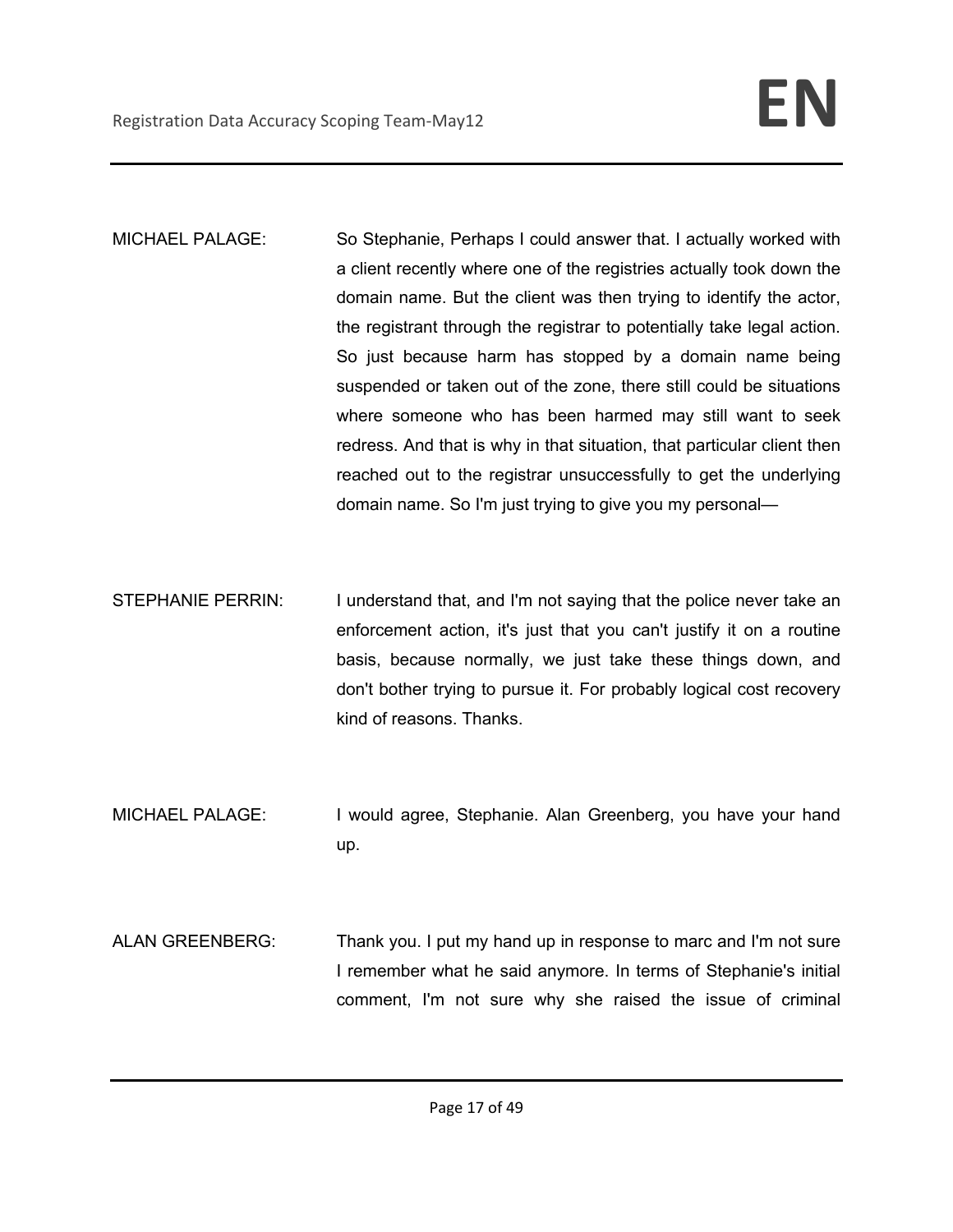investigations and addressing criminal issues. That's nothing that we've talked about at all here.

The registrars have made it very clear from the very beginning that they have no need for the information in RDDS. It's been collected because they're being told to and it's being collected for other reasons, not for the registrars' direct purpose. So I think that's clear.

What I heard, going back to what I think Marc was talking about, was from compliance, that it's quite clear that under the current understanding of the GDPR regulations and our contract, we don't have the authority to ask for information other than in pursuing a complaint. And therefore, if ICANN is to do anything through compliance or through some other area, it's going to take both verification that we indeed have the legal right to do it as some level of controller of the process, or/and we need the [inaudible] within contracts to then be able to go ahead and do it and have an expectation of responses. And I think that information is important, because it does set out the path that we have to follow if indeed we believe any level of verification is going to be needed. Thank you.

MICHAEL PALAGE: Okay, so while I wait for any additional hands, perhaps an open ended question to Yan and Amanda, as I think you've heard earlier in this call, again, what we're focusing on here is assignment one and two of our work. There is however intended to be assignment three and four where we will make proposed changes. So I guess the question I would pose to you is, in the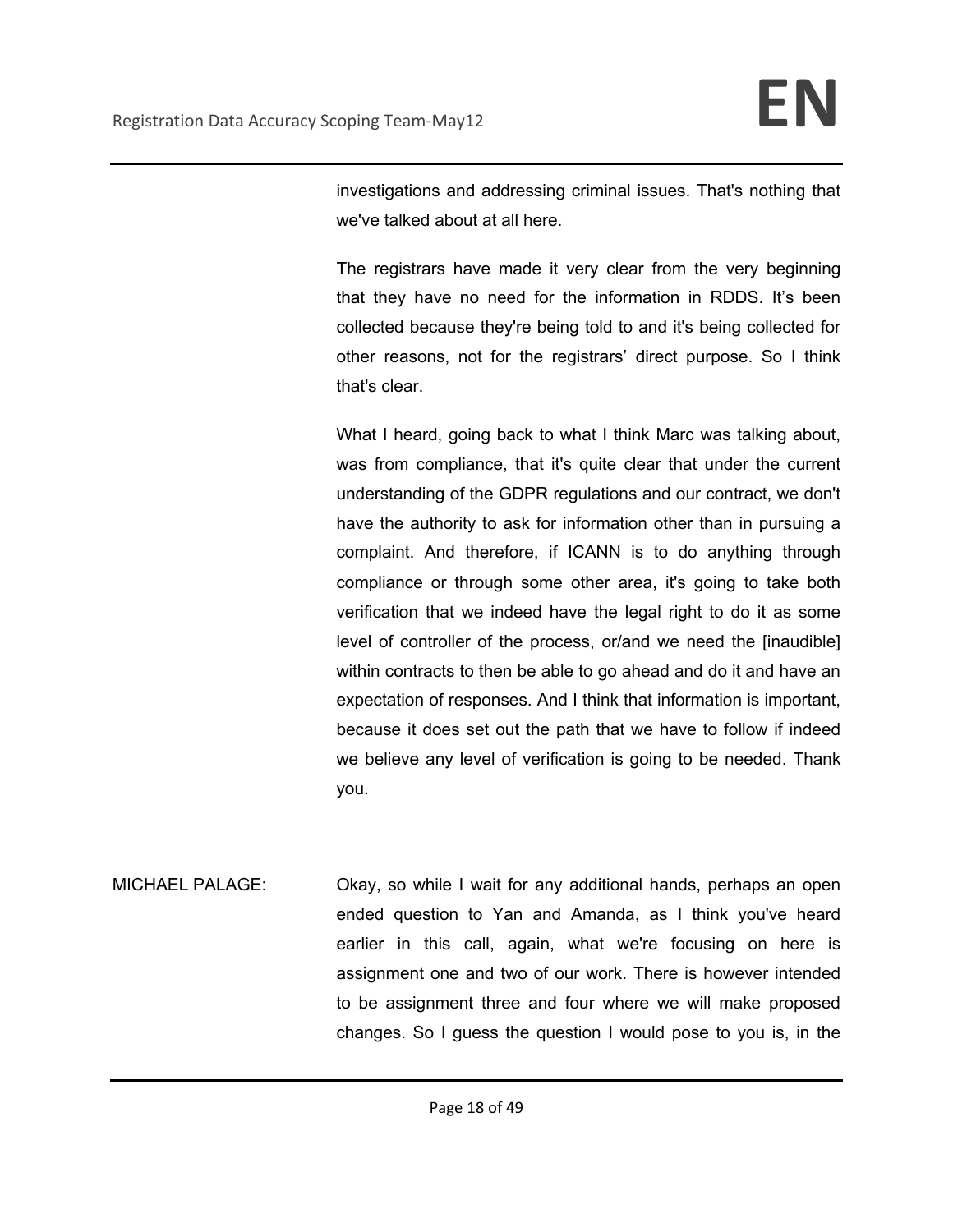course of you doing your work, is there some times that you find you are unable to do your work or you that you end up in a dead end and say, "I wish I was able to do this," or, "I wish I had this tool or this resource?" Is there anything in your professional opinion that you feel would be nice to have as part of an assignment three or four to better position you at ICANN compliance to do your job better?

YAN AGRANONIK: Amanda, I would delegate this question to you.

- AMANDA ROSE: Thank you. That's a pretty broad question, I guess. Are you narrowing that now directly with access to registration data?
- MICHAEL PALAGE: Yeah, put it this way. I don't want Marc Anderson raising his hand again. No, again, this is trying to be very constructive here. Again, some of this is open ended. But the objective here is, in the course of ICANN compliance doing investigation regarding accuracy complaints, or audits or something like that, are there times that you find yourself at a dead end because you didn't have this ability or there was pushback, or you wish you had another tool or another provision in the contract that would allow you to better do your job for purposes of contractual compliance, ensuring the security, stability of the Internet, and all that other good stuff? So it's not intended to be a trick question. But it would really be helpful from the eyes of ICANN compliance, do you think there could be some additional tools or additional contractual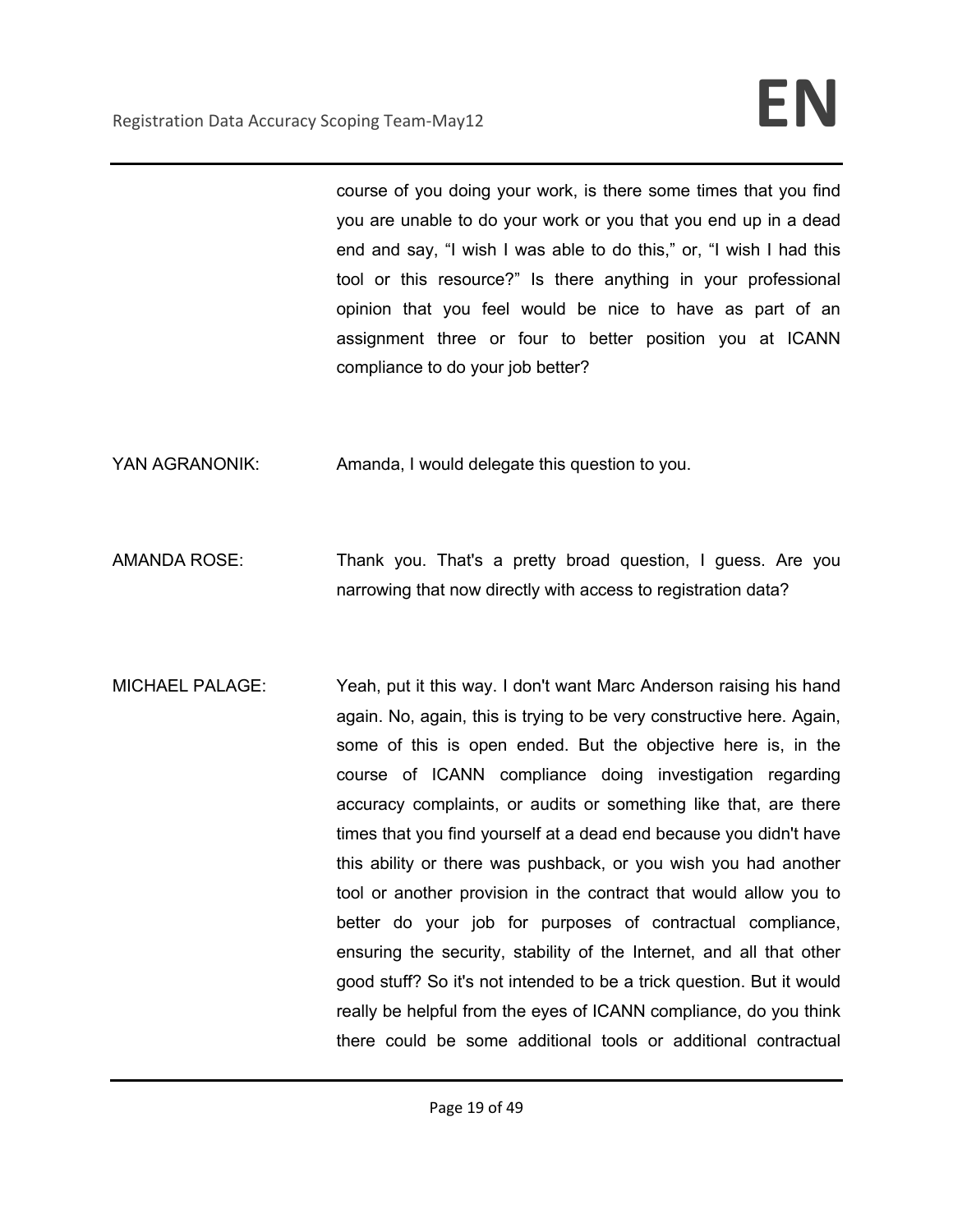language that we as a group could look for as part of assignments three and four?

YAN AGRANONIK: A quick comment. It's going to be not a broad answer, but it's just going to be an example. During audits, prior to GDPR, what we did is when we evaluated during audits, accuracy of registration records, we actually tried to validate and verify every field in the registration data, because we had an access to it, meaning phone number, mail address, pretty much everything that is in there.

> Now we cannot do that. Does it block our, like you said, the job? I mean, does it prevent us from doing a good job? That I cannot tell you because now we're going into definition, what does it mean, the audit job?

> SO what we did back then is, again, we've we put more effort into verifying registration records. Now we have less opportunities to do that. Now, is it a bad thing or not? That I cannot tell you because the auditors do what they can do and allowed to do by registration agreement and registry agreement and registrar agreement. And that, I think, you understand what I'm trying to say.

MICHAEL PALAGE: Yeah. And again, it was not intended as a trick question. I think to accurately sum up, as auditors, you audit and verify the data that you have access to.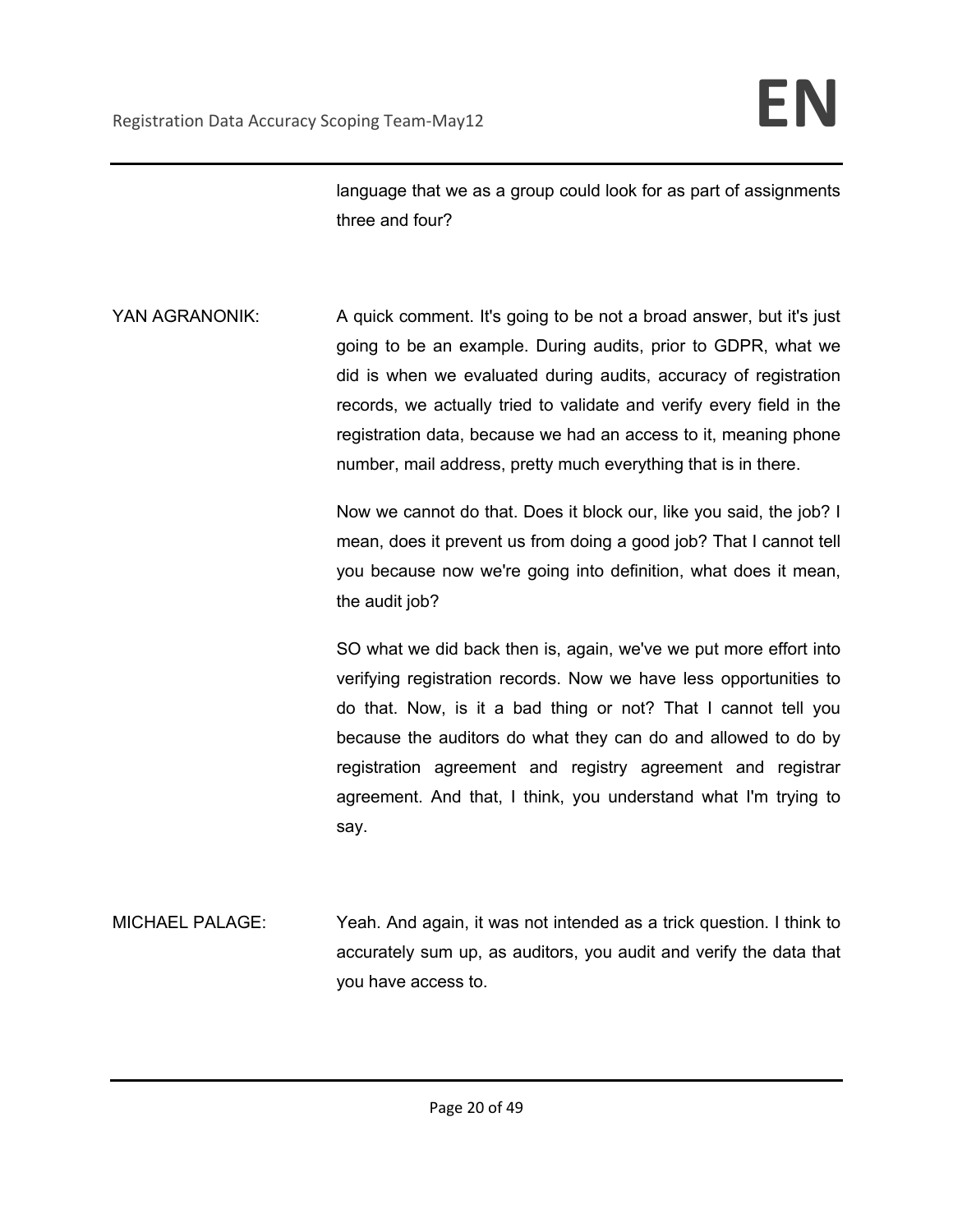| YAN AGRANONIK:         | That's correct.                                                                                                                                                                                                                                                                                                                                                                                                                                                                                                                                                                                                                                                                                                                                                                              |
|------------------------|----------------------------------------------------------------------------------------------------------------------------------------------------------------------------------------------------------------------------------------------------------------------------------------------------------------------------------------------------------------------------------------------------------------------------------------------------------------------------------------------------------------------------------------------------------------------------------------------------------------------------------------------------------------------------------------------------------------------------------------------------------------------------------------------|
| <b>MICHAEL PALAGE:</b> | Previous to the GDPR, you had more data upon which you could<br>audit and verify. As a result of the GDPR. You now have less<br>data.                                                                                                                                                                                                                                                                                                                                                                                                                                                                                                                                                                                                                                                        |
| YAN AGRANONIK:         | That is correct.                                                                                                                                                                                                                                                                                                                                                                                                                                                                                                                                                                                                                                                                                                                                                                             |
| <b>AMANDA ROSE:</b>    | From an audit standpoint, I think, kind of similar to what Yan said,<br>I'll first say that, of course, our processes have had to change with<br>respect to how we process these and it is more difficult because<br>we do have to go and follow up more with reporters and follow up<br>more with contracted parties to close out these types of<br>inaccuracy cases because we can't just look at registration data<br>and confirm, for example, updates have been made or that the<br>evidence matches what's in public RDDS, for instance. So to the<br>extent that, has our process changed and is it more difficult? Yes,<br>of course, that has had to adapt. But I wouldn't necessarily say<br>that it prevents us from doing what we need to do or that we end<br>up in a dead end. |
|                        | I think as you said that we do have the temp spec which states<br>that in compliance related inquiries, that such data to confirm<br>be transferred or provided to<br>compliance could<br>confirm<br>compliance, I should say. So in that respect, no, I don't think we<br>have that dead end issue so much. Yes, there are more difficulties                                                                                                                                                                                                                                                                                                                                                                                                                                                |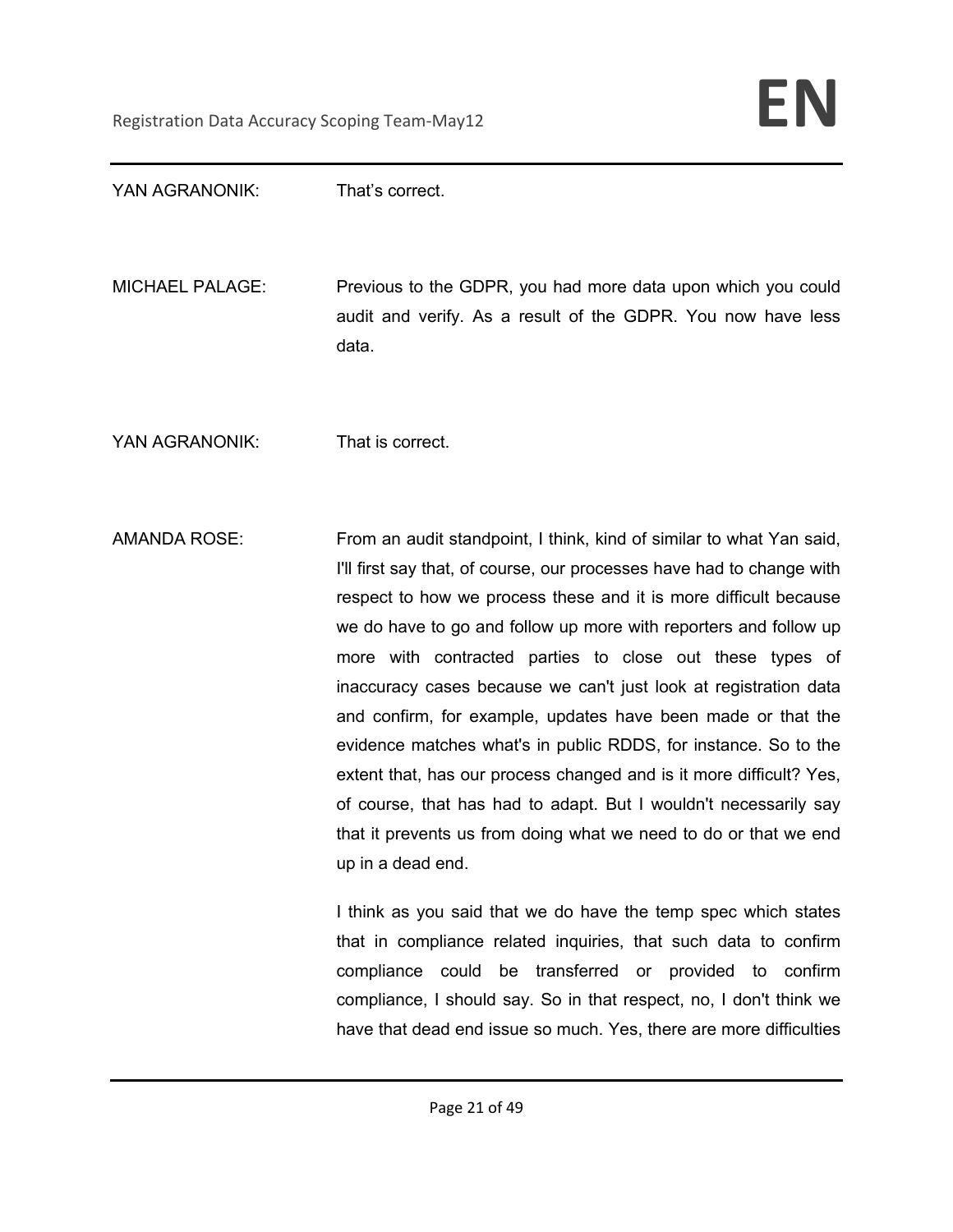in processing these, but it's just more of a time consumption matter than not being able to do our job.

Now, with respect to, again, public RDDS, there are instances where we would proactively see something and follow up with an inaccuracy investigation due to—I think I've noticed in some of the responses to this group that some information can be pretty clearly inaccurate, or at least questionably inaccurate, in public RDDS. So those types of cases have gone down. And obviously, as you've seen by the metrics, so have the inaccuracy investigations just whereby we don't have access, nor do our public reporters that submit those complaints. So as far as tools, I don't really have any suggestions, unfortunately, for you guys that I could provide. So hopefully, that helps.

MICHAEL PALAGE: We have some more hands up. So I think that did help. Beth. And then Volker, I think you put your hand down. Beth, you have your hand up, you have the floor.

BETH BACON: Thanks. Hi, folks. Amanda, thank you very much. That was super helpful and interesting. My comment is really more, Michael, on you bringing this up, this question. What we're talking about is the request for further information from ICANN Org and what can be audited, what timeframe to understand what suggestions we might make as a group.

> I think the evaluation of whether there are gaps or needs is this group's responsibility, and we aren't even past question one and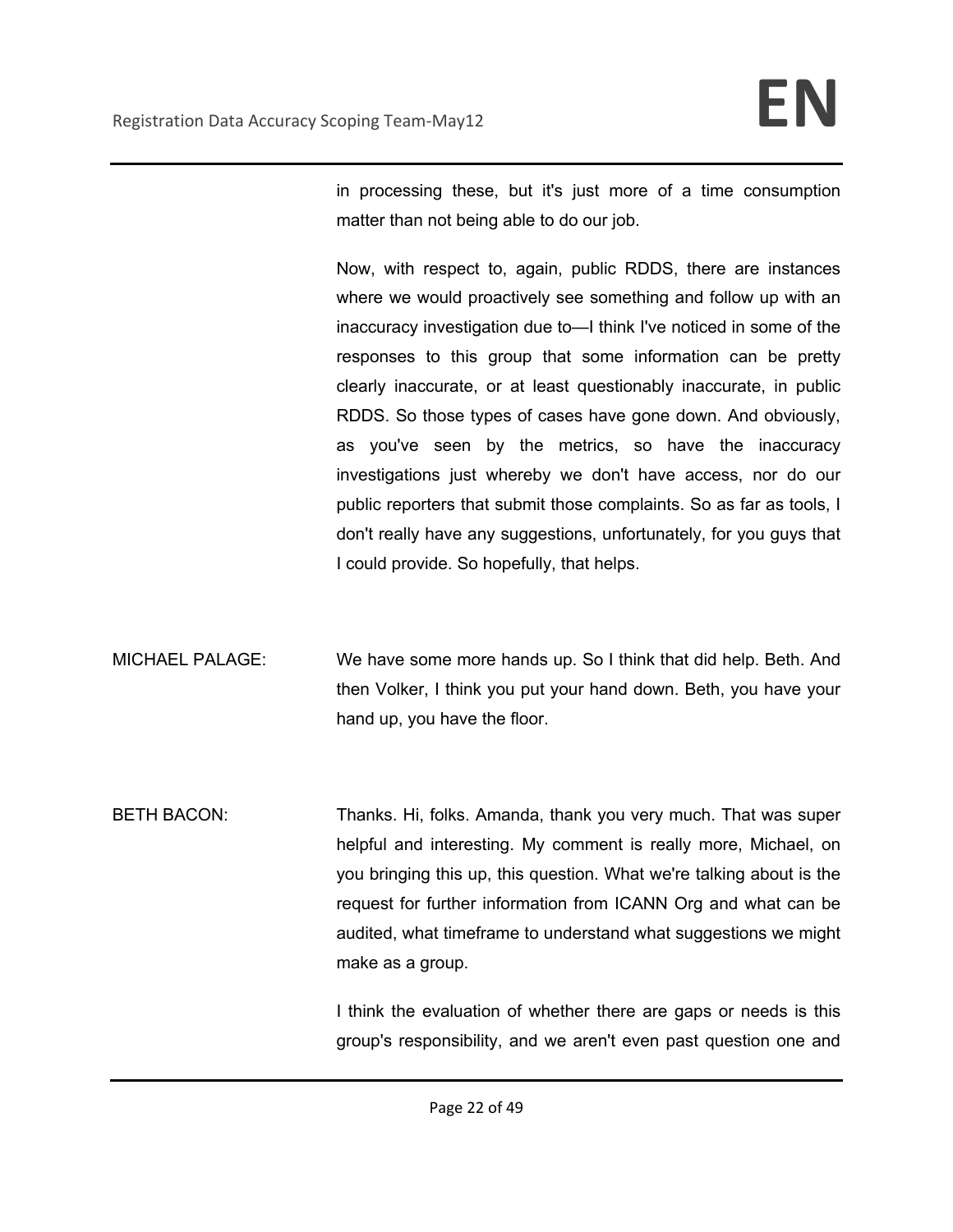two yet. So I do think that was a bit of a leading question. And if at some point, this group does want to go to compliance and say, "Hey, we think these are things that are gaps, is that something that would fall under compliance's remit," then we can think of a solution. If compliance were to say, "Yeah that's not [reallyoutside] our remit," then we would look for other ways to do that.

So while I appreciate the information, and Amanda, I think that your response was really helpful and spot on, I think that this maybe isn't exactly what we were on the call to discuss. I think we wanted to discuss whether there are avenues for us to gain more information right now to establish if the baseline of accuracy and see if there are things then that are missing. I don't know that we want to go jump over that step and say, are there things that compliance might want to do? That's my concern there. I do think it's important that we close out this conversation and this item. We've talked about it several times on several calls. So I just wanted to bring us back to the original discussion. Thanks.

MICHAEL PALAGE: I could give you leading questions. That was not a leading question. But I respect the difference of opinion there, Beth. Stephanie and Alan, are those old hands or new hands?

ALAN GREENBERG: Mine is a new hand.

MICHAEL PALAGE: Alan, you have the floor.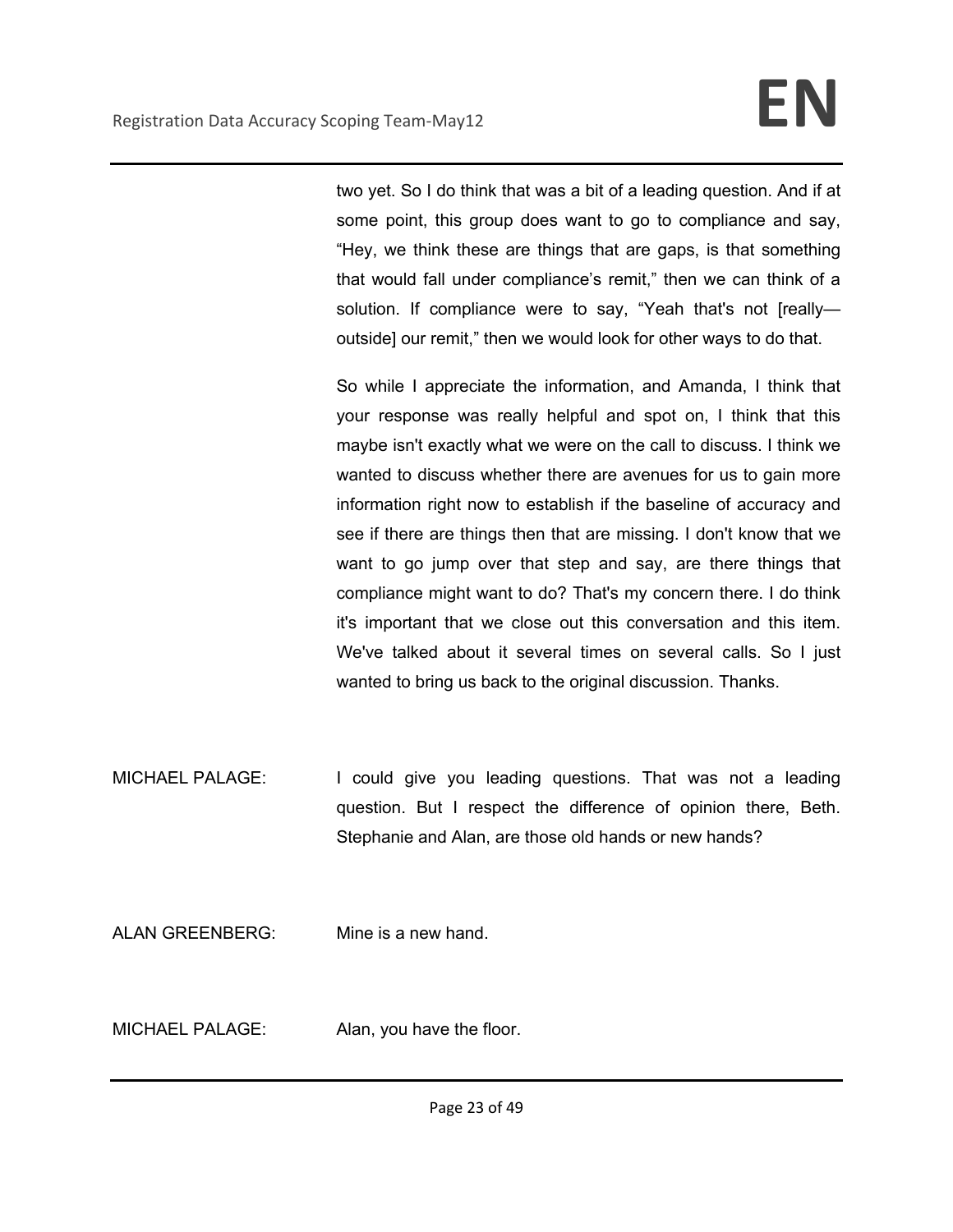ALAN GREENBERG: Thank you very much. I found this information exceedingly good. And particularly Yan's last intervention. I wish I had had the presence of mind to ask the question that he answered. So I really do appreciate volunteering information. What I heard Yan say was that in the previous eras, during an audit, ICANN might choose to actually verify data and see if it was good, the data that they then had access to.

> I'd like to presume that ICANN's auditors are not frivolously wasting their time on things they thought were stupid and not worth doing. So if they actually went through the process of, on some occasions, verifying data before, and now they can't, that's a substantive change in our ability to audit contracts. So if you presume they were not wasting their time and just filling up the day by doing that, then there was some benefit and purpose, and they can't do it anymore.

> So I think that's really important information for us that we have to consider going forward. And I wish I had the presence of mind to ask that question. I haven't, but I do appreciate the insight as to the kinds of things that might happen on audits which no longer can happen because of the restrictions.

> I've maintained for a long time that in these processes, although I understand ICANN Org participates as a resource, since compliance is trying to achieve a job, I find it really useful to have answers for them from as to what would make it more useful to do their job or what would make their job easier or more effective,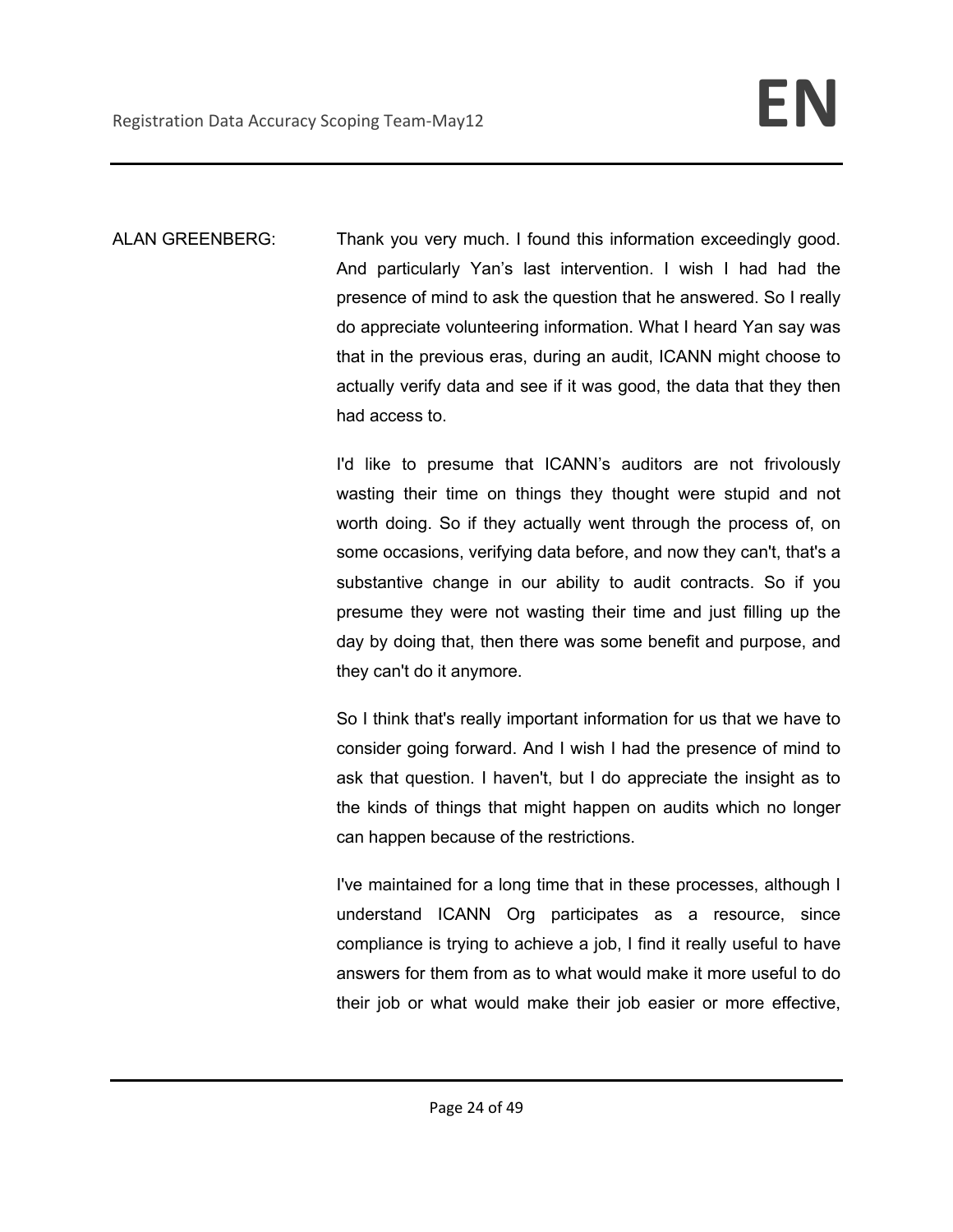and get real input into this process, because they are a major participant in how this policy is used afterwards. Thank you.

MICHAEL PALAGE: Stephanie, old hand, new hand?

STEPHANIE PERRIN: It was an old hand, but now it's a new hand. I just wanted to follow up on Alan's comments about how the "restrictions" are causing ICANN compliance to not do what it formerly did. Let's remember that ICANN was in complete absolute denial of all data protection law and had a procedure that in fact made law abiding companies go through their legal counsel to get permission to comply with data protection law. So the past procedures cannot be presumed to be either justified, effective or—and I'm casting no aspersions on the GDD when I say this. We just weren't complying with law.

> So everybody who uses data wants more and more accurate data. That's why the data limitation—is part of why the data limitation principle is there, is to stop you going back and fishing to see if you can get better and better data.

> How this is handled in jurisdictions that have data protection law is when a private sector firm needs data, or a public authority needs the private sector organization to gather that data, they will legislate to make sure that the private sector can do that. I give you the social insurance number and the banks. It became law to provide it to them. Anyway. Thank you. I'll stop there.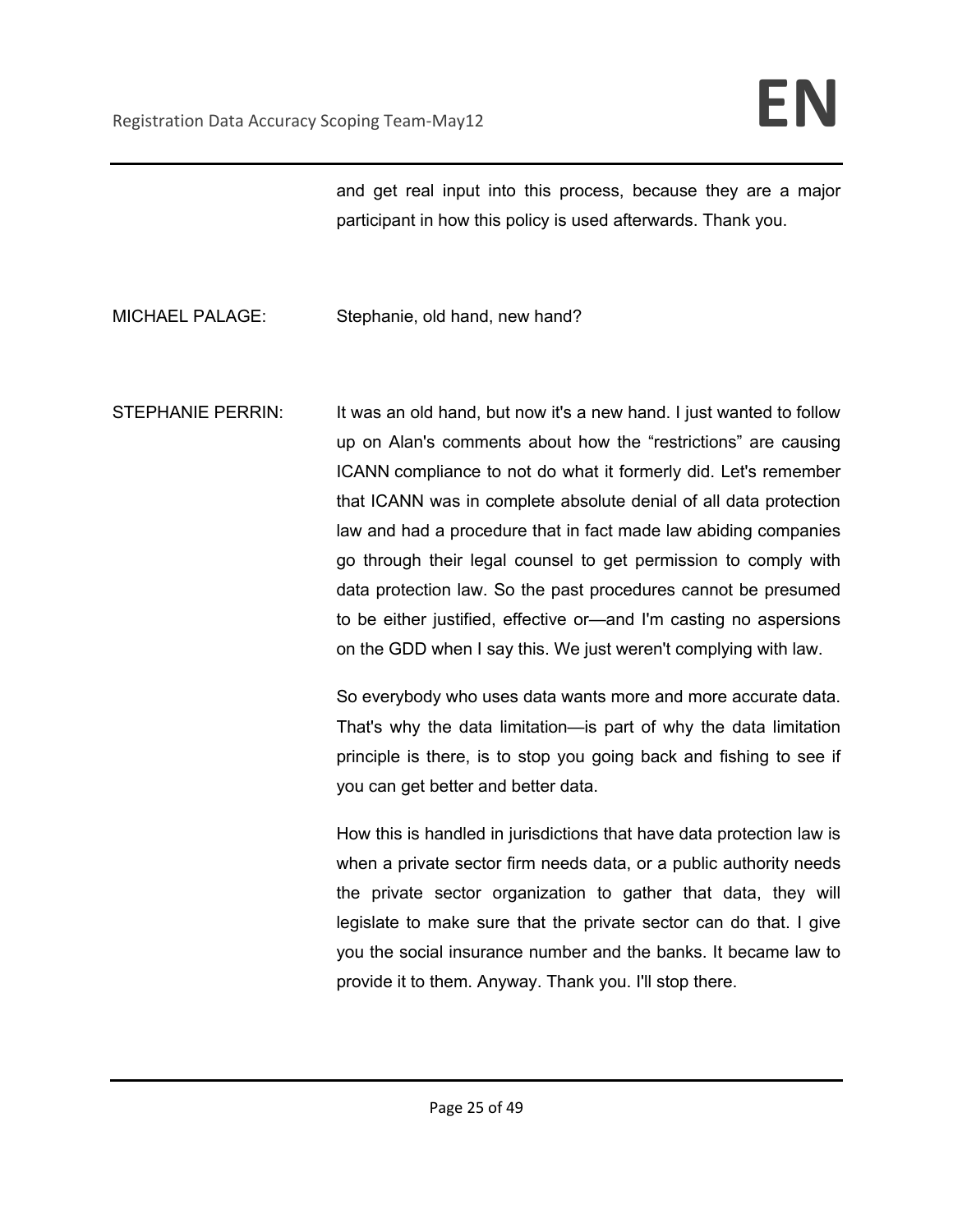- MICHAEL PALAGE: I think we're done. Volker, I do see your hand up and I am going to let you speak. But I'm going to draw the line at the end of the queue here so we could get back to the proposal. So Volker, you will have the last word.
- VOLKER GREIMANN: Thank you. And I also found the comments very helpful, especially from Amanda, when you clarified that basically, ICANN, even under the current circumstances, is perfectly capable of fulfilling its tasks and doing what they were doing before even though they're doing it in a different fashion. And I think that is pretty much spot on. I mean, GDPR, and the requirements that came along with it do not prevent ICANN from doing its job. It's just there's more difficulty there. But difficulty does not mean impossibility. And I think that's an important point to make. Thank you.
- MICHAEL PALAGE: All right. So Marika, do you want to come back to the proposals here and help drive us forward?
- MARIKA KONINGS: Sure. So on this one, I've heard, Marc, I think, say that he doesn't think there's value to pursuing this at this stage, as in may not address the questions that the group has been assigned. I haven't heard anyone say differently. So it would be helpful if maybe the group can think about it, because again, we need to include in our reports, basically, in the write up, that there are a number of proposals that were considered and if possible, attach a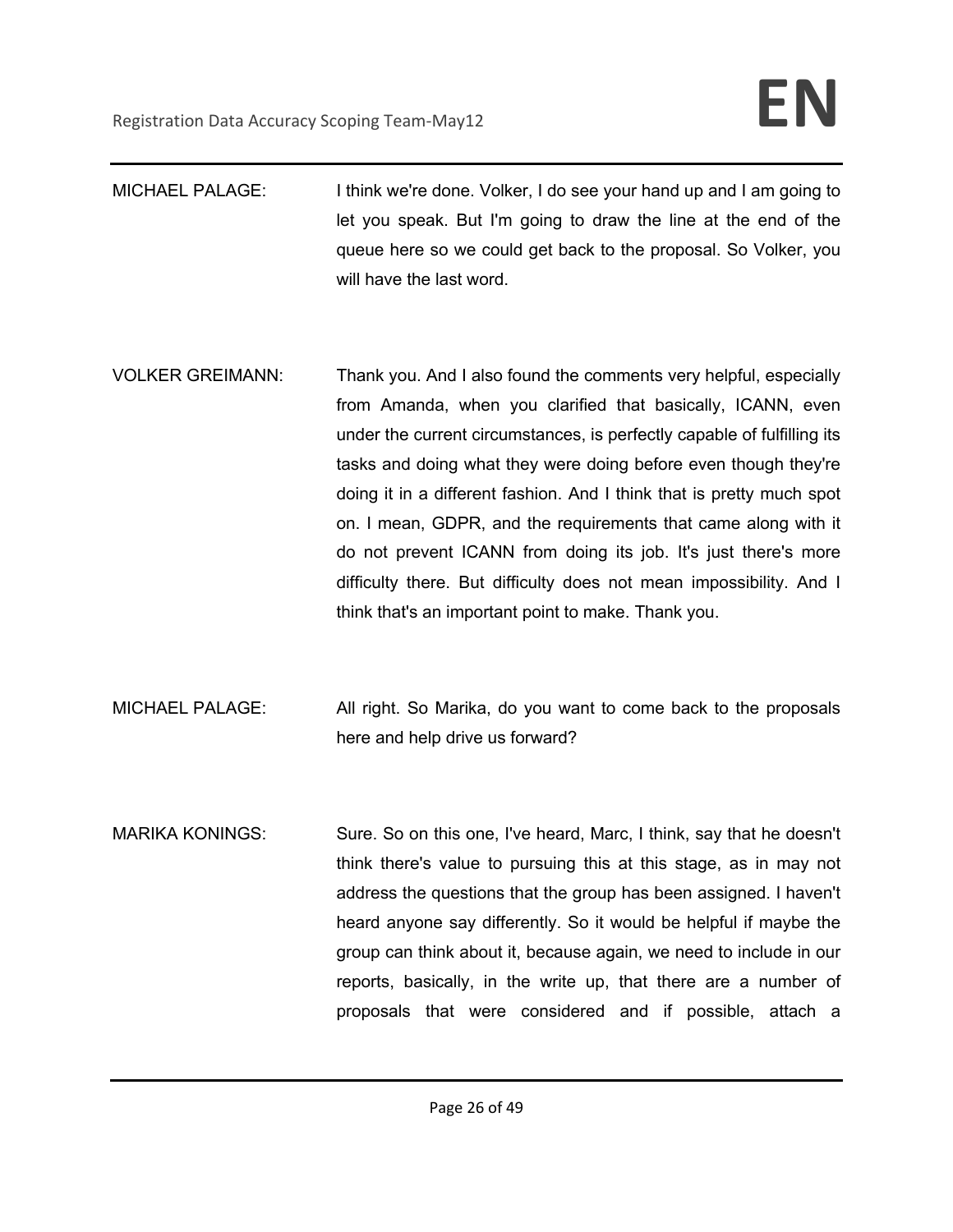recommendation to that, whether it is to pursue those or whether it is not recommended at this stage to pursue those further.

Of course, when it comes to audit, ICANN Org may decide itself whatever it wants to audit under the agreements. But, again, if there's a specific request or an urgency that's identified, that is something that the group could include. But as noted, I haven't seen anyone specifically speak out in favor of that at this point.

One of the other proposals—and maybe taking advantage of still having our compliance colleagues on the call in case there are further questions on this, there was a suggestion as well that a further review of accuracy and complaints might be helpful in better understanding current status as well as potential issues that exist, and the group basically looked—we already provided and of course compliance already provided a lot of data on complaints received, so that is already available to the group. And Owen did some additional work that was also shared with the group in relation to kind of looking further back and analyzing the types of complaints received, so that was also made available to the group.

So I think that the question here really is, again, is that something that's worth pursuing further, deep diving in those complaints and trying to see if there's something that can be learned from that that helps inform the conversation? And if the answer is yes, who is expected to undertake that analysis? Is that the group as a whole, a small team? Is that a third-party exercise? So again, I think those are the two questions that we're hoping to get input on. Is it worth pursuing further, and what would be learned from doing that? And if so, by whom is that work expected to be undertaken?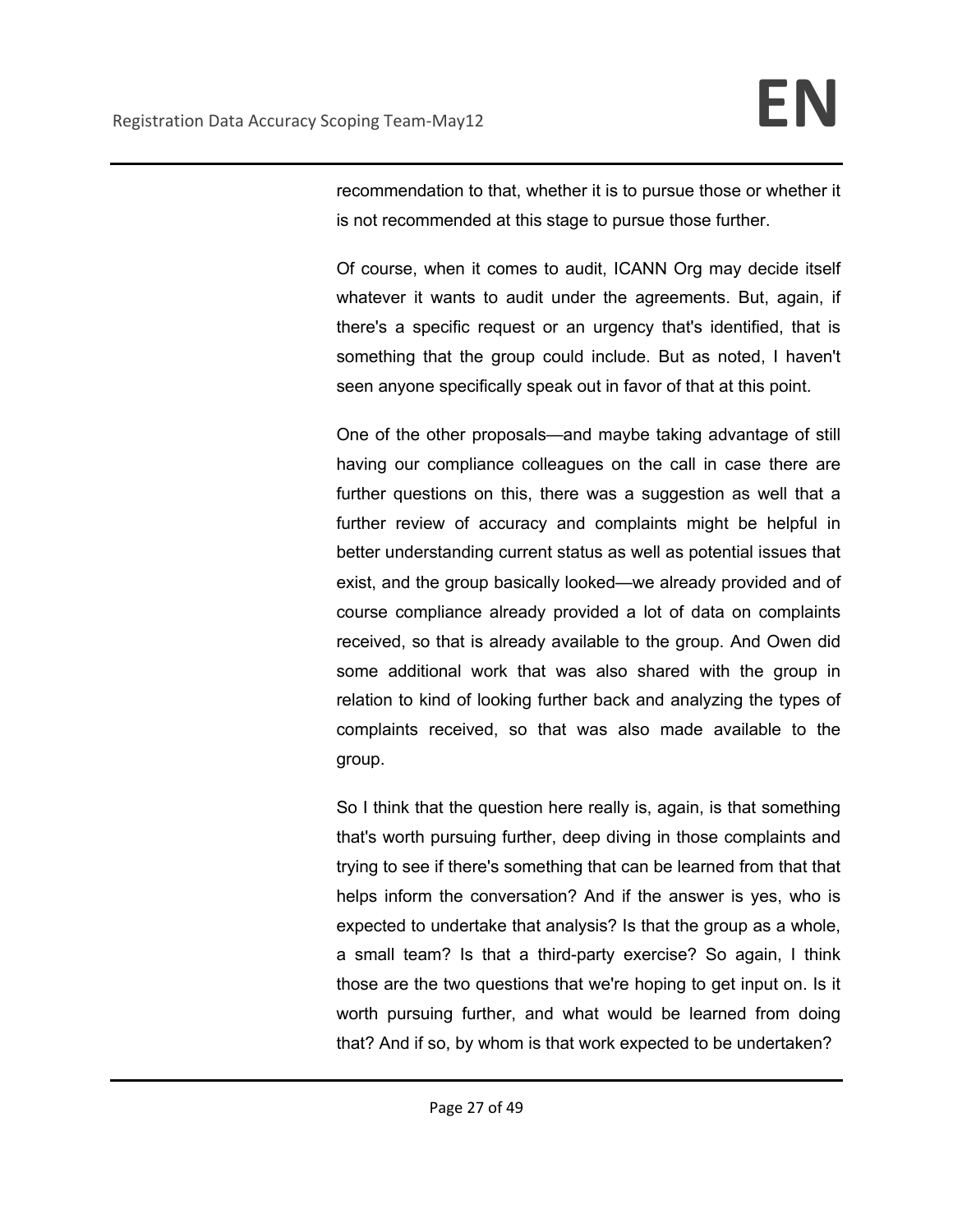MICHAEL PALAGE: Okay, so, on the second proposal here, any questions, comments or concerns? And Owen, even though you are listed as an alternate, since you have provided data, I would not object to you chiming in on this particular topic, if you would like. So, thoughts or comments from the group on this?

> We have silence. Okay, Owen is just citing to the previous data that he has shared via the list. And if there is a question, he is free to answer that. I see no further hands. So I believe there's one more, Marika. Am I correct on that?

MARIKA KONINGS: Yes, that's correct. So I'm interpreting the silence that there's no interest in pursuing this proposal either. Again, we need input here to kind of write this out. So if indeed, no one is this kind of seeing the value of this, we will note that as such, I think as part of the write up. And basically, note that it's not something that the group thinks is worth pursuing at this stage—Marc may have changed, have a different view on this.

MICHAEL PALAGE: Marc, you have the floor.

MARC ANDERSON: Thanks, Michael. And thanks, Marika. Thank you for raising this one. I didn't want to just leave it as there's nothing of value here. It feels to me like there might be some value in looking at this. But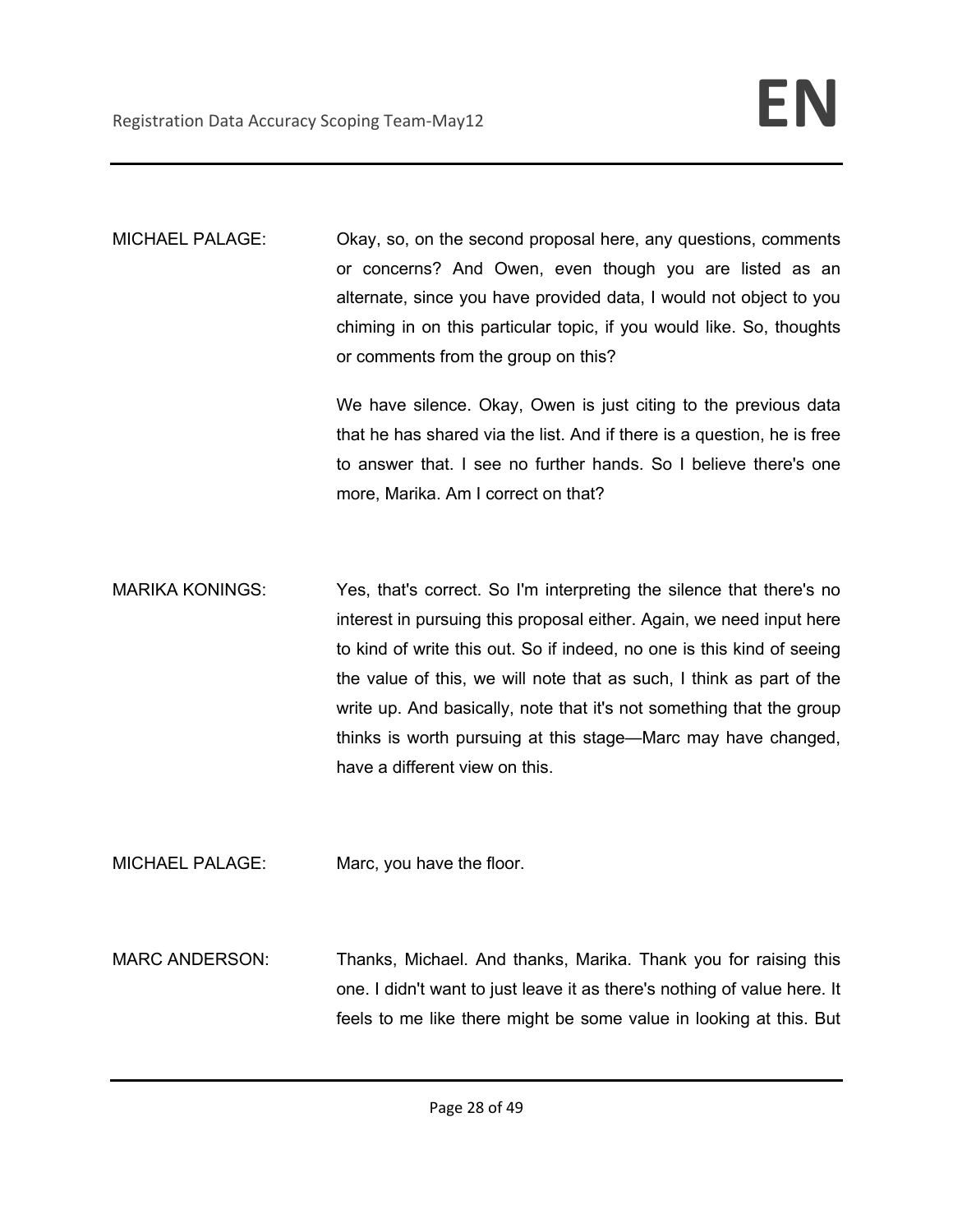I'm not sure what exactly we would want to get out of this. I know one of the drawbacks we've talked about here is in looking at existing complaints, that's obviously going to be only a small subset of the puzzle, if you will.

We've heard that a lot of people are not submitting complaints, because they don't think it'll make a difference. And obviously, nobody is going around submitting non-complaints when the data is accurate, right, so this is a very tiny one-sided slice of the puzzle.

It does seem to me, though, that there could be useful data here, and I don't want to just let this drop. Unfortunately, I don't have sort of a really great suggestion on what we should look at. And perhaps more importantly, what data we would expect or want to get out of it.

So I'm sorry, I don't have a better suggestion. I don't have anything productive on this, but I don't necessarily want to let this just drop altogether.

MICHAEL PALAGE: Lori Schulman, you have the floor.

LORI SCHULMAN: Yeah, I'm kind of coming down in Marc's camp. If we find there's no real value here, of course, let's not pursue and waste time, but the fact that the questions were raised is there some kind of notation we could put in the report that this could be an avenue of exploration or maybe put some sort of pin holder in it once we get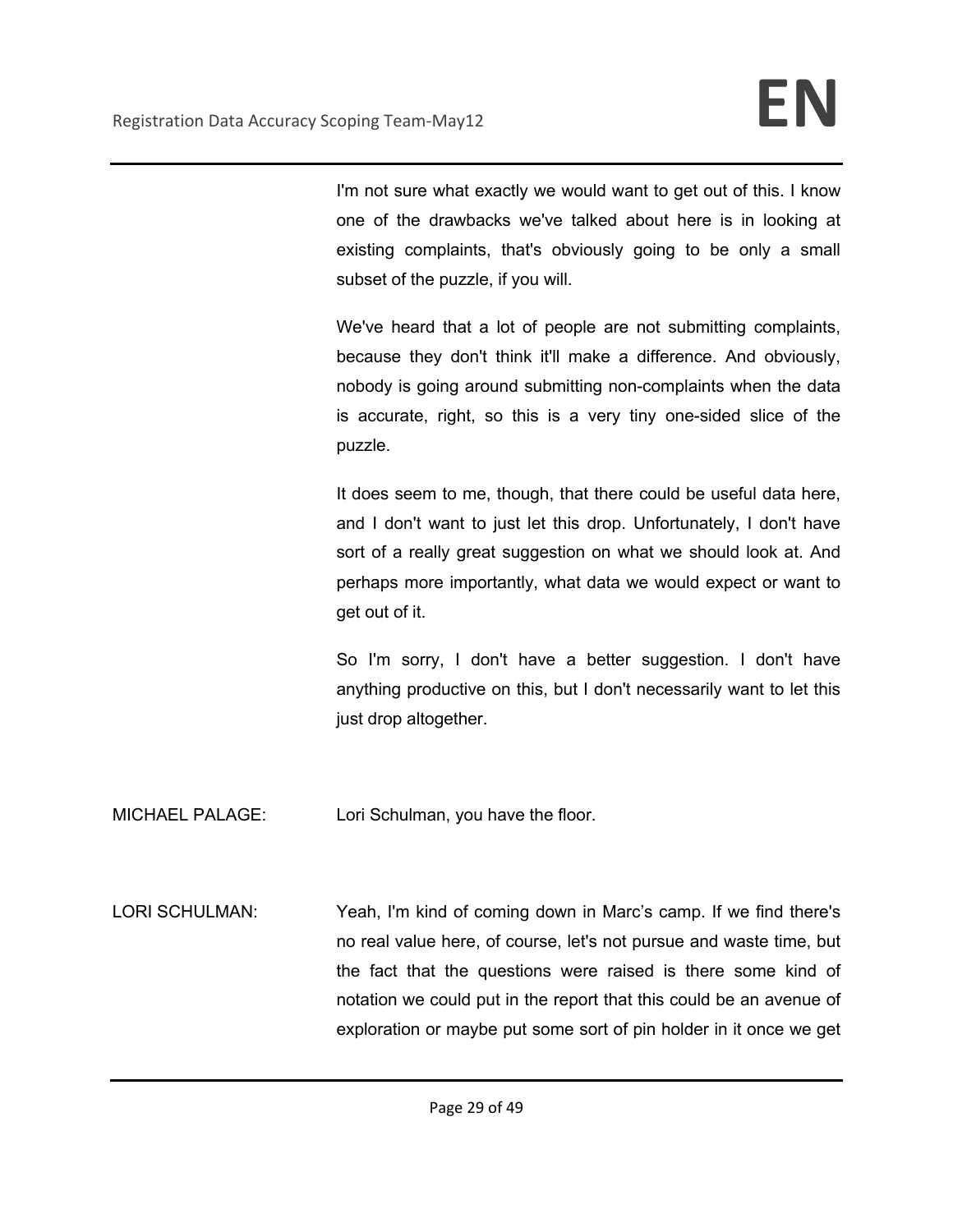to the three and the four? I feel a little—and I've missed a couple of meetings. So I think that's part of it too. And my apologies to the group for that. But I'm just getting back into this. And this was a lot of work. And we've had ICANN staff weigh in and are kind of on the fence about it too, to be frank, which is why I haven't really spoke up very strongly today. I'm not sure. Is there a column for not sure? Or does not sure automatically mean no? I guess that's what I'm wondering. I understand your need for advice, Marika. I'm trying to respect that need.

MICHAEL PALAGE: I will try to answer that question, Lori, and then Marika will opine. Hopefully I get this right, Marika. Again, we're an advisory group. So I think part of what we all agreed to at the beginning was we were going to set out to do a factual analysis. These are some questions that we asked. I think we will summarize in the report, these were the questions that were posed by the working group, they were shared with ICANN Org, and after consultation, there was, I would say, they were not strongly endorsed or there did not appear to be strong support for moving forward with these initiatives. That is at least what I think would be the current state. If other people feel differently, again, we could articulate this on the mailing list. But I think all we need to do is actually reflect what the level of support was within this group. Because at the end of the day, this is a recommendation that is going to go to the GNSO Council and the GNSO Council will do what the GNSO Council needs to do. Marika, is that a fair assumption of what I think what we're trying to achieve here as a working group and our obligations to the Council under the charter?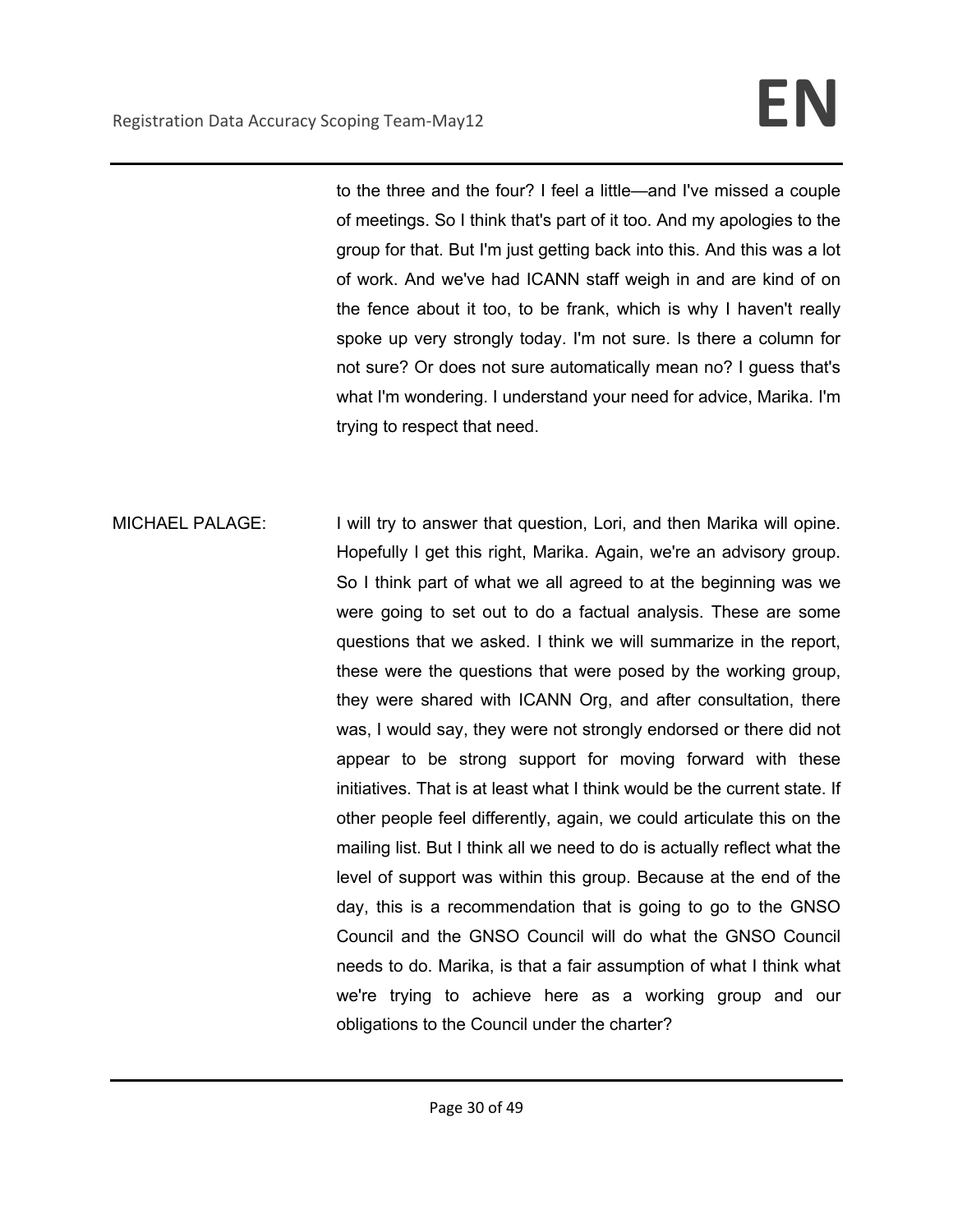MARIKA KONINGS: So basically, of course, the group can indicate in this write up that these are some proposals that are considered, but for some, the group is just not sure that it will add value or result in data that will help inform the deliberations. And they can leave it to the Council to try and make a determination. But I suspect the reason why the Council created this group is to receive recommendations on how to proceed. And although the assignment does foresee that basically after two recommendations go back to the Council, because that was in anticipation of that there might be further work that would require additional resources in order to gather the data, for example, restart of ARS or some kind of other study that is a bigger decision that requires a number of approvals before something like that, of course, would get done.

> And if the group based on all the proposals—and there's still indeed one more that we're looking at—kind of isn't sure whether it's worth the effort, it could definitely note that, but I'm guessing the Council may then also say, "Well, if you don't know, how are we expected to know?" So they may say in that case, there doesn't seem to be anything to move forward with at this stage.

> And then of course, the question arises, how do you get to assignment three? Because that is really intended to be informed by data that's gathered to make a factual analysis of the situation and be able to identify, are there indeed gaps or objectives that are not met that need to be addressed through other work, whether it's policy development or something else?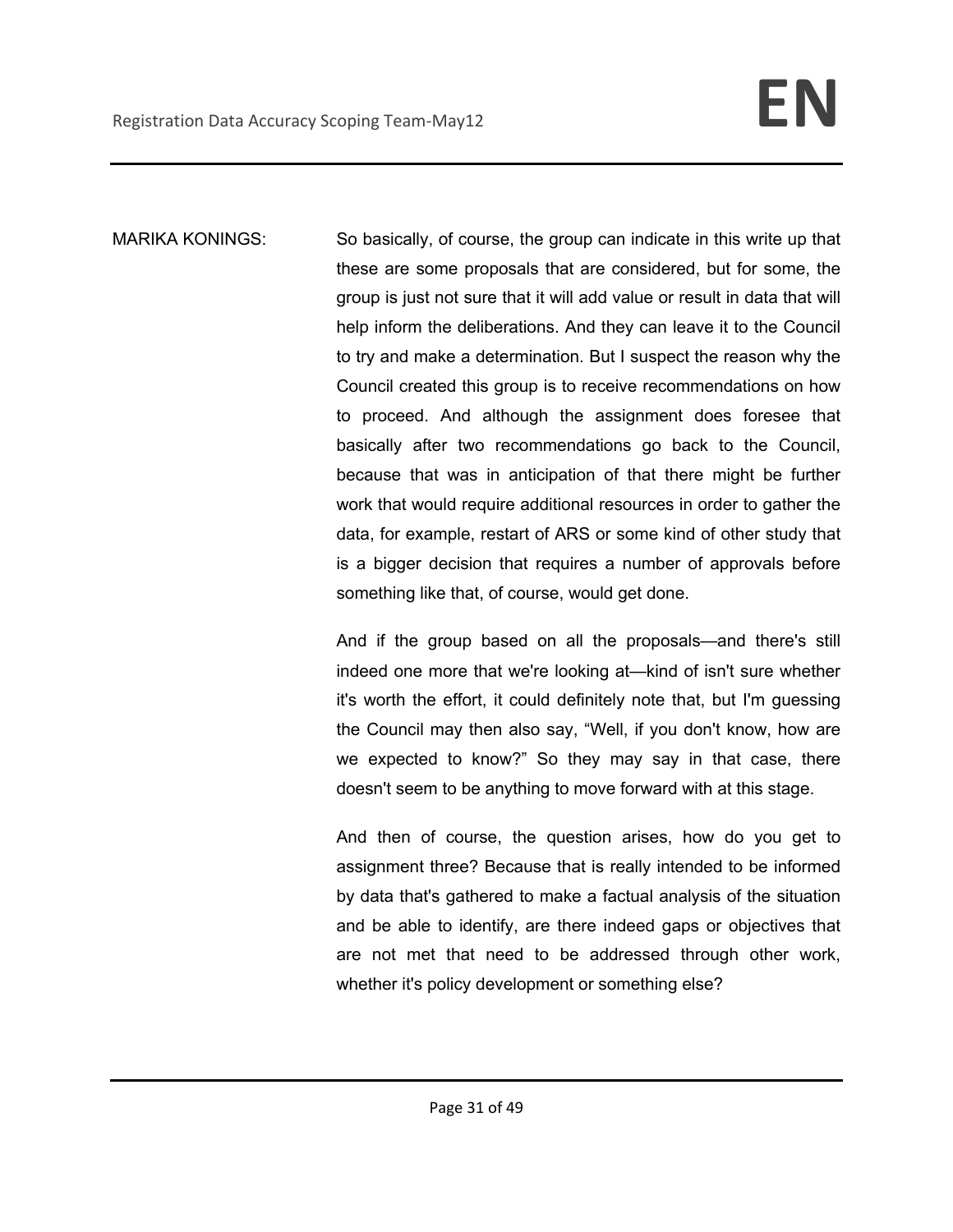So I think those are some of the questions that groups may need to think about. And of course, you all may have some time to think about these proposals and further think about how they could be made useful or result in valuable information. Or, of course, if the conclusion is that at this stage, it doesn't—and of course, there's still the parallel track as well that involves proposals that would require access to registration data, and maybe that's where the value will lie and it is just a question of waiting for—getting some further guidance on whether or not that avenue is open for consideration.

- MICHAEL PALAGE: Okay, Marika, I think that yes, I would concur with what you had said. Alan.
- ALAN GREENBERG: Thank you very much. Becky made a particularly relevant comment in the email the other day in relation to the European Data Protection Board questions. And she said she didn't think we should ask them about questions where we weren't convinced we're going to get something useful out of the process, even if they say yes.

And I think the same is true here. At this point, we have not seen any real value in delving into ICANN complaints, or any of the other related things because we just don't see the value. So there's nothing wrong with saying drop it. If the skies open up later on and we suddenly find we missed something important and there's a treasure trove of information we can get, then fine, we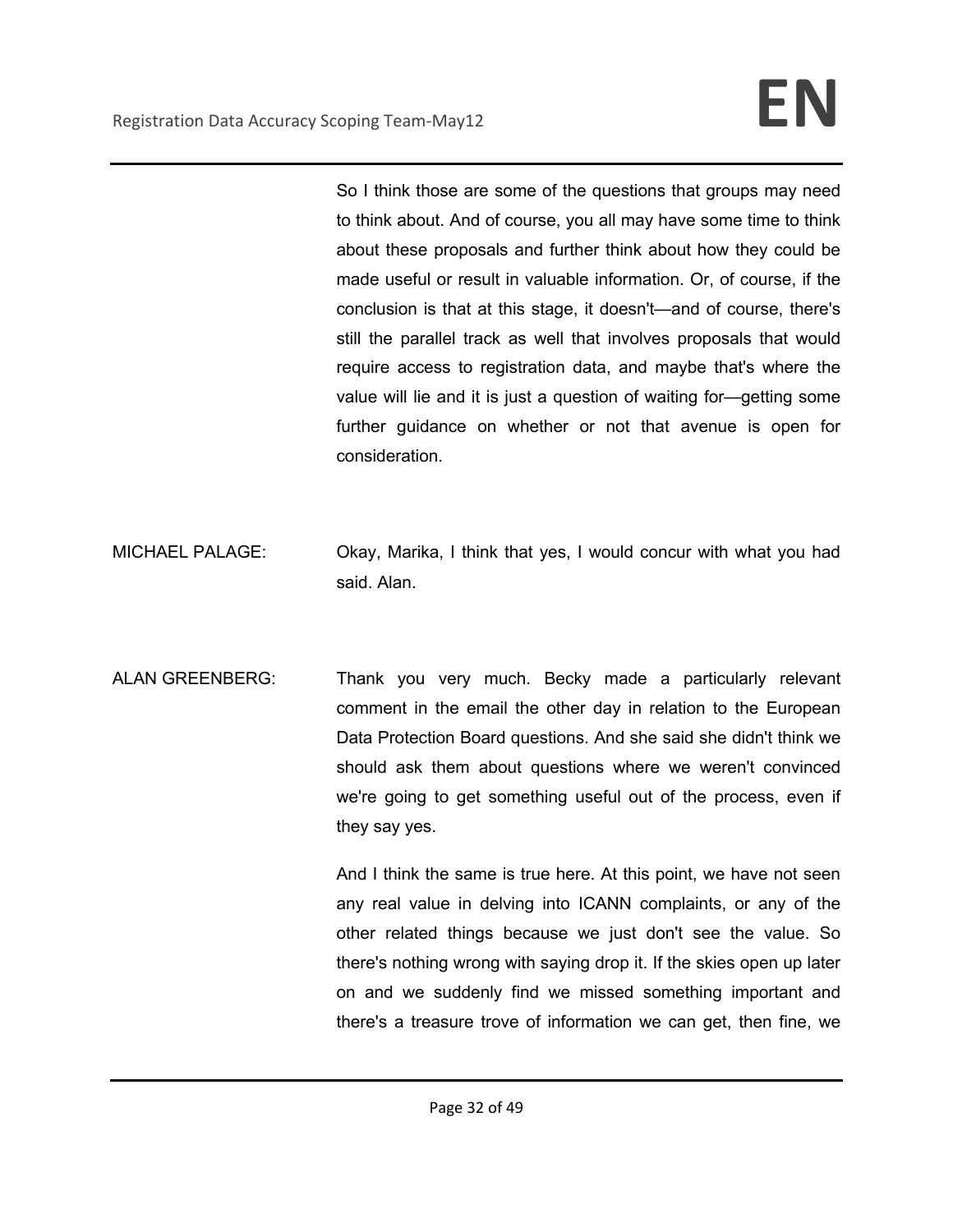can bring it back onto the table and reconsider it. But at this point, it looks like it's a dead end that's not going to give us any real usable information that will help us in our task, or help us to assess accuracy. And so let's drop it. That's fine. It's still in our records and we can still go back if we see some reason for doing it later. Thank you.

MICHAEL PALAGE: All righty. There was one more, I believe, Marika. Correct?

MARIKA KONINGS: Yes, correct. And that is the registrar survey. And I'll just [inaudible] down because that is actually the proposal that has been developed in the most detail where the small team has identified kind of what the goal or objective would be of such a survey, the specific questions that it would be expected to be asked and kind of the timeframe for it, what data would be collected and shared, kind of how dissemination could take place.

> But again, here also the question is of course very much focused on kind of obtaining numbers and information on the kind of processes followed and kind of verification and validation rates. Of course, it doesn't involve access to personal information. This is a voluntary survey. So it's dependent on registrars responding. And some have identified that that may result in maybe only the good registrars responding as some have said.

> But I think we also had a commitment at the same time from registrars to help with the promotion and encouraging registrars to participate in this and then the group considered as well some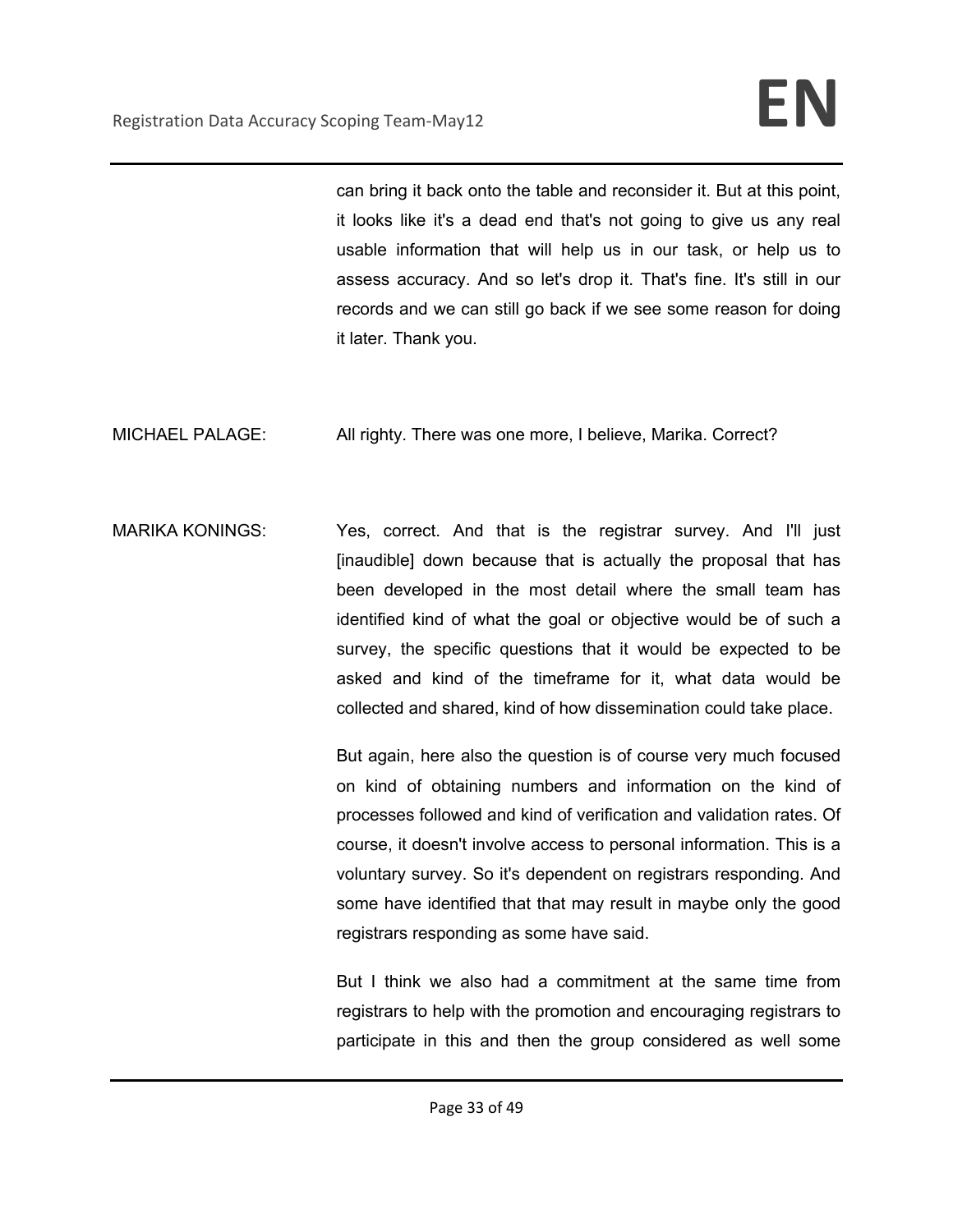incentives that could be considered. But again, the question here is this, of course, also takes time, takes time from staff side to do this, takes time from registrars to fill this out and help with the promotion. And the responses to these questions, will they help inform assignment three?

And I think that's, again, the question that the group needs to answer to see, is this something you want to kind of pursue and suggest this is taken forward? Or is this also something where a pin may need to be put into it and maybe at a later stage, once there's clarity on kind of the other track that would involve access to registration data, then only at that stage, maybe it's pursued in combination with something else? So I think that is again the question here on this specific proposal and for the group.

MICHAEL PALAGE: All right, thank you, Marika. To this point, are there any questions, comments, concerns? Alan, you have the floor.

ALAN GREENBERG: Thank you. I was part of the small group that worked on this. And I went into it—I think I was quite candid on the group. I went into it because Michael said you wanted an ALAC person there. And I did it. And I went into it quite sanguine thinking that this was a useless endeavor. I came out with thinking it may well have some value, that the questions we're asking, if indeed we get answers from enough registrars, might give us some insight.

> I don't think it's one of the more important things we're going to be doing. And if we can find something else that is more practical, it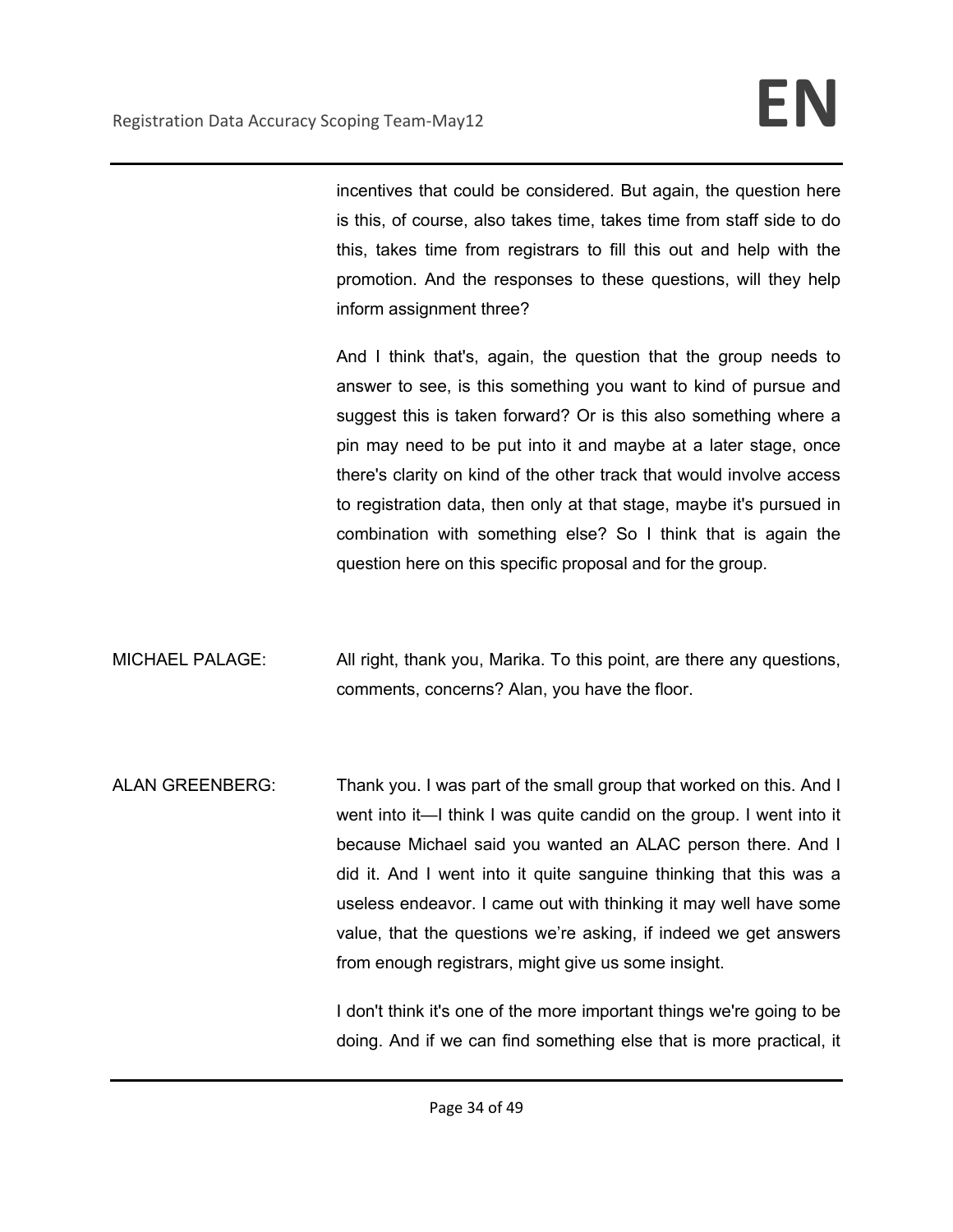might take a higher place. I would not want to scrap it right now. I think what we did needs some review of this group to make sure we have general support.

I'm not sure where I put it on our priority list going forward. Is it something we really recommend or something to keep in mind as an option? Because although I think it may be useful, it may not be as good as other things that open up as we investigate questions three and four. Thank you.

- MICHAEL PALAGE: I thank you, Alan. Thomas, I see you have some concerns in the chat about whether the benefits will outweigh the efforts. Do you see any alternatives other than what has been proposed that perhaps could provide substantial benefits to justify the efforts?
- THOMAS RICKERT: Hi Michael. If only I had my crystal ball with me today. I think setting up such a survey is quite an effort. I think that the questions are well crafted. But the benefits will hugely depend on the number of responses that we get and the quality of the responses and whether we would actually be able to limit this to one person per company responding or whether we might get something where the well-meaning registrars will jump on it with multiple people not knowing of each other responding. So I have my doubts whether this will actually be meaningful at the end of the day. Do I have a better idea? I'm afraid, not at the moment.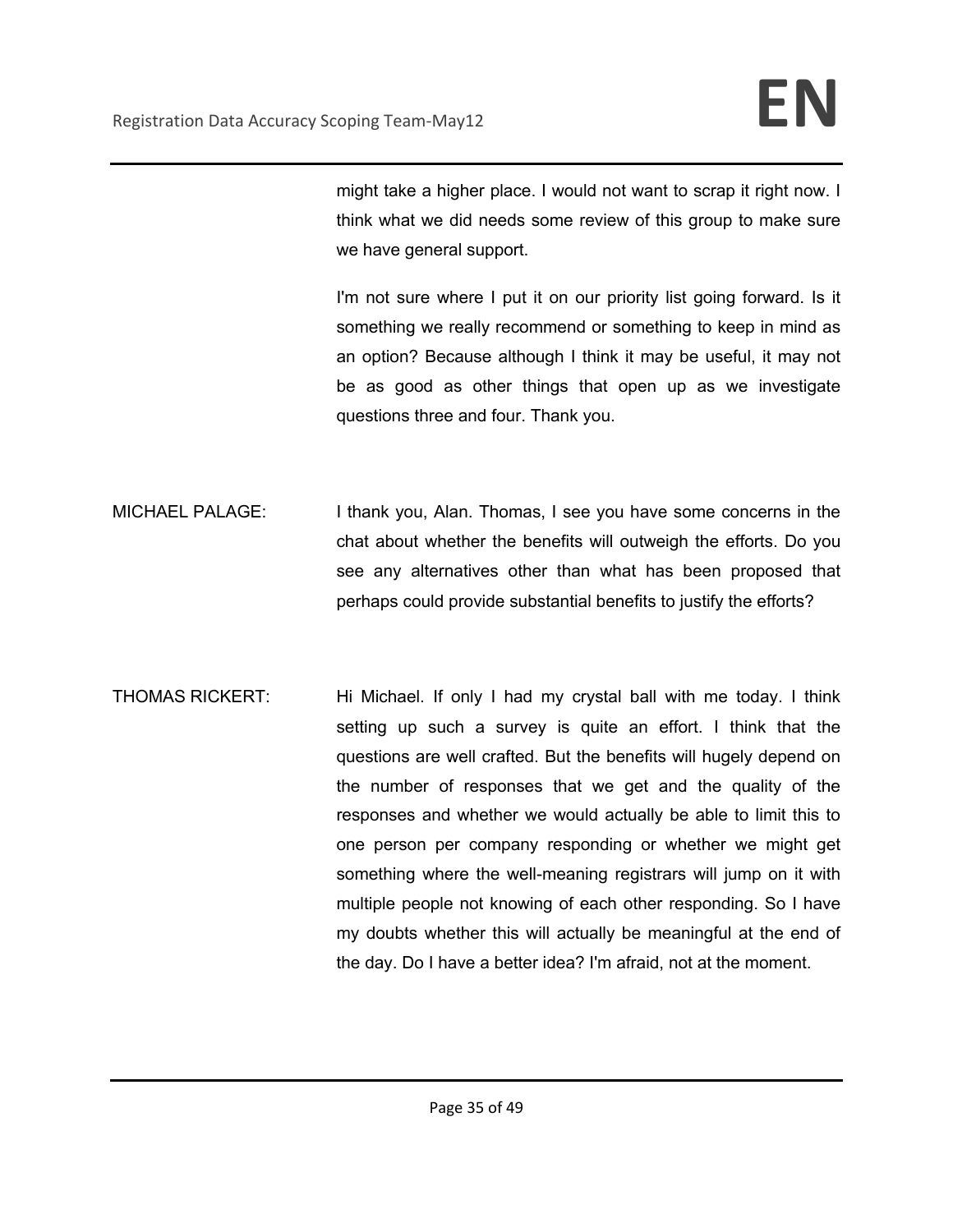- MICHAEL PALAGE: Excellent. And then I guess this really goes back to the point that Marika was saying, is if we can't undertake any analysis, then it's going to be difficult, if not impossible, to get to assignment three and four, which I know there were a number of particular members in the group that were focusing on that. So I just again want to be mindful. I don't know. It's a little bit of a chicken and egg. But Lori, and Alan.
- LORI SCHULMAN: Yes, hi. I think Thomas's point is well taken about not getting multiple people or being clear about who should be answering or how the survey might be escalated. Or perhaps there needs to be one on one reach out to a fixed number of registers. And I'm going to harken back to INTA study from the CCTRT back in the day where we worked very closely with ICANN to get very, very specific questions, very well meaning questions to scope a problem.

We proceeded then with the survey and because of the complexity of the questions, and the fact that all of the parties being queried were not keeping data in the same way, we didn't get the response that we had hoped for.

With that being said, though, there was some data collected, some found it useful, some didn't. But what I like about the questions, though, if we could figure out how to get some sort of uniform and not complicated way to answer, is that Sarah has repeatedly said in the chat she wants to understand the problem rather than work on a solution. I agree with her that we need to have a documented problem. I do see that these questions could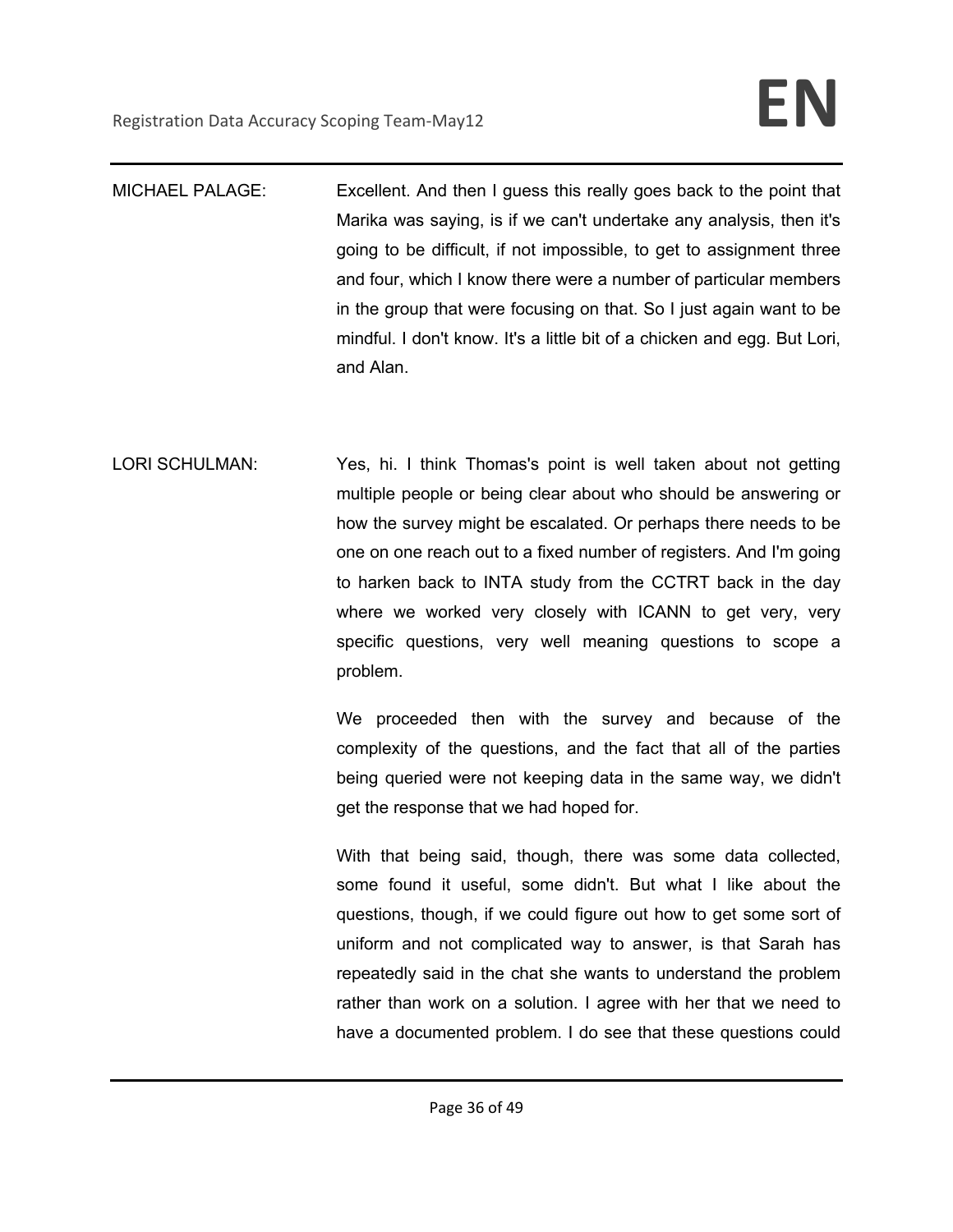help in documenting, is this issue of how many times domains are suspended if they're not validated? I mean, that would give us a question of scope, if it's 1%, if it's 10%, it's 40%. That makes a difference. So I tend to be kind of more in the camp of if we can figure out a way to create clear, uniform methods for responses, could be very helpful. But absent that, we could end up with a mush. And that may just depend on who designs the survey itself.

MICHAEL PALAGE: Thank you, Lori. Alan, and then Sophie.

ALAN GREENBERG: Thank you. One of the measures of how valuable this might be, will obviously depend on how many people respond, and we can't really definitively answer that right now. But the other thing is, how long will it take? If this is a six-month effort, then it's not going to help our job, I don't think. It may provide interesting information. On the other hand, if we think we could turn this around in three or four weeks, by an intensive effort and just get it done, that might have some more value. So I don't have a feeling at all for what kind of timeframe we might be talking about in a practical, real situation. Thank you.

MICHAEL PALAGE: Sophie, you have the floor.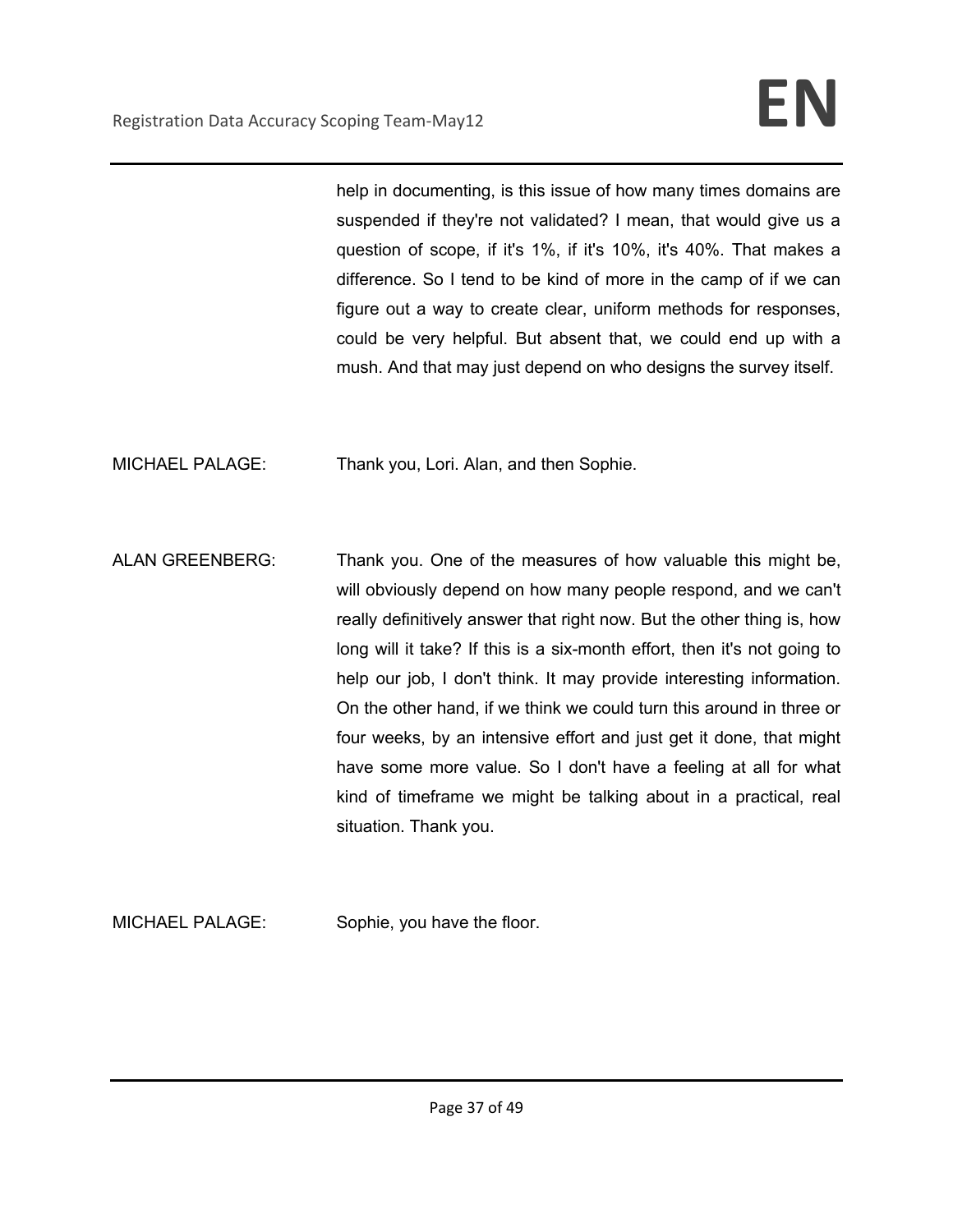| SOPHIE HEY:            | Yeah, thanks for that. Michael. I just want to build on something<br>that Lori was saying about how it's quite difficult to assess and the<br>mixed statistics they got from the INTA survey a few years back.<br>I'm wondering if it might be the case that we look at the survey to<br>actually focus instead on the steps that registrars take to ensure<br>that the data is accurate. |
|------------------------|-------------------------------------------------------------------------------------------------------------------------------------------------------------------------------------------------------------------------------------------------------------------------------------------------------------------------------------------------------------------------------------------|
|                        | So for instance, is there a JSON requirement in a field when<br>registering a name to say that the email address is valid? Or is<br>there a captcha thing that needs to be filled out? Or is there a link<br>that needs to be clicked in an email?                                                                                                                                        |
|                        | Those sorts of steps to find out what is being done by registrars so<br>we can work out, are there things going across the ecosystem?<br>Are they consistent? And what chance of getting information do<br>we have? If we were to phrase them about, what percentage of<br>domains you have that are currently verified?                                                                  |
|                        | So we know what might help at least—now, it might be that this<br>ends up that nothing comes from it. And it might also be that it's a<br>two-part survey where we get one bit to work out how to inform<br>the questions for the second one. I just thought I'd flag that one.<br>Thanks.                                                                                                |
| <b>MICHAEL PALAGE:</b> | Thank you, Sophie. So I think we are done with this portion of our<br>assignment unless there are any additional questions to our<br>ICANN compliance colleagues. Marika.                                                                                                                                                                                                                 |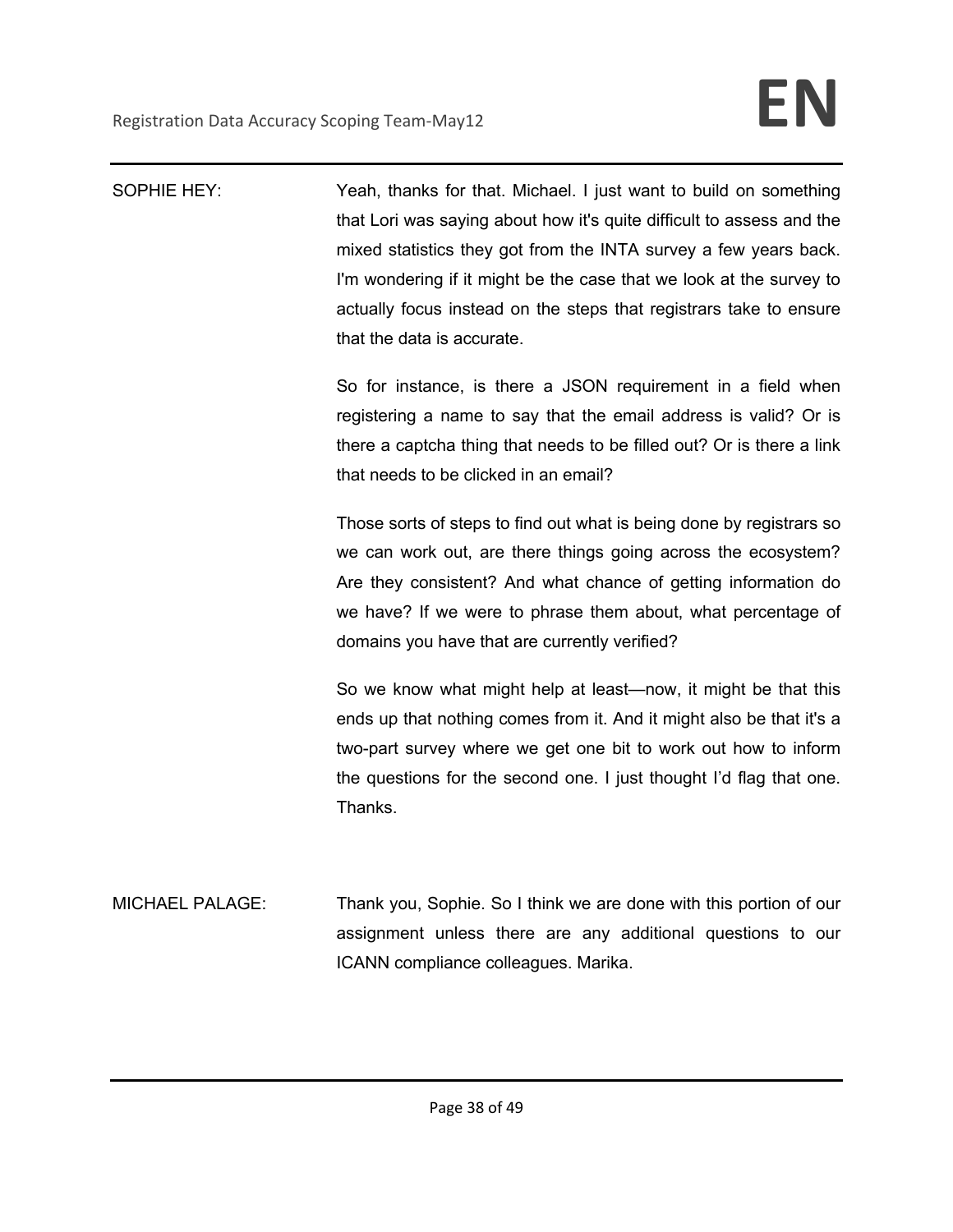- MARIKA KONINGS: Yeah, I'll just note that based on the conversation today, will basically write up this conversation or try to translate it into kind of what would go into the write up. And I think we may use it as a standalone document for now to kind of facilitate a conversation and see, indeed, if there are some kind of conclusions or recommendations we can draw from it, or at least have those further discussed by the group, if that makes sense to everyone.
- MICHAEL PALAGE: I think that sounds as a prudent proposal. Beth, you have the floor.
- BETH BACON: Yeah. Thanks. Marika, that sounds, as usual, perfect. I was just wondering, on the other two proposals, we sort of got a definitive yea/nay on. Before we kind of move on from this one, I was just wondering—it sounded like Lori made some constructive comments, and Sophie did as well, on maybe kind of getting some value out of this. Are we going to keep discussing it or are we going to say that this is kind of on hold as well? I just wanted to clarify for myself.
- MICHAEL PALAGE: So my understanding is I think what we do is to Marika's point, we're going to write it up. I would say this final one, I would say if I had to pick between the three, which one had the most support, yeah, I would say number three appeared to have more support than one and two. And maybe we just document that appropriately. And once Marika and ICANN Org draft that initial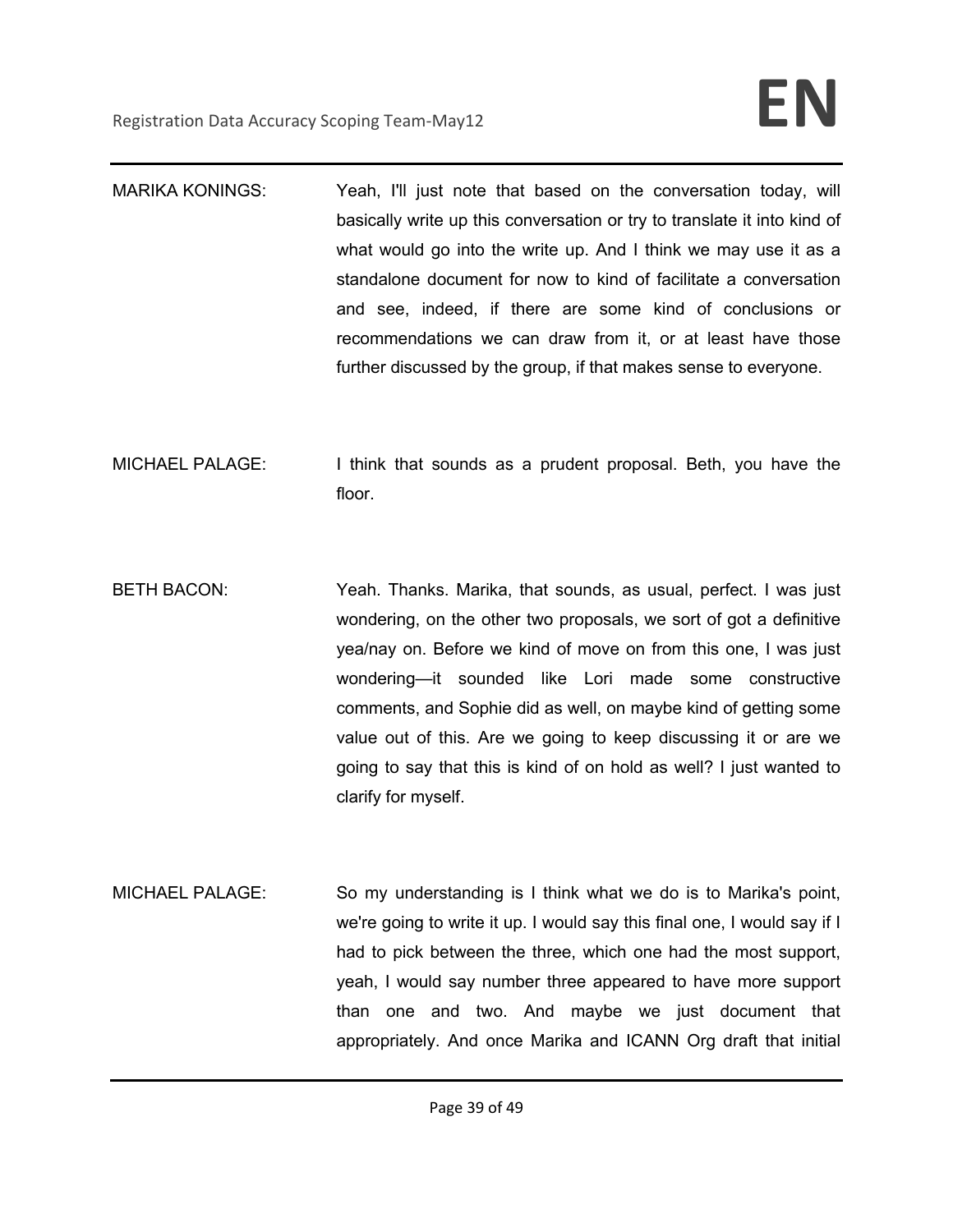summary, we as a group then could opine to either strengthen or soften the language, and then we just include that, reference it or include it in our submission to the GNSO Council. Marika.

MARIKA KONINGS: Yeah, and my current thinking is, indeed, to kind of reference that the group discussed a number of proposals and probably include a link to the document, but note that at this stage, there didn't seem your sufficient value in pursuing that further, but also kind of adding a note that the group reserves the right to reconsider that. Also, I think, in light of what may come back from the conversation with the EDPB is, of course, there are a number of other proposals that are in the camp of requiring access to registration data.

> And of course, I could envision, for example, if a response comes back and says, "No, in no circumstance whatsoever you may access registration data," the group may say, Okay, well, then we may need to review the other items that we have, because that's the only avenue that's open to us. Or if a response comes back and says "Yes, in these different scenarios that you've identified, we think there's value in that," maybe at that point, you can then definitively discard some of the other ones where there's less value compared to the proposals that do include access to it to registration data and what they might deliver.

> So that's at least my current thinking at this stage, to write it up and indicate that there is support for pursuing the registrar survey that is noted in the chat. Some further investigation may need to be done in relation to kind of the resources needed to do this.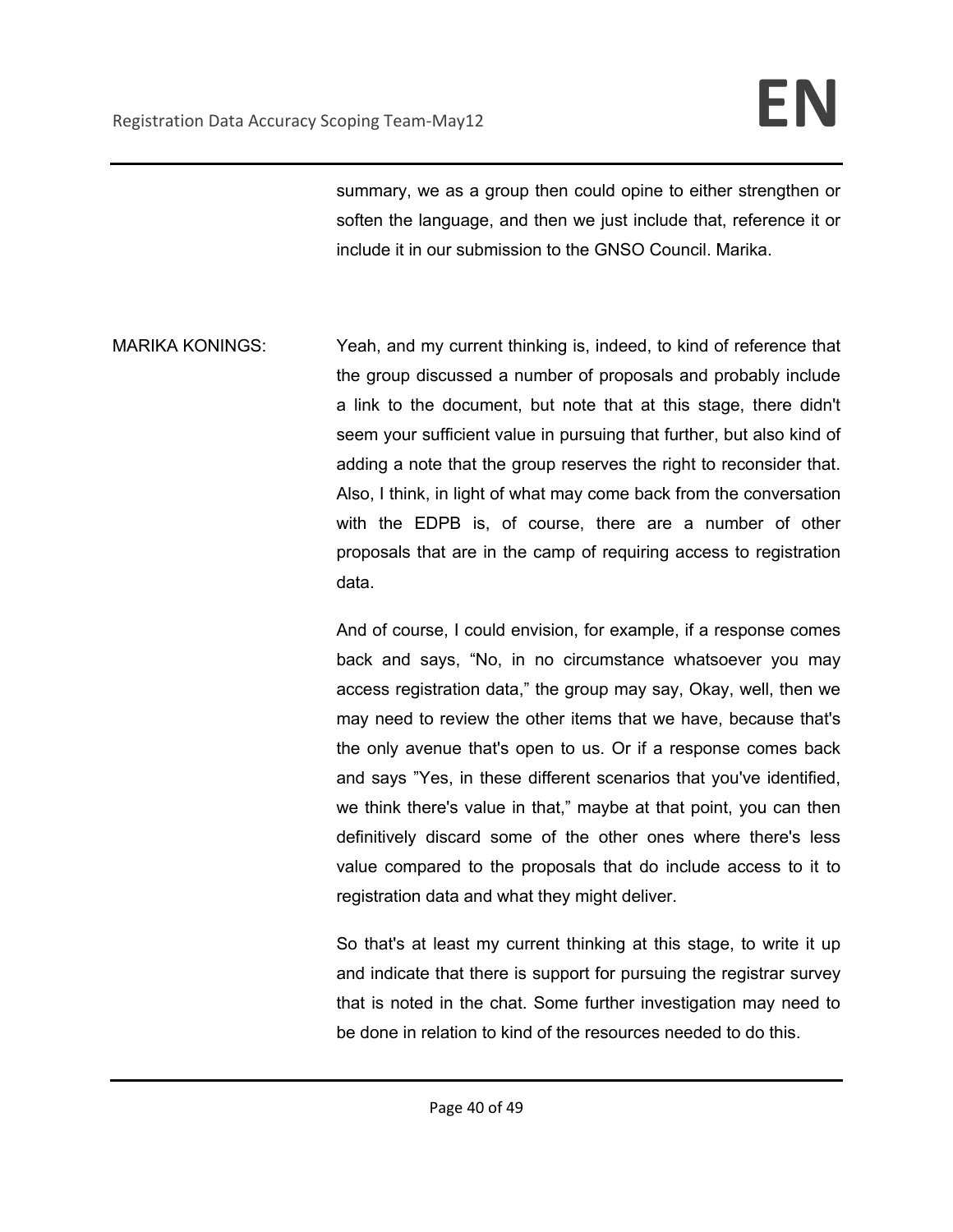Of course, it depends because the questions as currently defined, that would be a copy paste into a survey tool. That is not, I think, the complicated part. The complexity is more in kind of getting it out, promoting it, trying to encourage people to respond. And then of course, analyzing that data and kind of trying to derive conclusions from that. I think that's at least from my perspective the complexity. Again, of course, there is some work that would need to go in to do that. So we'll try to write it up in the way I just outlined. And of course, you'll have an opportunity to review that and indicate if you would like to see things differently.

MICHAEL PALAGE: All right. If we go back to the agenda now, we have three, the scenarios for the EDPB. Do you want to click on that document, Marika, for that update? Or—so I believe this was Brian had shared this to the mailing list earlier. I believe there was an exchange between Becky and Volker. So I would like to open the floor now to the group on questions, comments, concerns on what we do or not do. And Marika, there we go, I will start with you.

MARIKA KONINGS: Yeah, thanks. So I think from a staff perspective, we would just like to see, indeed, there have been already some individual responses. And of course, Brian is on the list and can share those directly with the colleagues working on these.

> Alternatively, we don't know if there's interest of the group of working on kind of a common approach or response. Of course, I think from ICANN Org's perspective, that would be ideal, that the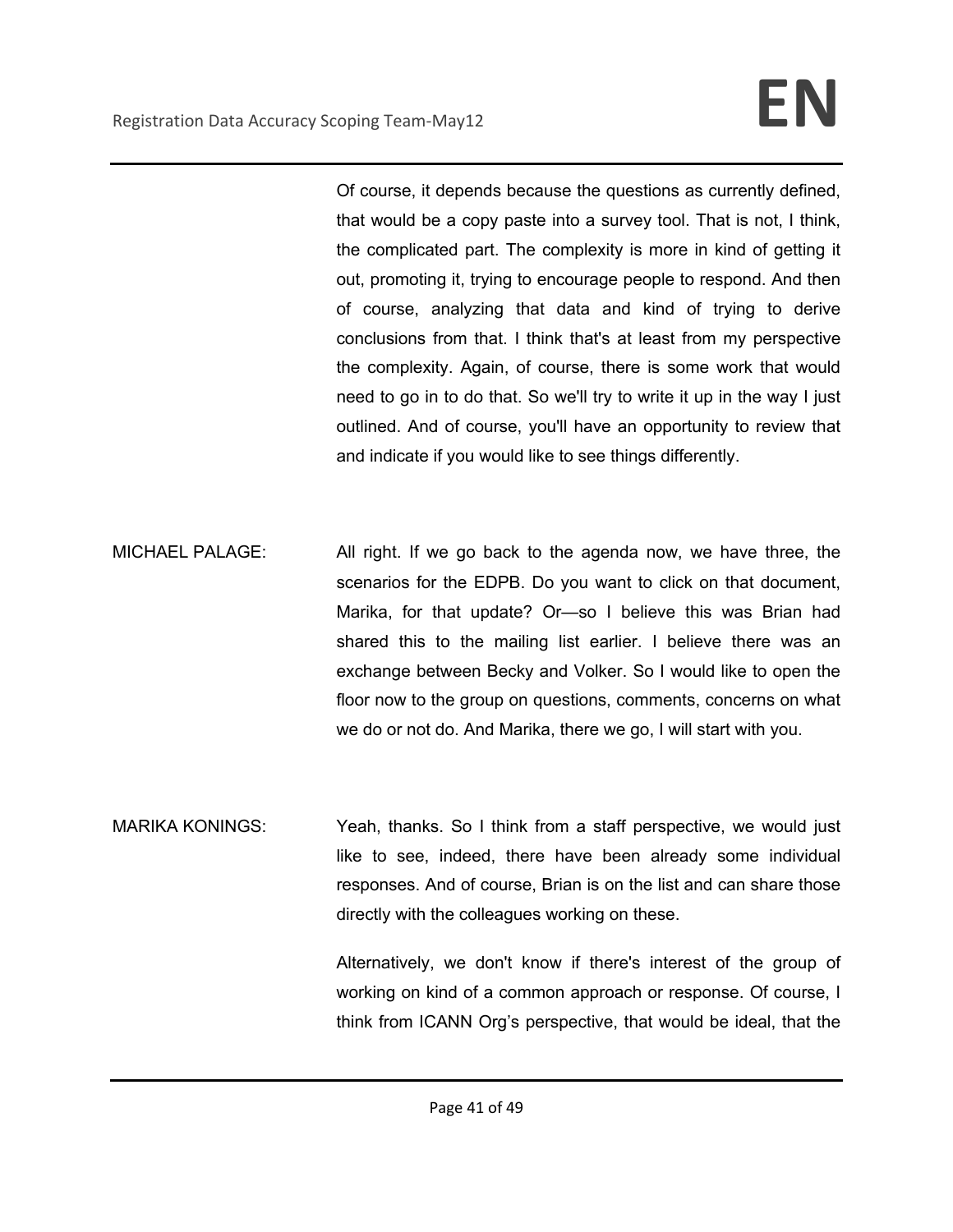scoping team kind of provides its guidance on what you think will be helpful, will be useful, the scenarios that you expect to be checked, as they are expected to help inform your work.

But of course, if that is not feasible or you may need to discuss as well how to do that, I think that the request is to provide an input by the 23rd of May. So that's in 11 days from now. And so it'll be helpful to hear what the group would like to do and how you think that can be done, basically.

MICHAEL PALAGE: Okay, Alan, you are first. Stephanie, you're next in the queue.

- ALAN GREENBERG: Thank you very much. I may have misunderstood something completely here. But I'm having an awful hard time understanding why we would consider asking European data authorities about scenarios one and four. One is talking about publicly available information that anybody could do. And the second one is a voluntary survey which clearly, in the way we're talking about it anyway, does not involve any access to private information. So I'm not sure why we would even consider asking for opinions on one and four. Am I missing something? I guess the question is aimed at Brian, but if anyone else has any insight, I welcome it.
- MICHAEL PALAGE: So Brian, I know you're probably the messenger here. I don't believe you actually participated in the Board workshop if my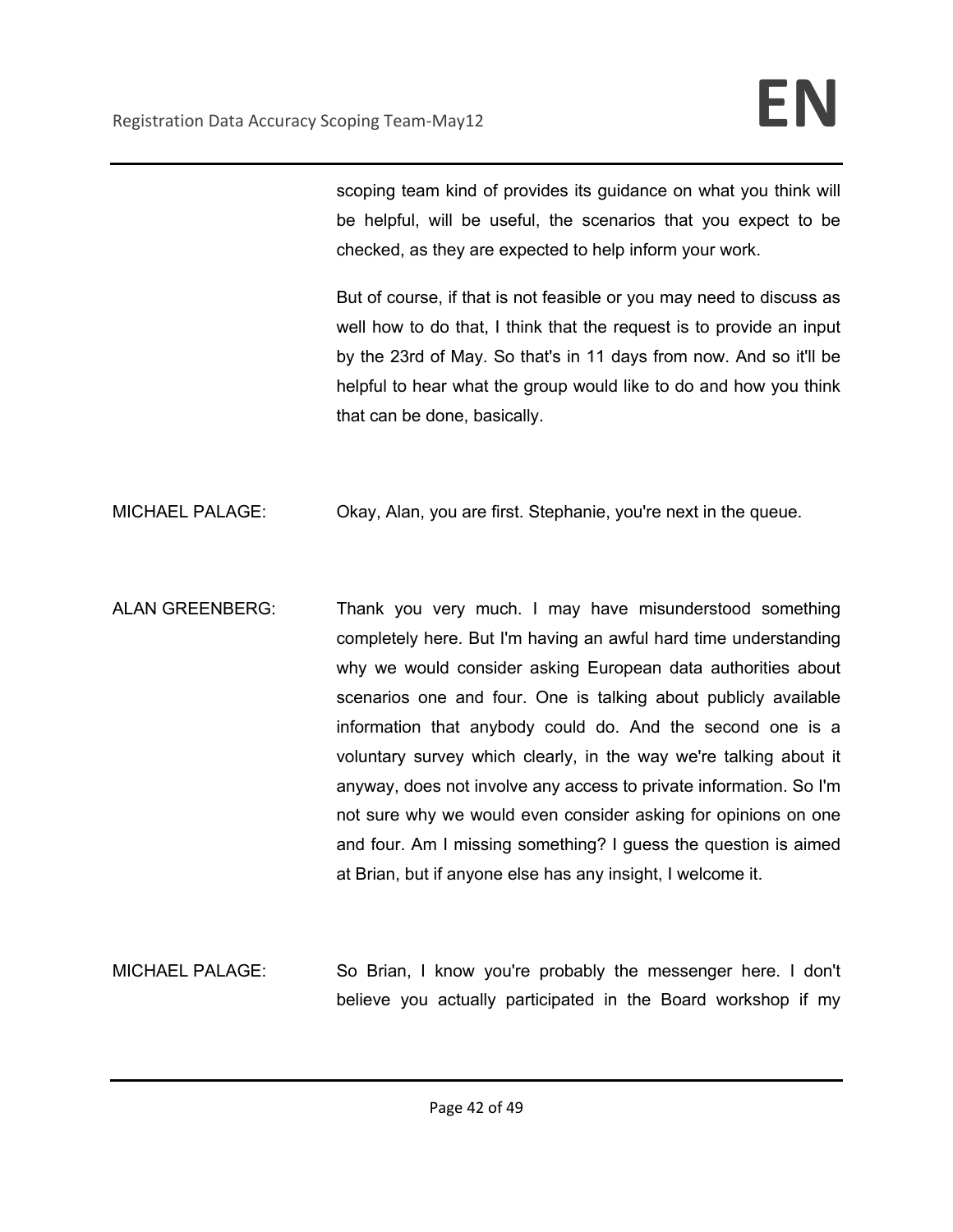recollection is correct. But are you able to perhaps give any insight into Alan's questions? Becky is not with us today.

BRIAN GUTTERMAN: Hi, Michael. And I don't know, I don't want to respond with insight in terms of like legal or in terms of anything like that at this stage, Alan, but I think we welcome and urge everybody to sort of give these sort of questions and comments to what we've laid out so far and what we've asked, this is the sort of feedback we want.

> And then I think it could be possible to maybe bring on other colleagues that are more involved in this work and who have been part of previous engagements with DPAs to share further thinking to respond to why we might want to do that, Alan, for example. So I hope that's helpful.

> But I guess for the exercise over the next whatever it is, two weeks, as Michael was saying earlier, and Marika, if the group could kind of discuss amongst themselves, respond in writing, to sort of have positions or suggestions on the record, I think that would be the most helpful. And on our side, we're sort of tracking the thoughts that you guys are all providing. And then we'll sort of go from there once we feel there's sort of alignment from everyone, if that makes sense. And I'm sorry, Alan, for not responding directly to your sort of question on as to why.

ALAN GREENBERG: Just to be clear, I will respond in writing. But I thought if there was something I was missing that everyone else obviously saw, I thought I'd take the chance to ask.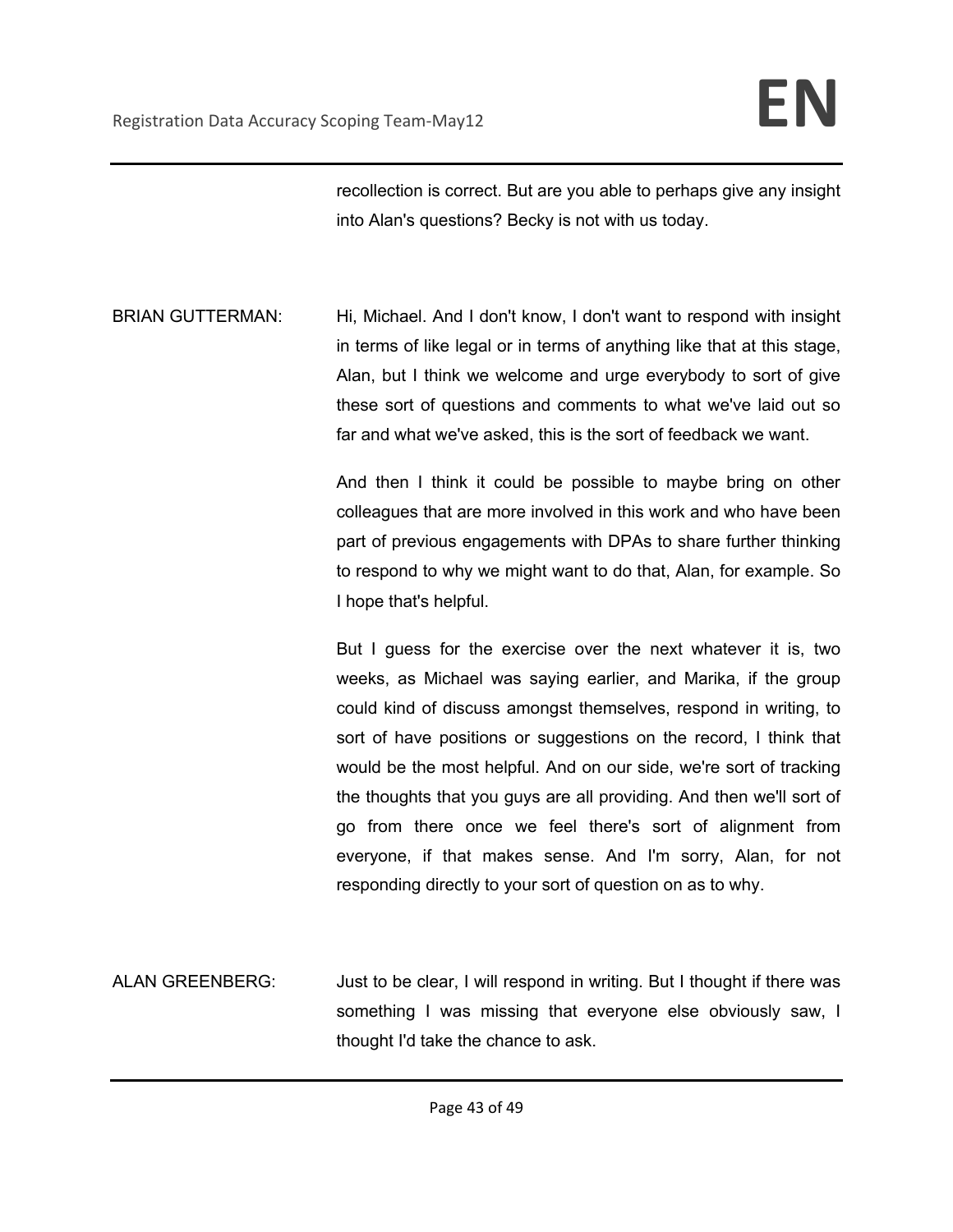MICHAEL PALAGE: Stephanie, you have the floor.

STEPHANIE PERRIN: Thank you. I have a question. And I do apologize if this was in a letter and I failed to read the right spot. But do we understand why the Belgian data protection authority or authorities told the Board to go to the European Data Protection Board? Obviously, there's two aspects to that question, because of course, the European data protection supervisor is the one with authority over law enforcement issues. And so if anybody has an answer to that, I'm curious.

> My next comment is that we can't assume that there is no personal data implicated or personal data gathering in scenarios one and four. If you are going to analyze operational accuracy, I presume you have to test it and see whether it is operational and works, which is the equivalent of spamming the registrants.

> And then scenario number four, the registrar, this may not be a coerced new data collection by ICANN but if the registrar chooses to be a good boy scout and do a data accuracy survey, then presumably, there will also be testing in that, and you have to have a justification for doing that.

> So I think that I said, rather flatly, and I hope to write a rationale, but just in case I don't get to it, the problem with any of these scenarios is you're immediately going to get a flood of questions back if the data protection authorities bother to respond, because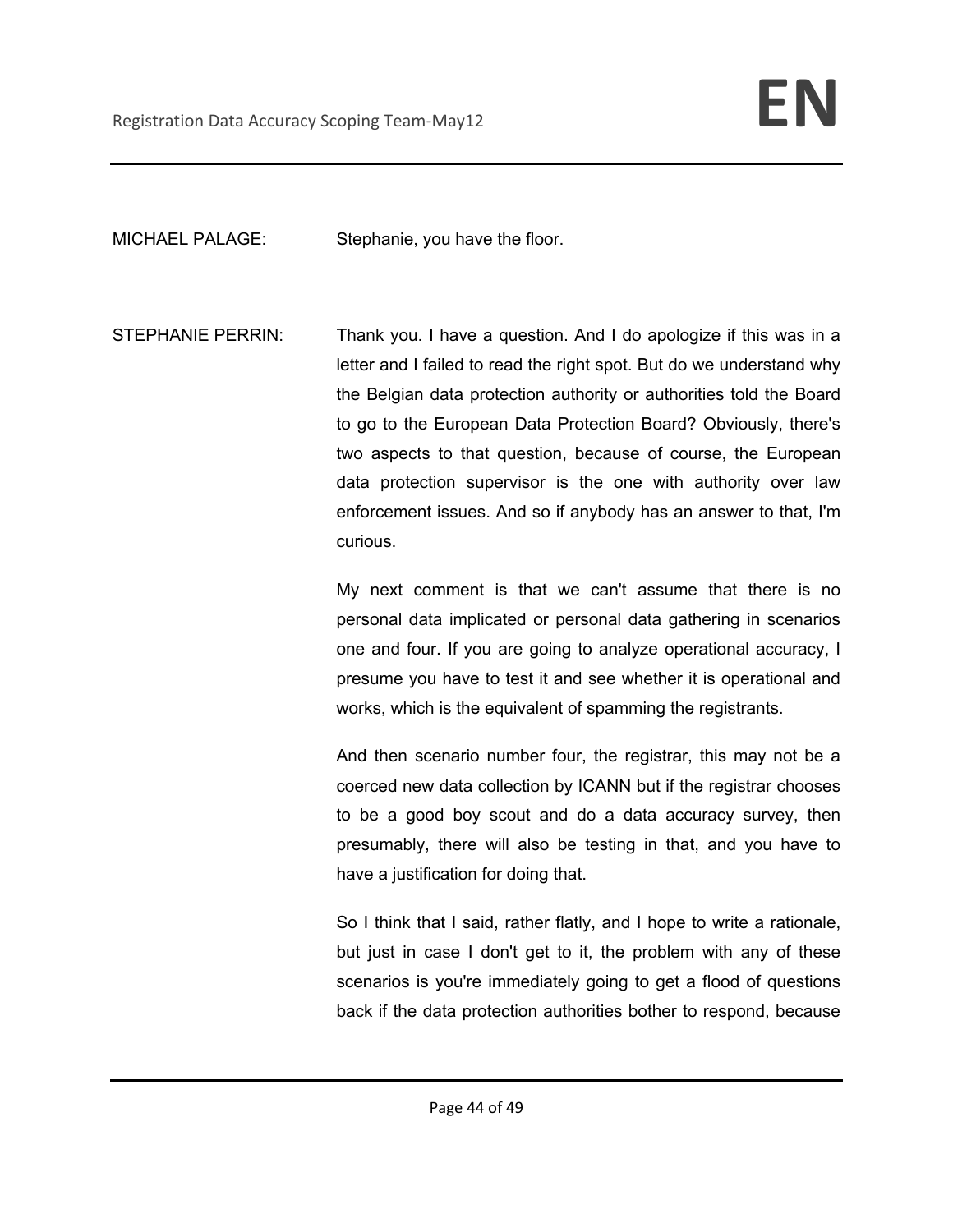they will need to know such questions as why are you doing this, what good does it do, what rationale are you doing it under, etc.

Like I said earlier, fine tuning the quality of the data that a data controller is gathering is part of the whole data limitation complex of issues, and you have to make sure you can pass those. And I don't see that we can even benefit from the data if we got it at the moment. And I wonder about the quality of the data. If key players don't respond, or if we get a like a weighting, sort of the kinds of things that Lori said earlier, if we do a survey, it all depends on who answers and how intelligent the answers are and whether those answers are from somebody who actually understands the kinds of issues we're looking for answers for. Thank you.

MICHAEL PALAGE: Thank you, Stephanie. So I guess the point that I would make is, what can we do as a group either as a whole or as a small teamand again, we have asked for something, we have been provided this. I would not like to waste or miss or not fully utilize the opportunity to provide comments.

> So I guess the question here—and I'll leave this to the group to consider over the next day or two, but perhaps we can do something to provide comment. Ideally, we can do it via the mailing list or if we can even do it within a subgroup of people. We just need to do something as a group. We really need to wrap up assignments one and two, and this is a key deliverable in being able to hopefully get some type of actionable guidance from the European Data Protection Board.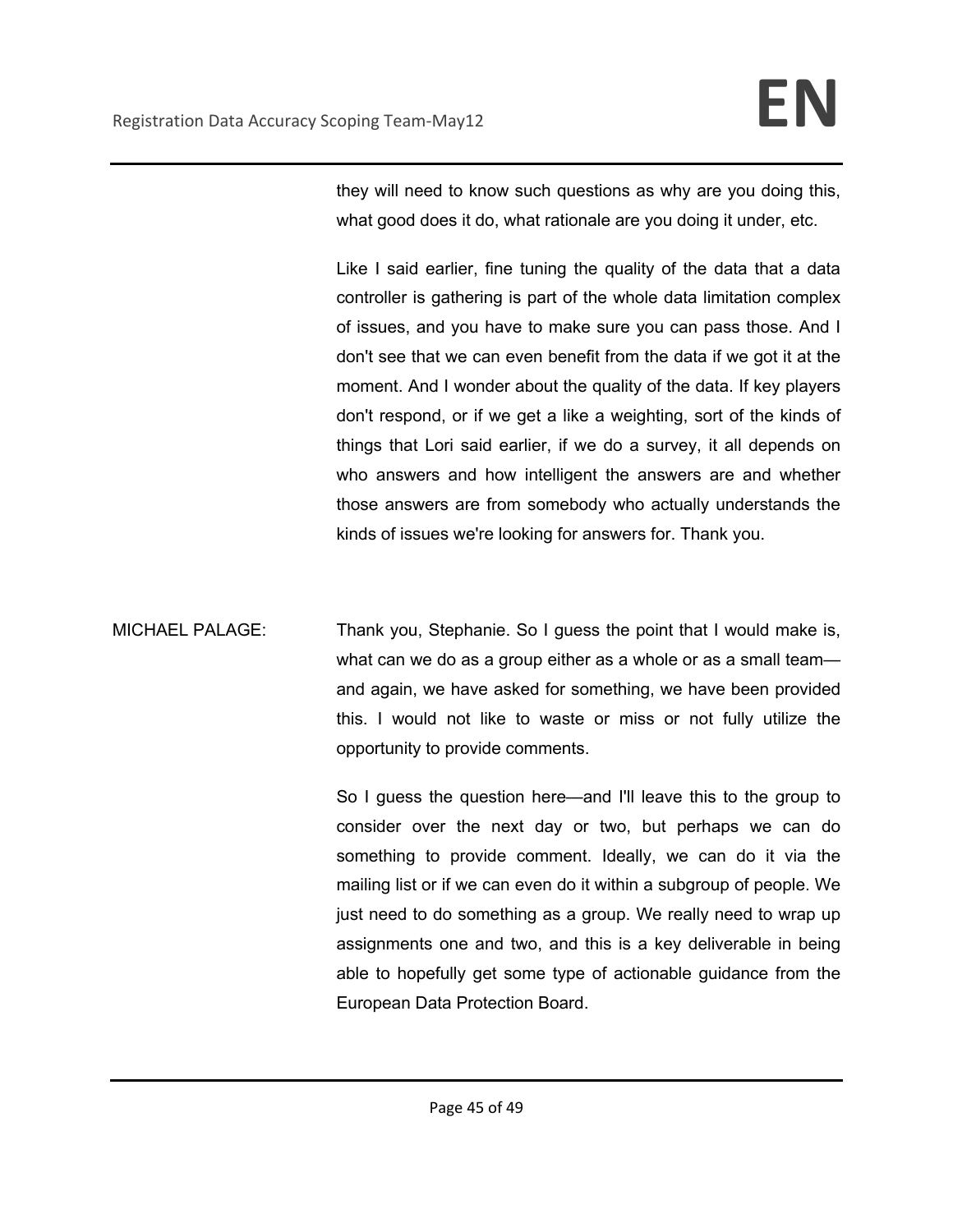So Marika, based on your experience, do we perhaps start a Google Doc and see if we can get a small team? What do you feel is the best way to motivate and help us meet our timelines heading into ICANN 74?

MARIKA KONINGS: Maybe as a starting point, we can put the email in the Google Doc and already add, I think the comments that were made on the mailing list. I think, Volker, Becky, I think Stephanie already provided some responses. And I encourage everyone to add to that. And I don't know if on that basis, it's possible to come to kind of a common position or input that everyone agrees on or if not, that will become just a collection of kind of individual viewpoints, which, of course, may be the less helpful.

> Of course, if anyone is willing as well to kind of take up the pen and draft a response from the perspective of the group, maybe also taking into account the conversation that we've had today, as well as maybe looking at the other proposals that the group has developed, would these scenarios as well cover those proposals or are there other areas in which to group thinks it would be helpful to get a response on whether or not access to registration data would be permitted in those specific circumstances?

> So that may be a starting point. I do note that there is not a whole lot of time. And I don't know, maybe Brian can check as well as if there's any kind of flexibility on that. But of course, the longer this group takes, the longer it will take to get the questions to the EDPB and the longer it will take to get responses. So that is something to factor in as well.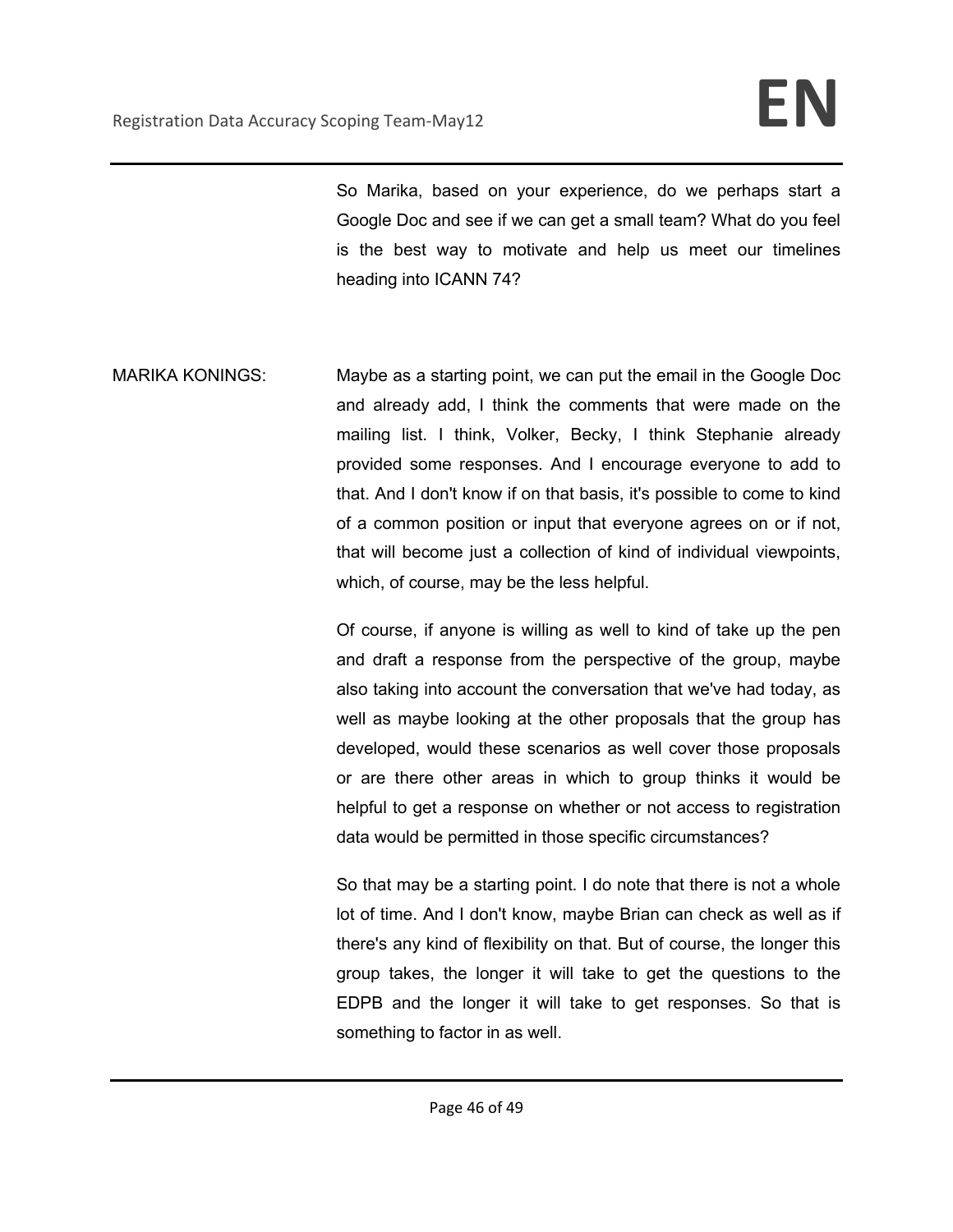MICHAEL PALAGE: Okay, we are at time. Brian, before I wrap this up, since you were the one that initiated this, do you have a preference on what you would like from us as the group and what would be helpful?

BRIAN GUTTERMAN: Thanks, Michael. First off, in terms of we sort of put that deadline there trying to give the group two weeks or two working meetings to discuss this, but I would say there is flexibility on sort of the date of providing feedback. We don't want it to be a hard cut off. We want this exchange to be productive for everyone in terms of what we all think was going to be useful to ask when we do initiate that.

> But in terms of the best way for the group to respond, the options that Marika just set out seem good to me. I can ask, again, if this would be more helpful to bring on colleagues that we're working closer on sort of this stuff to give more insight or to field questions. I can ask that as well. If the group thinks that talking to somebody else or multiple people from ICANN Org would be helpful, I can try that as well. But if somebody would like to take up the pen as Marika suggested—and I'm also happy to work in a small group, if that's helpful.

MICHAEL PALAGE: Okay. And so with this, Marika, you have the last word before we wrap up this week's meeting.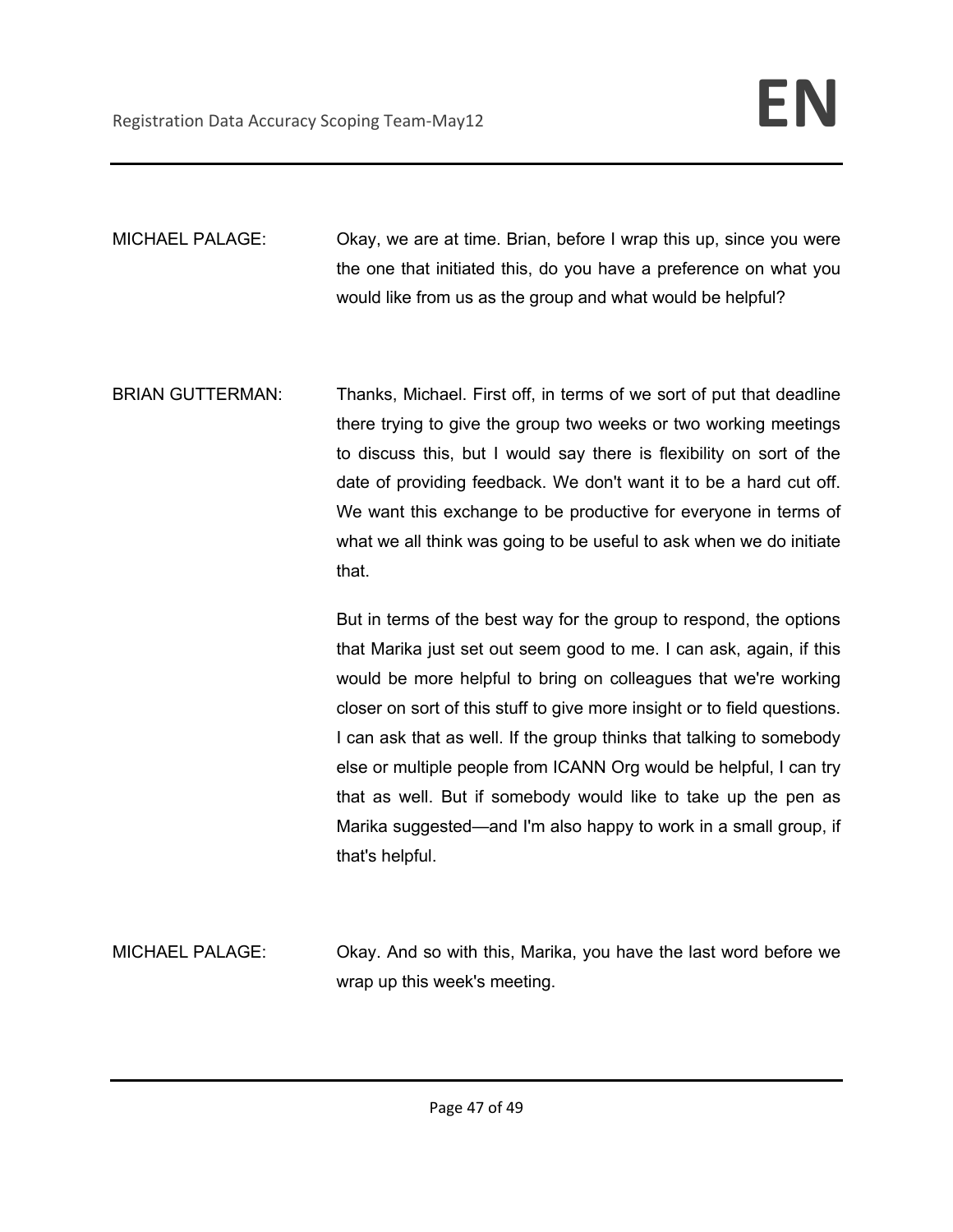MARIKA KONINGS: Yes, I just want to very briefly on the write up for assignments one and two. I really appreciate the input that people have already provided. You may have seen or some may have received rejection notices for your comment. Please know that we didn't reject your suggestions, we've just moved them into the form of comments. So that makes it easier for the group to review.

> I would like to encourage everyone to have a look at that, and especially where substantive edits are made, I think substantive edits are probably more clarifying or just editorial, but for others, especially where you may disagree with what is being suggested, please kind of respond to that comment. So again, we can already see that in advance of next week's meeting potential issues that need further consideration, and others where there seems to be agreement about changes that are being suggested. So that would be really helpful.

> And if you have any further comments or edits you want to suggest, please do that in the form of comments. That makes the document a little bit more manageable and the group can then discuss and review before actual changes are applied.

MICHAEL PALAGE: With that, I think we have concluded. You can stop the meeting. Stay safe, everyone. Look forward to next week's meeting. Bye.

TERRI AGNEW: Thank you, everyone. The meeting has been adjourned. I will stop recordings and disconnect all remaining lines. Stay well.